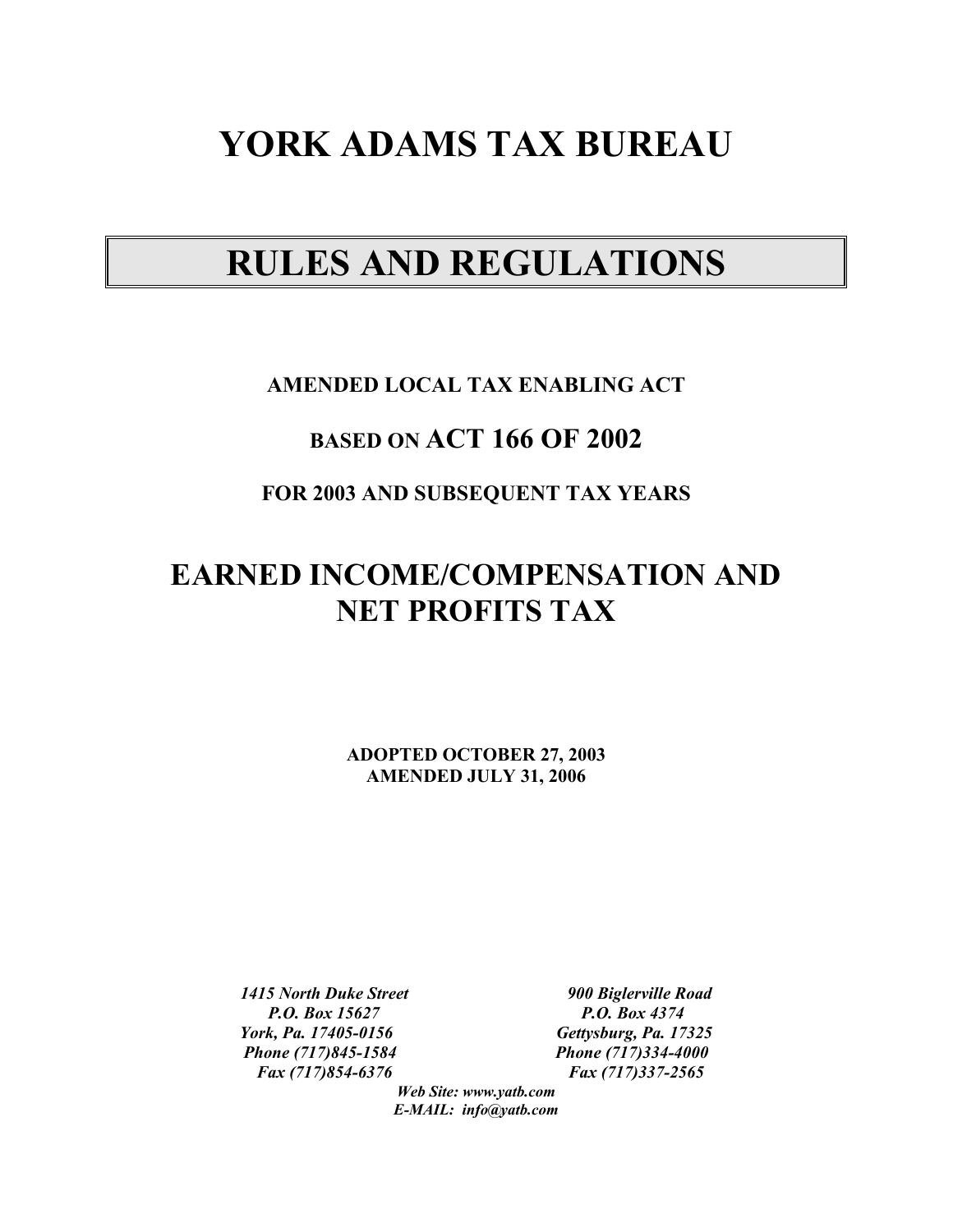#### **NOTICE**

 The York County Earned Income Tax Bureau was established July 1, 1966 by a Board of Directors comprised of one member from each participating municipality and school district, to administer the earned income and net profits Resolutions and Ordinances as adopted by the various taxing jurisdictions. The name of the Bureau was changed effective January 1, 1983 to York Area Earned Income Tax Bureau by the Board of Directors at the Board Meeting on July 26, 1982. The name of the Bureau was changed a third time, effective July 28, 2003 to York Area Tax Bureau by the Board of Directors at the board meeting on July 28, 2003. The name of the Bureau was changed again, effective January 1, 2006, to York Adams Tax Bureau, when the Adams County Earned Income Tax Collection Agency merged with the York Area Tax Bureau. The original Act 511 Rules and Regulations were approved by the Board of Directors on October 27, 1969. The dates mentioned in the original Rules and Regulations applied to the 1966 calendar year and the months following it on a calendar year basis.

#### **PREFACE**

 In accordance with the Joint Agreement or the Joint Resolution and/or Ordinance as adopted, as required for membership in the Bureau, the York Area Earned Income Tax Bureau, under the Administrator thereof, superseded the Income Tax Officer and is charged with the duties and powers of the Income Tax Officer. The respective districts' Earned Income and Net Profits Tax Resolutions and/or Ordinances provide that the Administrator of the York Area Earned Income Tax Bureau (now York Adams Tax Bureau) be empowered, subject to the Executive Committee of the York Adams Tax Bureau, to prescribe, adopt and promulgate and enforce Rules and Regulations relating to any matter pertaining to the Administration and enforcement of the Resolutions and/or Ordinances. The following Rules and Regulations were approved by the York Area Tax Bureau Board of Directors on July 28, 2003. Should the Earned Income Tax Resolution and/or Ordinance be re-adopted in substantially its present form in future years, these Regulations will apply to those years. While the Rules and Regulations do not specify particular taxing jurisdictions, they apply to all those districts which have commissioned or appointed the York Adams Tax Bureau to administer their earned income/compensation and net profits tax levy. If the non-resident factor is not included in any of the Resolutions and/or Ordinances in subsequent years, the Rules and Regulations would then apply to residents only.

 The Tax Resolutions and Ordinances and these Rules and Regulations are continuing ones, applicable until changed by the member School Districts and Municipalities. Copies of the original Tax Resolutions and Ordinances may be examined at the School Districts or Municipal Offices or at this Bureau.

 All residents, non-residents, and employers, either residing, working, or conducting a business within the Municipalities and School Districts for whom this Bureau is the appointed or commissioned collector, are subject to these Rules and Regulations and to the Earned Income/Compensation and Net Profits Tax Ordinances and Resolutions of the participating Municipalities and School Districts levying a tax on earned income/compensation and net profits.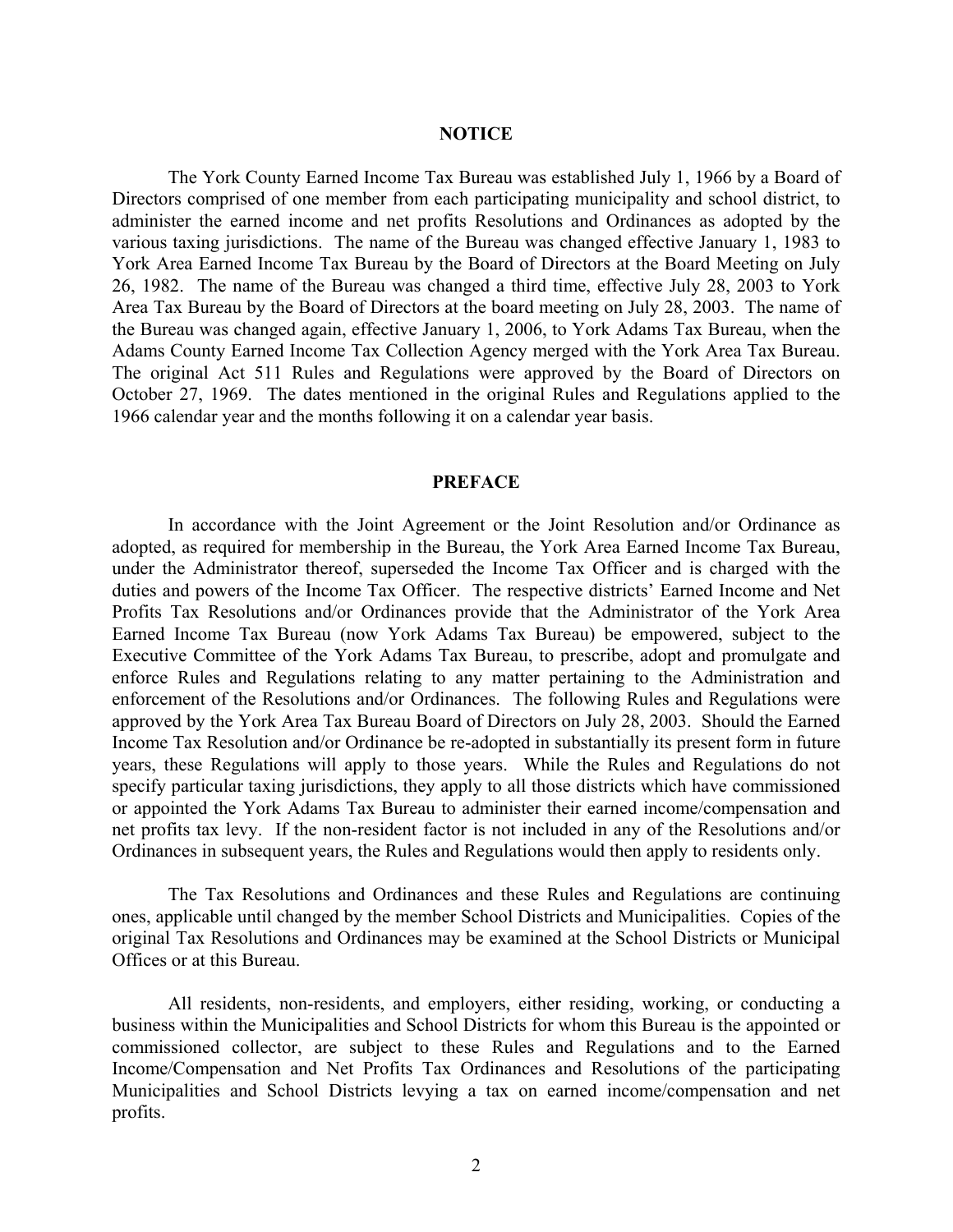# *INDEX*

|                            | <b>ARTICLE SECTION</b> |                                                         | <b>PAGE</b> |
|----------------------------|------------------------|---------------------------------------------------------|-------------|
| I                          |                        | <b>GENERAL PROVISIONS</b>                               |             |
|                            | 101                    | Definitions                                             | $5 - 8$     |
|                            |                        |                                                         |             |
| $\boldsymbol{\mathsf{II}}$ |                        | <b>IMPOSITION OF TAX</b>                                |             |
|                            | 201                    | Persons Subject to Tax and the Tax Rate                 | 9           |
|                            | 202                    | What is Taxed                                           | 10          |
|                            | 203                    | What is Included in "Earned Income/Compensation"        | $10 - 16$   |
|                            | 204                    | What is Included in "Net Profits"                       | $16 - 18$   |
|                            | 205                    | <b>Exclusions from Tax</b>                              | $19 - 20$   |
|                            | 206                    | <b>Resident Taxation</b>                                | 20          |
|                            | 207                    | Nonresident Taxation (Also see Section 521)             | 21          |
|                            | 208                    | Credits                                                 | $21 - 23$   |
|                            | 209                    | Deductions and Losses                                   | $23 - 24$   |
|                            | 210                    | Allocation/Apportionment of                             |             |
|                            |                        | Earned Income/Compensation and Net Profits Tax          | $25 - 28$   |
| III                        |                        | <b>COLLECTION AT THE SOURCE</b>                         |             |
|                            | 301                    | <b>Employers Required to Withhold</b>                   | 29-30       |
|                            | 302                    | Voluntary Withholding                                   | 30          |
|                            | 303                    | <b>Registration of Employers</b>                        | 30          |
|                            | 304                    | Liability of Employee                                   | 31          |
| IV                         |                        | <b>PAYMENT OF TAX AND RETURNS</b>                       |             |
|                            | 401                    | <b>Annual Returns by Taxpayers</b>                      | $32 - 33$   |
|                            | 402                    | Quarterly Payment by Taxpayers                          | $33 - 34$   |
|                            | 403                    | Returns of Employers and Payment of Withheld Tax        | $35 - 37$   |
|                            | 404                    | <b>Fiscal Years</b>                                     | 37          |
|                            | 405                    | Cash or Accrual Basis                                   | 38-39       |
|                            | 406                    | Penalty and Interest                                    | 39          |
|                            | 407                    | Extensions                                              | 39          |
|                            | 408                    | Change in Federal or Pennsylvania Taxable Income        | 40          |
|                            | 409                    | Payment to Bureau by Fed Wire Transfer or Other         |             |
|                            |                        | <b>Electronic Methods</b>                               | 40          |
| V                          |                        | <b>ADMINISTRATION AND ENFORCEMENT</b>                   |             |
|                            | 501                    | Income Tax Officer                                      | 41          |
|                            | 502                    | <b>Requests for Rulings</b>                             | 41          |
|                            | 503                    | Examination of Books & Records of Taxpayers & Employers | 41          |
|                            | 504                    | Records to be Kept by Taxpayers and Employers           | 42          |
|                            | 505                    | Refunds & Uncashed Refund Checks                        | 42          |
|                            | 506                    | Fines and Penalties for Violations                      | $42 - 43$   |
|                            | 507                    | <b>Concurrent Remedies</b>                              | 43          |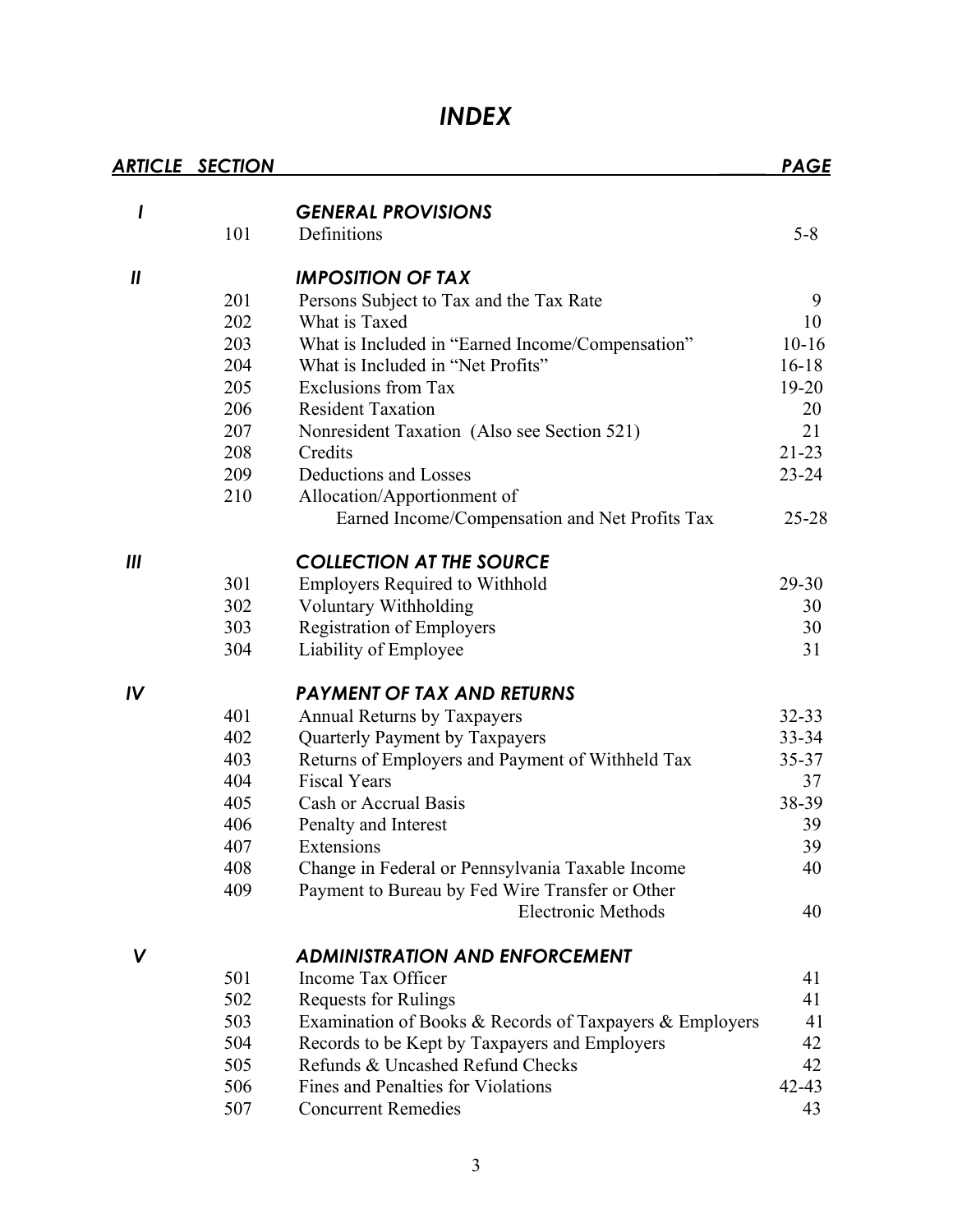# *INDEX*

| ARTICLE | <b>SECTION</b> |                                                       | <b>PAGE</b> |
|---------|----------------|-------------------------------------------------------|-------------|
| V       |                | <b>ADMINISTRATION AND ENFORCEMENT - CONTD.</b>        |             |
|         | 508            | <b>Failure to Receive Forms</b>                       | 43          |
|         | 509            | Spouse's Name and Social Security Number              | 43          |
|         | 510            | Return Completion - General                           | 43-44       |
|         | 511            | Who Must File                                         | 45          |
|         | 512            | Registration of Taxpayers                             | 45          |
|         | 513            | <b>Wage Attachments</b>                               | 45-46       |
|         | 514            | <b>Bad Checks</b>                                     | 46          |
|         | 515            | Act 511 Language Amendments                           | 46          |
|         | 516            | Assessment and Collection of Underpayment of TAX      | 46-48       |
|         | 517            | Paid Under Protest                                    | 48          |
|         | 518            | Delinquent Tax Filing and Collection Expense Costs    | $48 - 50$   |
|         | 519            | <b>Indebtedness and Priority Claims</b>               | 50          |
|         | 520            | Procedure when Taxation not Defined in Rules & Regs   | 50          |
|         | 521            | Rules on Apportioning Income on Professional Athletes | 50-52       |
| VI      |                | <b>APPENDICES.</b>                                    |             |
|         | 601            | Earned Income / Compensation                          | $53 - 62$   |
|         | 602            | Net Profits                                           | $62 - 64$   |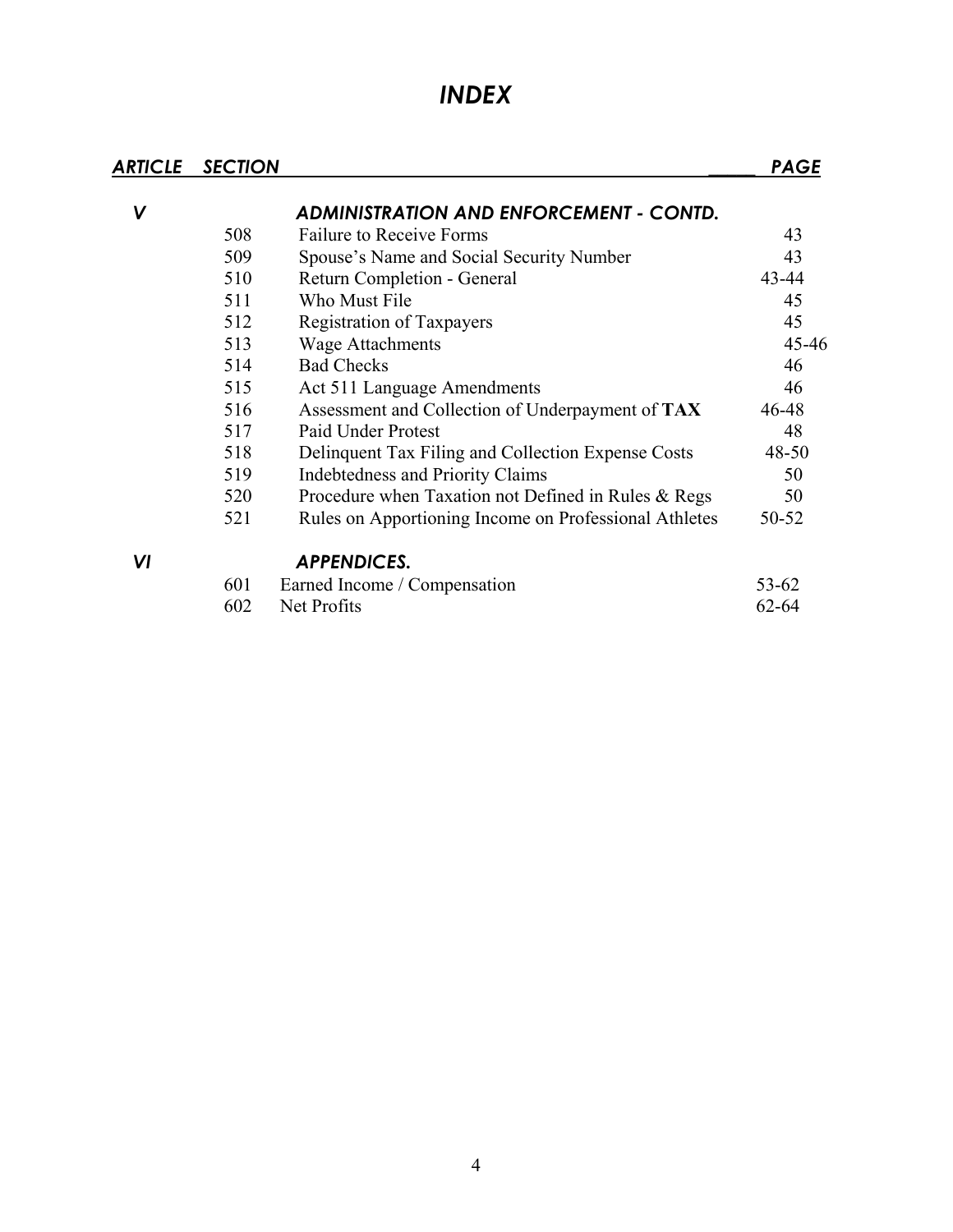# *ARTICLE I*

# *GENERAL PROVISIONS*

### **SECTION 101. DEFINITIONS:**

 The following words and phrases used in the Tax Resolutions and Ordinances and in these Rules and Regulations have the following meaning unless the context clearly indicates a different meaning:

**"Association."** A partnership, limited partnership, or any other unincorporated group of two or more persons, including a Limited Liability Company.

**"Business."** An enterprise, activity, profession or any other undertaking of an unincorporated nature conducted for profit or ordinarily conducted for profit whether by a person, partnership, association, or any other entity.

"**Compensation.**" See "Earned Income."

**"Corporation."** A corporation or joint stock association organized under the laws of the United States, the Commonwealth of Pennsylvania, or any other state, territory, foreign country or dependency.

A **"Covenant Not To Compete"** is a sort of non-activity:

**"Non-activity"** is defined as deliberately refraining from doing something. It is a positive absence of activity – as affirmative restraint. Each day throughout a certain time period, the payee taxpayer is under a duty to refrain from working in that profession or business. Performance under a covenant not to compete is deliberate and purposeful non-activity, and while inactivity is generally weak and dissipating, non-activity can be extremely powerful and potent, and can be just as powerful as activity.

Example: A covenant not to compete agreement is so important in our society that courts may even enforce them by issuing injunctions – a rare civil remedy – in addition to awarding money damages.

**"Covenant Not To Compete"** is defined as one party promises to compensate another to refrain from working in a certain profession or business, within a limited geographical region, for a certain period of time, and is not comparable to income from the sale of good will. Nor can money received under a non-compete contract be considered investment income, for the payments are directly dependant upon the conduct of the person receiving the money.

**"Current Year."** The calendar year for which the tax is levied.

**"Domicile."** The place where one lives and has his or her permanent home and to which he or she has the intention of returning whenever he or she is absent. Actual residence is not necessarily domicile, for domicile is the fixed place of abode which, in the intention of the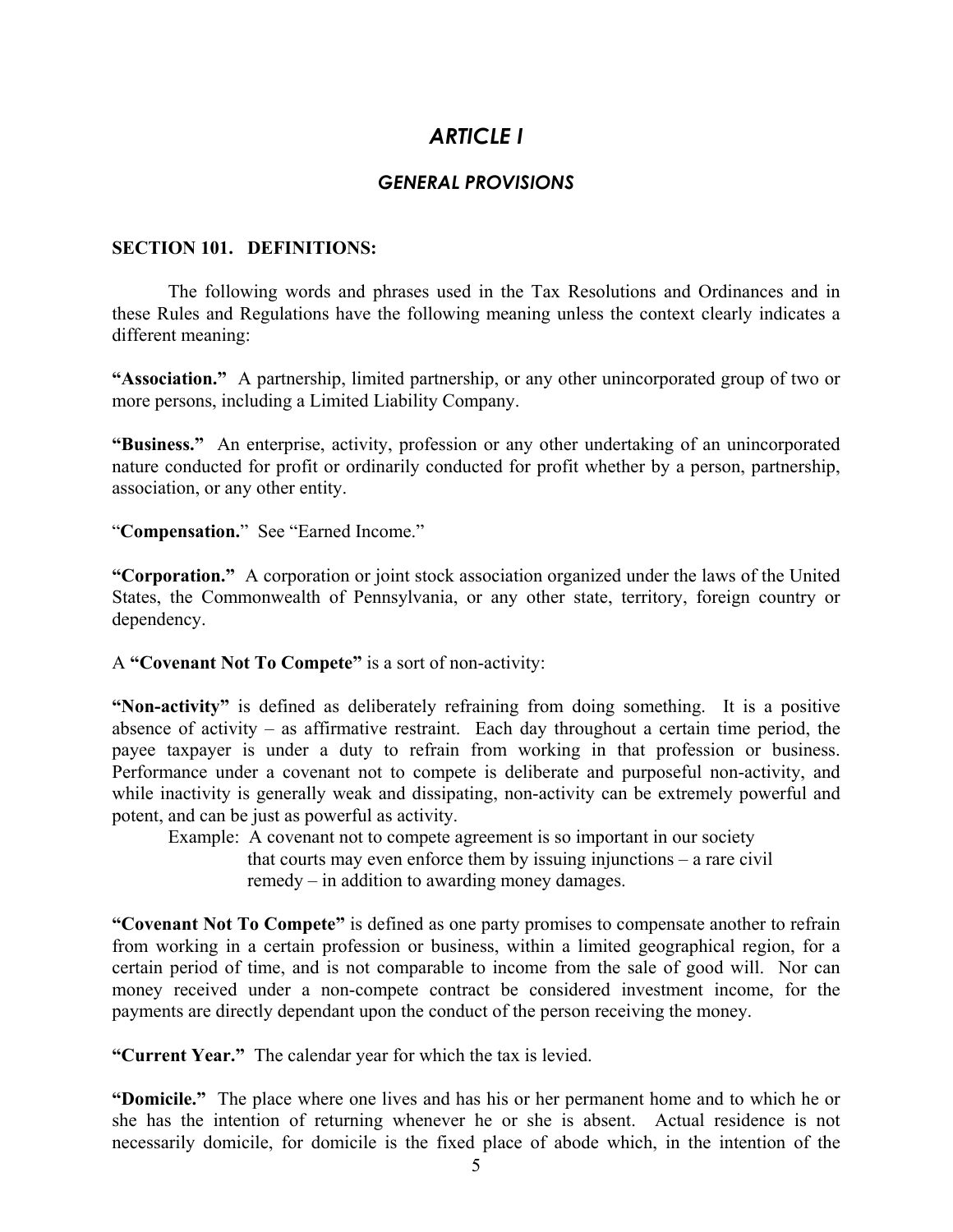taxpayer, is permanent rather than transitory. Domicile is the voluntary fixed place of habitation of a person, not for a mere special or limited purpose, but with the present intention of making a permanent home. In the case of businesses, or associations, the domicile is that place considered as the center of business affairs and the place where its functions are discharged.

**"Earned Income."** "Compensation" as determined under section 303 of the act of March 4, 1971 (P.L. 6, No. 2), known as the "Tax Reform Code of 1971," and regulations in 61 Pa. Code Pt. I Subpt. B Art. V (relating to personal income tax). Employee business expenses are allowable deductions as determined under Article III of the "Tax Reform Code of 1971." The amount of any housing allowance provided to a member of the clergy shall not be taxable as earned income. See Appendix beginning on page 56 for referenced act and regulations.

**"Earning"** or **"Earnings"** or **"Earned"** shall not depend solely on one's level of activity.

**"Employee.**" A person employed by an employer for a salary, wage, commission or other compensation. Any person who renders services to another for a financial consideration or its equivalent, under an express or implied contract, and who is under the control and direction of the latter and shall include temporary, provisional, casual, or part-time employment.

**"Employer."** A person, partnership, association, corporation, institution, governmental body or unit or agency, or any other entity employing one or more persons for a salary, wage, commission or other compensation.

**"General Partner"** One of two or more persons who associate to carry on a business as coowners for profit and who are personally liable for all the debts of the partnership.

**"Inactivity"** is defined as doing "Nothing." Generally weak and dissipating.

**"Income Tax Officer** or **Officer."** Person, administrator, public employee or private agency designated by the governing body to collect and administer the tax on compensation and net profits. (The York Adams Tax Bureau).

**"Independent Contractor."** A person who, while performing services, is not under the direction and control of another person, as to the result to be accomplished by the work and as to the details and means by which that result is accomplished, such as authors, professional men, seamstresses, laundresses, tailors and registered and practical nurses. Where the independent contractor is in the permanent or part-time employment of an employer, however, that contractor will be considered an employee of said employer for the purpose of withholding the tax due under the Resolution, or Ordinance.

**"IRC."** The Internal Revenue Code, as amended from time to time.

**"Limited Liability Company"** or "Company." An association that is a limited liability company organized and existing under Pa. Act 106 of 1994, known as the Limited Liability Company Act, or organized and existing under an Act of another state or commonwealth..

**"Limited Partnership"** A type of partnership comprised of one or more general partners who manage the business and who are personally liable for partnership debts, and one or more limited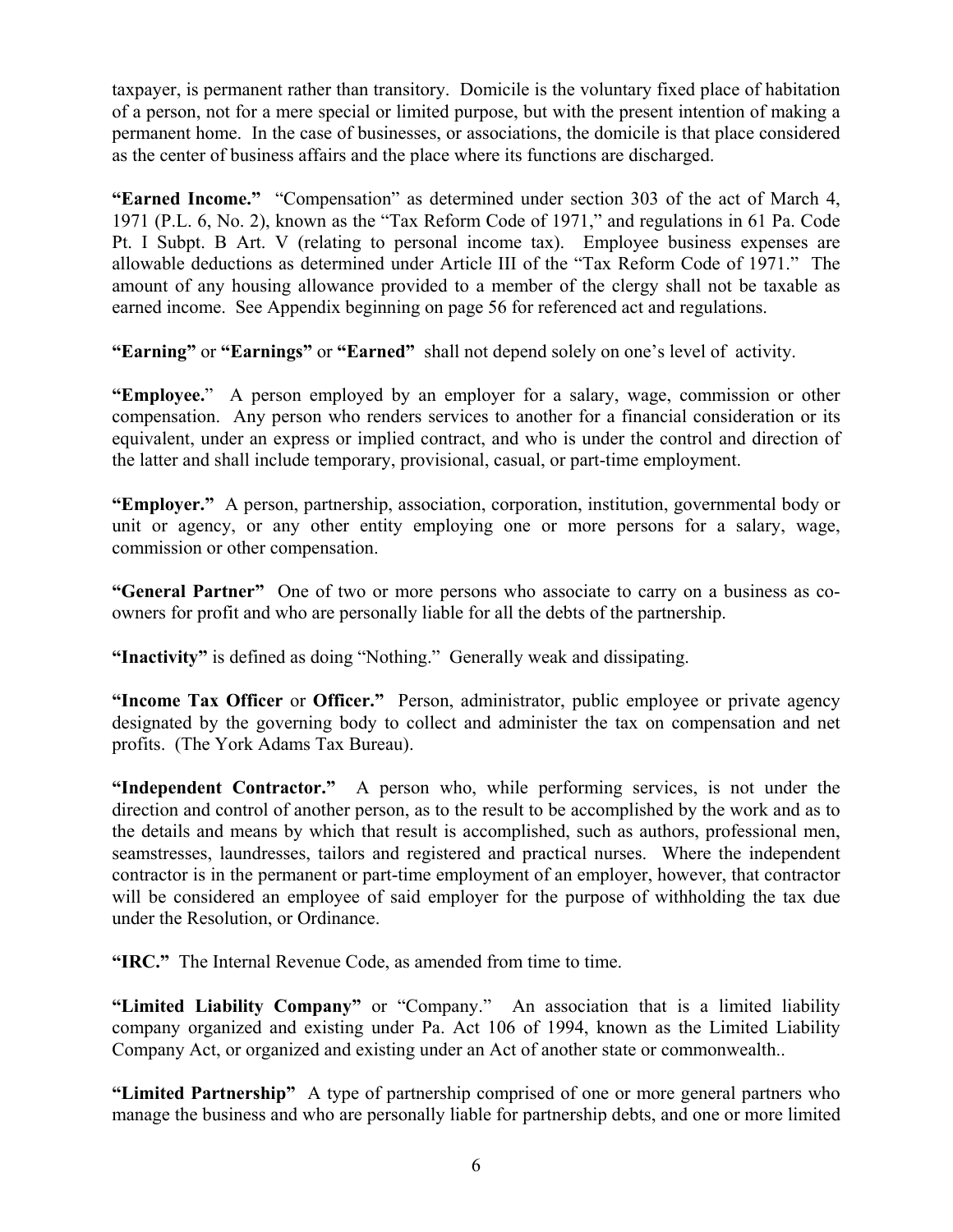partners who take no part in running the business, and who incur no liability for partnership obligations beyond the contribution they invested in the partnership.

**"Net Profits."** The net income from the operation of a business, profession, or other activity, except corporations, determined under section 303 of the act of March 4, 1971 (P.L. 6, No.2), known as the "Tax Reform Code of 1971," and regulations in 61 Pa. Code Pt. I Subpt. B Art. V (relating to personal income tax). The term does not include income which is not paid for services provided and which is in the nature of earnings from an investment. For taxpayers engaged in the business, profession or activity of farming, the term shall not include:

- (1) any interest earnings generated from any monetary accounts or investment instruments of the farming business;
- (2) any gain on the sale of farm machinery;
- (3) any gain on the sale of livestock held twelve months or more for draft, breeding or dairy purposes; and
- (4) any gain on the sale of other capital assets of the farm.

See Appendix for referenced act and regulations.

**"Net Losses."** The Pennsylvania Supreme Court has ruled that the tax is levied on total earned income and net profits. Taxpayers may deduct proper, permitted business losses from wage and salary income. However, the Court let stand a prior Commonwealth Court ruling that taxpayers could not apply net losses from one business against the net profits of another business. Liability for earned income taxes on net profits is to be calculated for each business separately. (Aronson vs City of Pittsburgh, 485A 2nd 890; Pa. CMWLTH. Court, 1985). (The Bureau will apply this opinion for tax years prior to 2003 and for tax year 2003 and subsequent tax years.)

**"Nonresident."** A person, partnership association or other entity domiciled outside the taxing district.

**"Partnership Income."** The taxable income in respect to a partnership is taxable to its partners, whether or not it is distributed. The character of any item includable in each partner's share is determined as if the item were realized directly by the partner from the source from which it was realized by the partnership or incurred in the same manner as incurred by the partnership.

**"Passive Activity of a Partner"** Is an activity in which the partner does not materially participate in the management of the entity, by having influence or effect on decisions or actions, or through physical presence or activity.

**"Person or Individual."** A natural person.

**"Preceding Year."** The calendar year before the current year.

**"Realized Income."** Is defined as "investment income," not earned income/compensation.

**"Resident."** A person, partnership, association or other entity domiciled in the taxing district.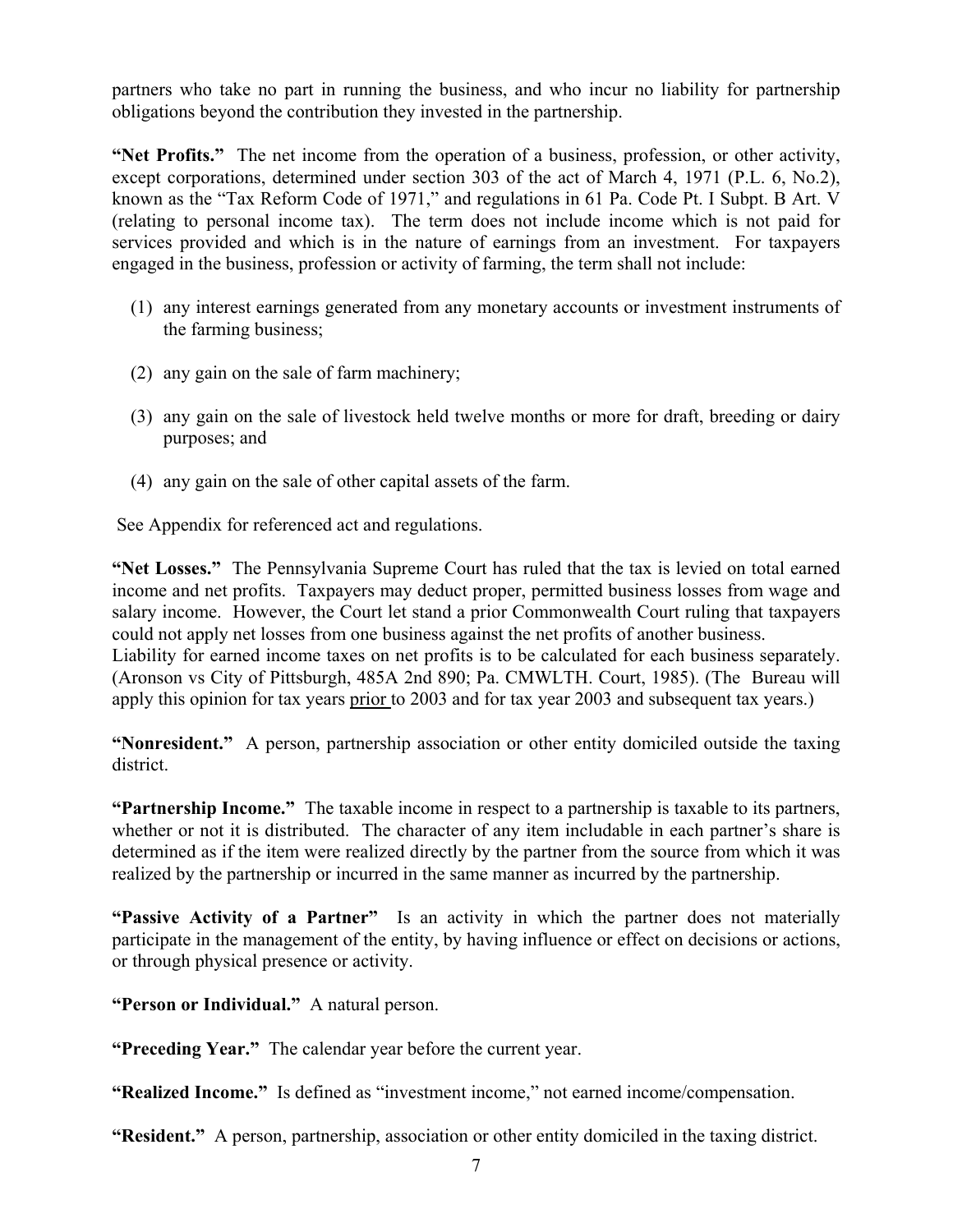**"Resolution or Ordinance."** As adopted by the respective Member Taxing Authorities empowering or levying tax for a given year, or any part thereof.

**"S Corporation."** A corporation that is eligible to choose S Corporation status and whose shareholders have all consented to the corporation's choice of S Corporation status as per Federal Law.

**"Succeeding Year."** The calendar year following the current year.

**"Taxing District."** The individual Municipalities and/or School Districts which have appointed or commissioned the York Adams Tax Bureau as the collector of the earned income/compensation and net profits tax as levied by the Municipalities and/or School Districts.

**"Taxpayer."** A person, partnership, association, or any other entity, required hereunder to file a return of earned income/compensation or net profits, or to pay a tax thereon.

"**TAX.**" The earned income/compensation tax and/or net profits tax enacted under Act 511, P.L. 1257 as amended and known as "The Local Tax Enabling Act 166 of 2002." TAX includes interest, penalties and additions to tax, and further includes the tax required to be withheld by an employer on earned income/compensation paid, unless a more limited meaning is disclosed by the context.

**"Total Income."** The sum of "Earned Income/Compensation" plus "Net Profits."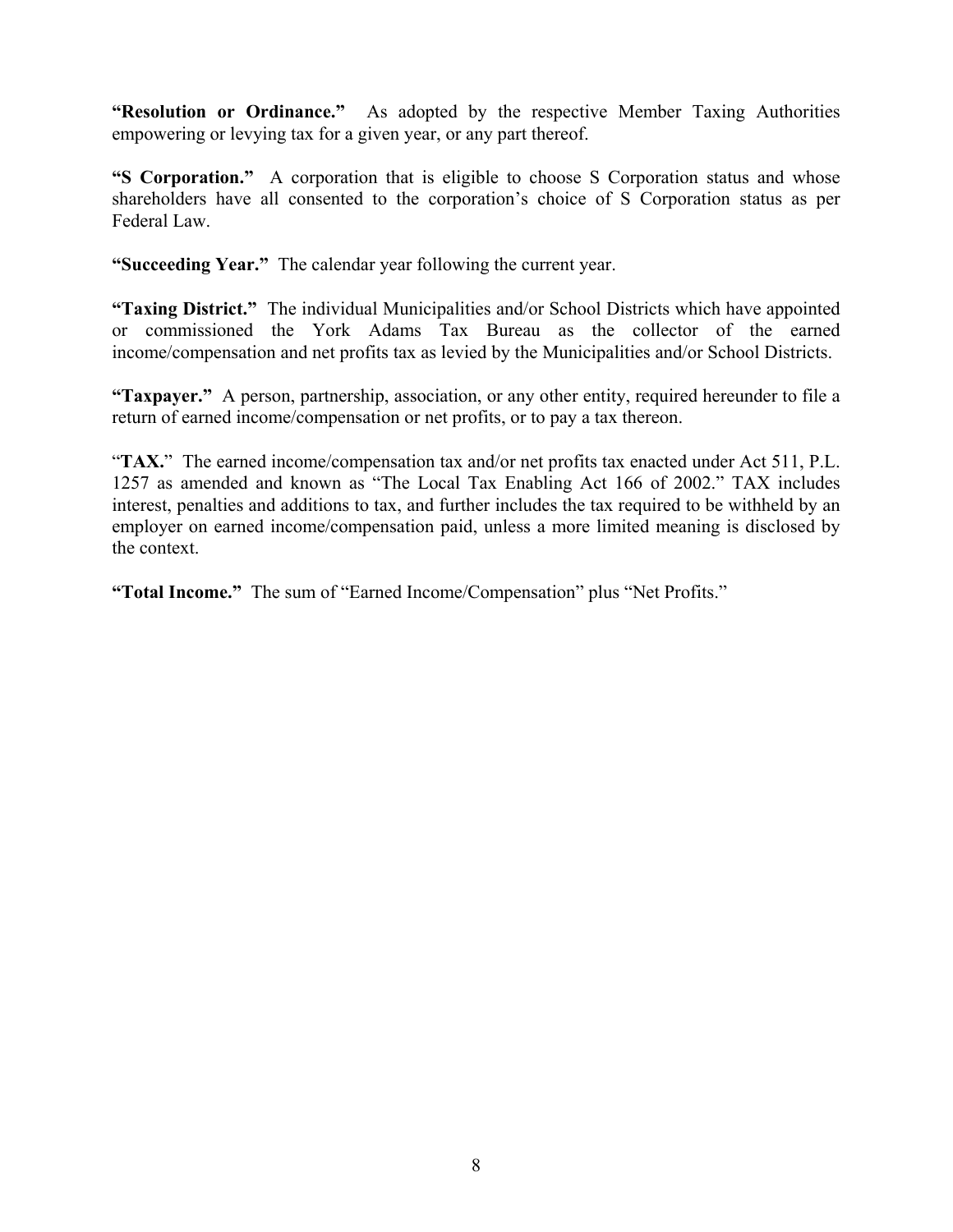# *ARTICLE 11*

# *IMPOSITION OF TAX*

# **SECTION 201. PERSONS SUBJECT TO TAX AND THE TAX RATE:**

All residents of the participating member Municipalities and School Districts; and nonresidents thereof who are not required to file and/or pay a similar tax elsewhere are subject to this tax when the municipality in which they work has a nonresident clause in their Ordinance, whether such activities are carried on within or outside the municipality. School Districts may not tax nonresidents.

 A. "Resident" is a person who is domiciled in the Taxing District as evidenced, among other things, by one or more of the following:

- a. By his/her customarily being physically present, sleeping and eating there;
- b. By holding himself/herself out as residing there, i.e., giving address in registration for licenses, voting, and payment of personal or property taxes, or state or federal income taxes;
- c. By his/her spouse and minor children living there;
- d. By his/her maintaining religious, civic and club affiliations there;
- e. By the center of his/her affairs appearing to be there.

 Normally it is not difficult to determine the domicile of a person because most of the determining factors point to one conclusion. Obviously, if a person has all of the foregoing factors occurring in one district, he or she is a resident of that district. Of more difficulty is the situation concerning persons for whom some of the factors occur in one district and others take place elsewhere. In such cases, domicile shall be determined by the Officer based upon all facts and circumstances relevant to the case. (Refer to Section 101 definition of Domicile).

 B. "Non-Resident" is a person, partnership association or other entity domiciled outside the taxing district, but who is employed either full time or part time within this bureau's taxing district.

C. By virtue of the Ordinances and Resolutions adopted by the various member taxing jurisdictions, the tax rate is one percent or any fraction thereof, unless or until the tax rate is amended in the respective Ordinances and Resolutions or by any act passed or amended by the Pennsylvania General Assembly.

D. Non-resident taxpayers at the rate of no less than one (1%) percent of the nonresident taxpayer's earned income and net profits. (Excepting Maryland residents who are exempt).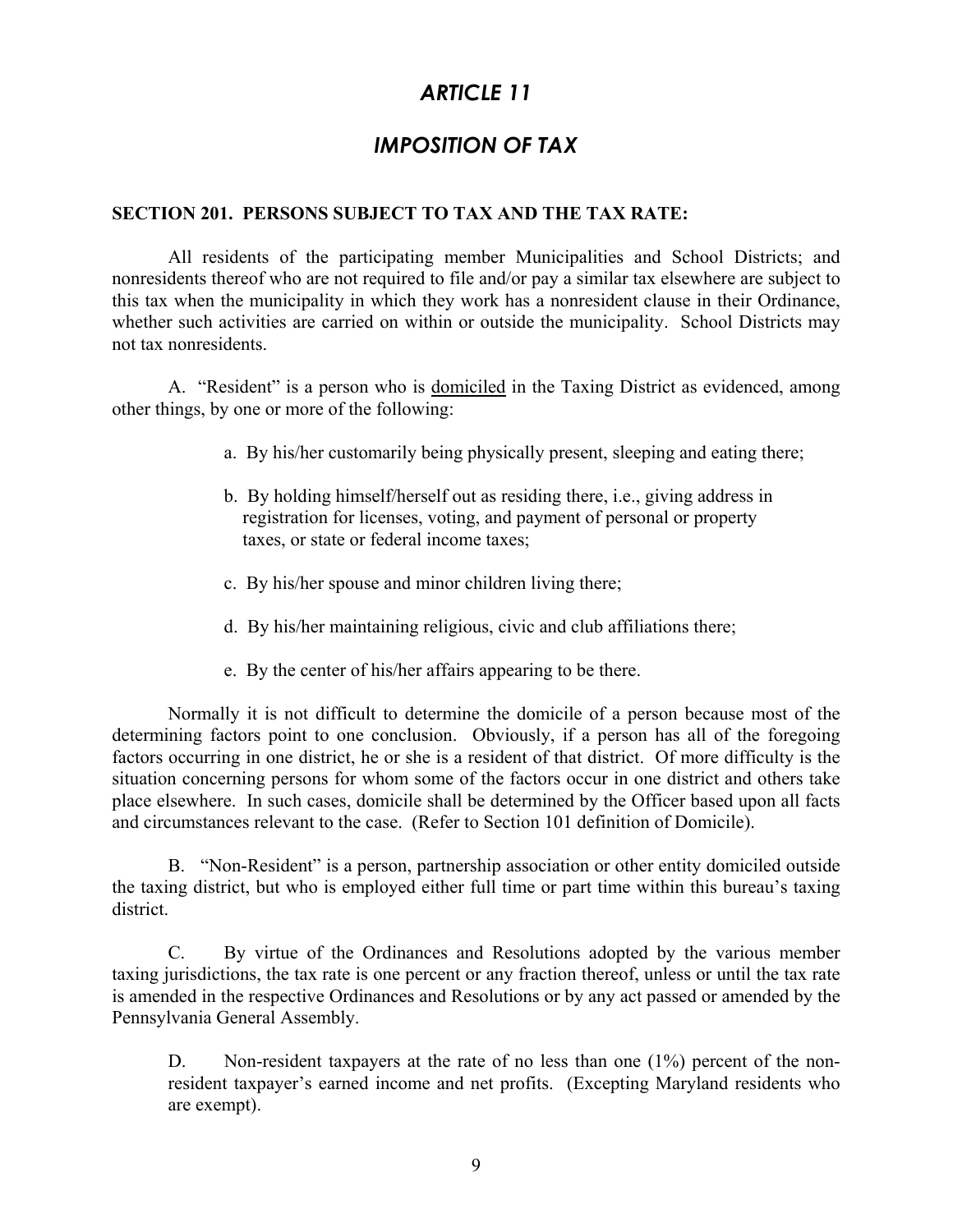### **SECTION 202. WHAT IS TAXED:**

 A. The tax is imposed on earned income/compensation and net profits as defined in Section 101 of these Rules and Regulations. These items are subject to the tax whether a taxpayer receives them directly or through an agent and whether a taxpayer receives them in cash or in another medium. Where a taxpayer has received remuneration, a portion of which is attributable to services provided ("the earnings component") and another portion of which is not attributable to services rendered, then only the "earnings component" shall be subject to tax.

 B. The tax levied under the Act and Sections 203 and 204 shall be applicable to earned income/compensation received and to net profits earned in the period beginning January 1, of the current year, and ending December 31, of the current year or for taxpayer fiscal years beginning in the current year, except that taxes imposed for the first time shall become effective from the date specified in the Ordinance or Resolution, and the tax shall continue in force on a calendar year or taxpayer fiscal year basis, without annual reenactment, unless the rate of the tax is subsequently changed. Changes in rate shall become effective on the date specified in the Ordinance or Resolution.

 C. Trusts or Estates. Every estate or trust must pay the tax (1) on net profits resulting from its engagement in any business, trade or other activity which would require the filing of a return by an individual or partnership, and (2) on earned income/compensation which would be subject to the tax if received by an individual or partnership.

### **SECTION 203. WHAT IS INCLUDED IN EARNED INCOME/COMPENSATION:**

The statutory definitions of "Earned Income" and "Compensation" can be found in Section 101, Definitions. The purpose of this section is not to modify these definitions, but to provide additional clarification through various examples and explanations. This list of examples and explanations is not exhaustive and in no way limits what constitutes taxable income.

Examples of Earned Income/Compensation are:

- 1. Gross Salaries
- 2. Gross Wages
- 3. Commissions
- 4. Bonuses.

 5. Drawing accounts as reported on current year's Form W-2. (If amounts received as a drawing account exceed the salary or commissions earned, the tax is payable on the amounts received. If the employee subsequently repays to the employer any amounts not in fact earned, the tax shall be adjusted accordingly).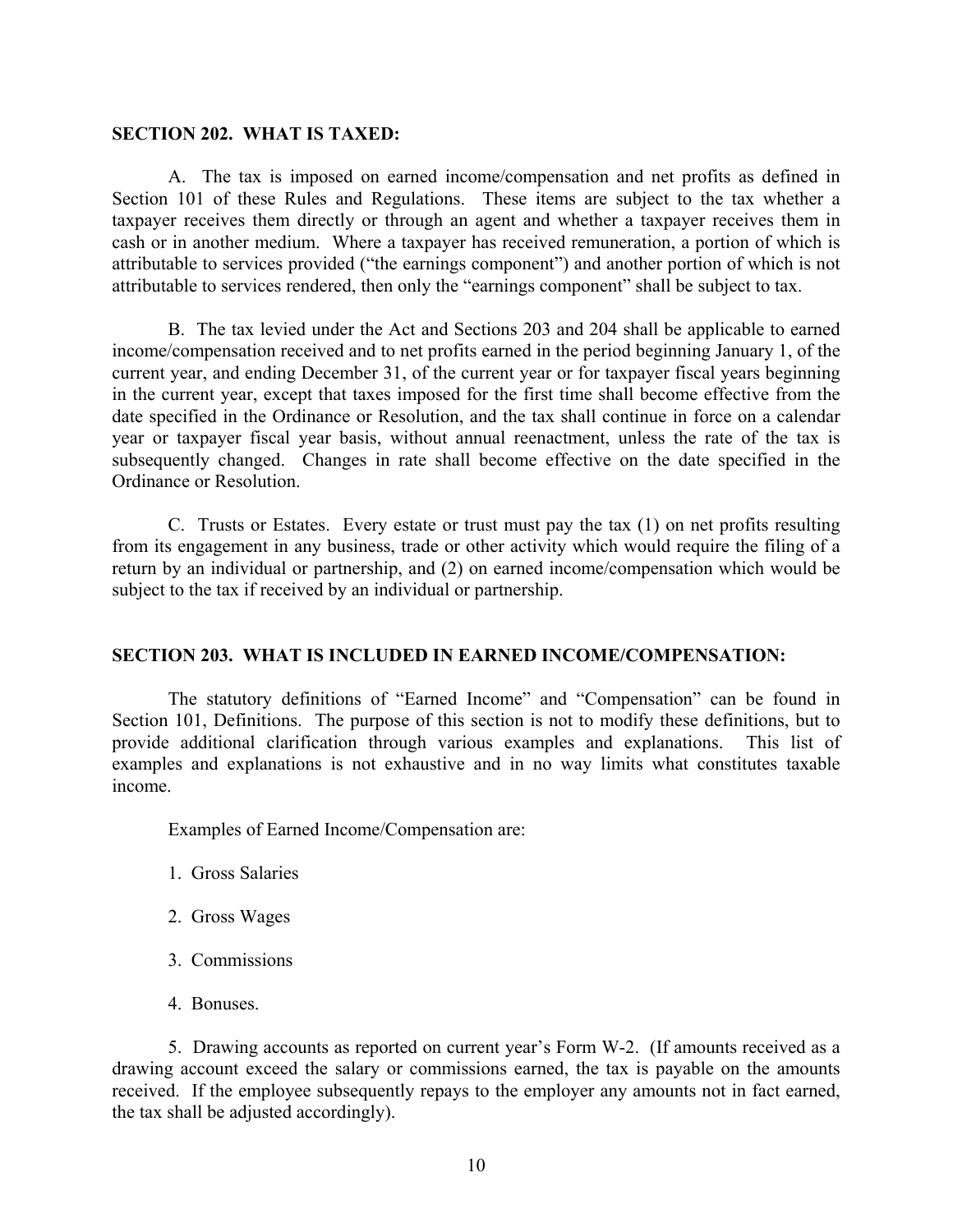# 6. Clergy pay.

7. Incentive Payments: payments received from employers or on behalf of employers, other than the usual compensation, for the purpose of inducing the employee to make a decision - such as buying out an agreement or contract or moving to another location or accepting an early retirement or "Golden Parachute Settlements: - are incentive payments. Such payments/settlements constitute taxable income. Incentive payments are not to be considered "retirement" as referenced in Section 101, definition of Compensation. Lump sum payments shall be taxable in the year received by the employee or former employee. If the payment/settlement of such sums is to be made in the future, such sums shall be taxed in the year they are received. Incentive payments include Stock Appreciation Rights (SAR) and/or a phantom stock plan payment, where these payments are attributable to remuneration for services rendered.

(a) EXAMPLE: Employer offers to give employee F an INCENTIVE PAYMENT of \$20,000 if employee F agrees to depart or retire before his scheduled date. The \$20,000 is to be paid at a rate of \$5000 per year over a four year period after the retirement becomes effective. The \$20,000 is taxable income. It will be taxed in the years that it is received by employee F. That is to say that employee F shall have to include as earned income/compensation the extra \$5,000 received for/in each of the four years following his retirement.

(b) EXAMPLE: The employee has been a product manager with an art supply business for 12 years. He and his wife purchased a home in a suburb of Houston for \$80,000, \$55,000 of which they financed through a loan from their bank. The lending rate for home mortgages was 6%, and their mortgage payments were \$520 per month.

Twelve years after purchasing the house, he was offered a transfer to York County, Pa., to open a sales office and showroom in York County. His employer agreed to reimburse him for his moving expenses if he took the assignment. When he and his wife traveled here to look for a new residence, they were told that a comparable home in Adams County or in York County would be \$130,000 and that the mortgage rate would be 8.5% The mortgage payment on their new home would be \$952. His employer was willing to pay the \$432 difference between his old and his new mortgage for two years. This form of reimbursement is wages to the employee, subject to earned income/compensation and payroll tax withholding.

(c) EXAMPLE: In a SAR plan, the employee-participant is allowed to share in the appreciation in value of the company stock plan. The employee shares in the appreciation in value of the company stock over the period selected.

In a phantom stock plan, the employee shares in the appreciation and is also given the value of the stock at the starting point.

In each of these plans, the employee is not the owner of any shares. By agreement the employee participates in the growth of the business's value through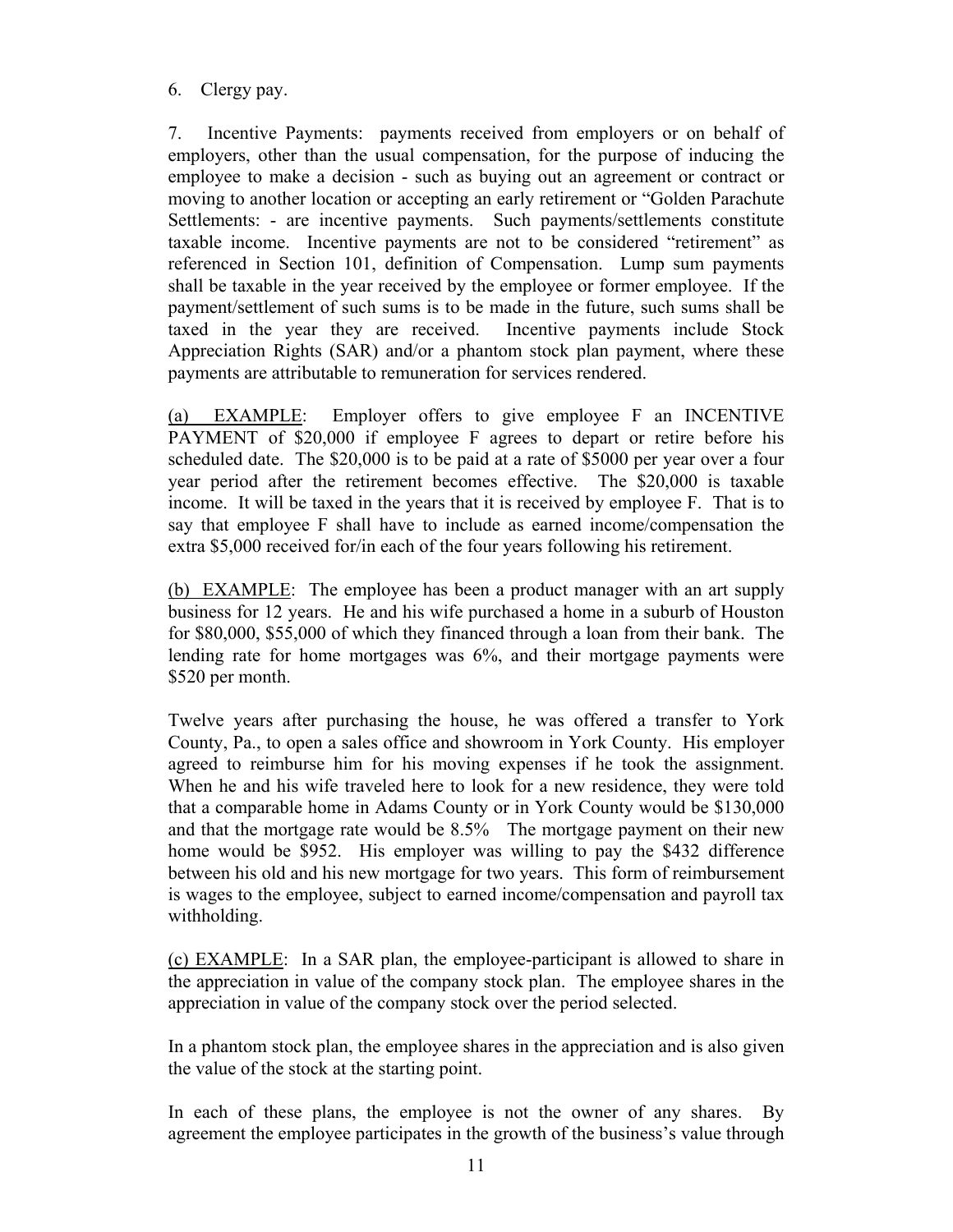a formula that measures the growth in value of the company's stock. The employee is credited on paper, with a percentage of the growth in value, which value is convertible to cash at a future date. The employee will be taxed on the date in the future that he or she receives the cash benefit.

(d) EXAMPLE: An employer offers and pays an employee 15% on a house purchase in another location in lieu of the employer acquiring the employee's house and becoming responsible for selling the house. This type of circumstance shall be considered as an incentive for the employee to move to another location. IF the payment is restricted or imperfect with a qualified right to enter (confined, temporary, modified, conditioned, limited provisional, guarded, ambiguous, reserved, dependent, defined, it shall not be taxable as earned income/compensation.

The employee is responsible for providing proper documentation to this Bureau so as to establish whether this payment is or is not restricted.

Moving expenses which are permitted on Pa. Schedule UE will be deductible.

(e) EXAMPLE: Auto manufacturers incentive payments paid by or on behalf of any automobile manufacturer, whether directly to individual salespersons or through a dealership are taxable for local earned income/compensation tax purposes.

 8. Tips; gratuities; honoraria; financial counseling services allowance; travel allowance; moving allowance; mortgage differential; legal service allowance; grossed up income. Reimbursements received in cash, when in excess of allowable business expenses. Reimbursements received in cash, when in excess of allowable physical moving expense. (Refer to Section 209 for deductions against income).

 9. Fees include: Administrator fee, Director fee, Executor fee, Expert witness fee, Fiduciary fee, Honoraria fee (if one's profession is being a professional speaker), Trustee fee, fee received for service performed by taxpayer, and fee received for decision made by taxpayer. The fees referenced herein involve activity and participation on the part of the taxpayer.

 10. Earnings component of stock option plans when the option is exercised. The "earnings component" is considered to be the difference between the stock option price and the fair market value of the stock at the time the option is exercised.

EXAMPLE: There is a basis under the LTEA for taxing the "earnings component" of stock option plans. Stock option plans have an earnings component, namely the difference between the option price and the fair market value of stock at the time the option is exercised. This difference is to be reported on the taxpayer's W-2 form and is taxable for local earned income/compensation tax purposes, upon exercise of the stock option.

The Pennsylvania Supreme Court in its' 2/22/2000 decision in the Marchlen case makes no distinction between qualified and non-qualified stock option plans. The case cite is:

**"Louis Thomas Marchlen Appellee, vs. The Township of Lebanon, al, No. 7**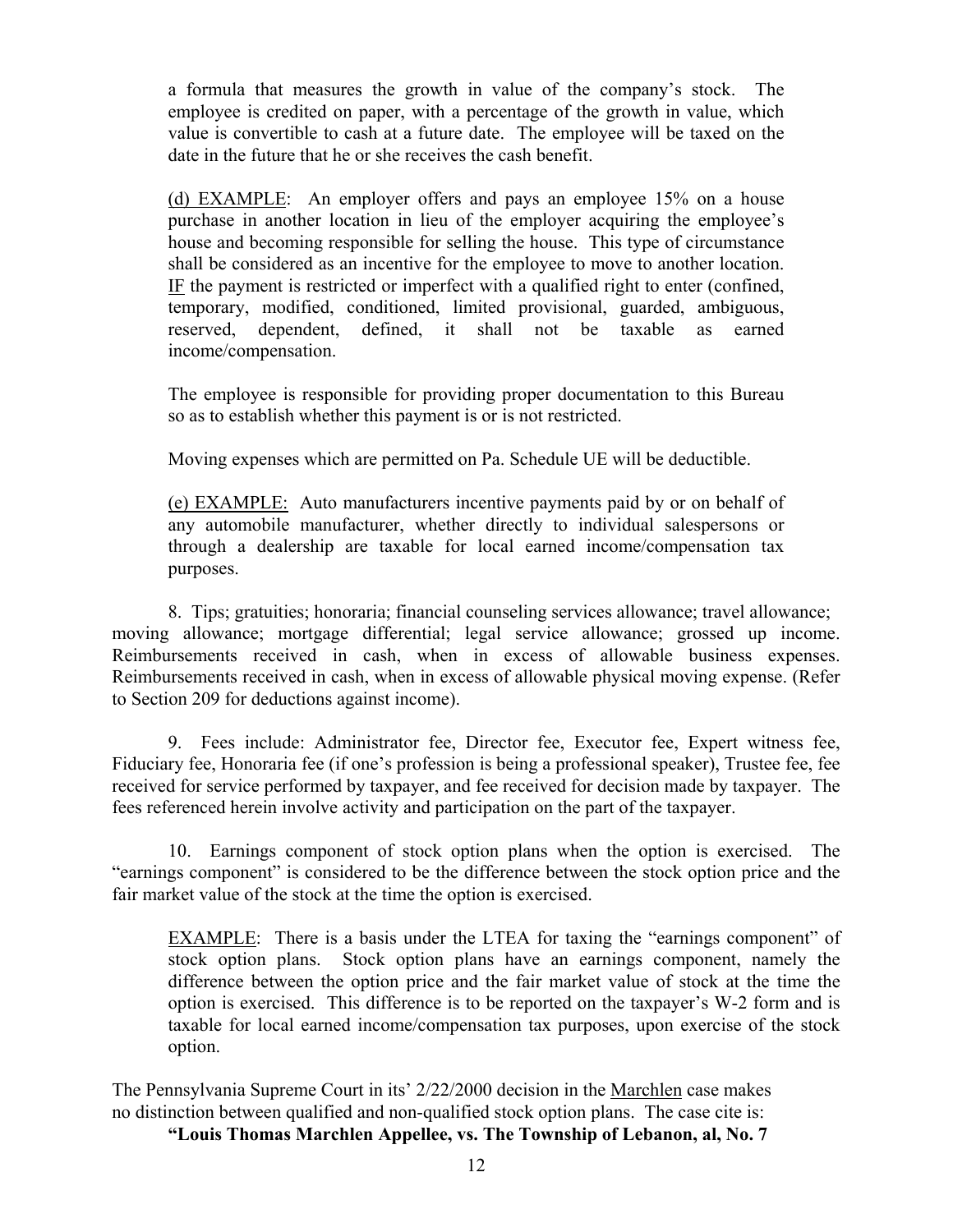### **W.D. Appeal Docket 1998, (707 Atl 2nd 631, PA Cmwlth. 1998)**

"At the time that the stock options in this case were granted to Appellee, they could not be exercised. This does not imply that stock options have no value at the time they are granted. Stock options are valuable inducements to attract and retain employees and to compensate them for their services. The holder of a stock option can reap the benefits of stock price increases without bearing the risks of stock price declines. However, at the time that the stock option is granted, its "value" is purely speculative, for should the fair market value of the stock drop below the purchase price of the option, the exercise of the option on or after its maturity date would result in a loss to the holder of the option - i.e. the option would be worthless. In contrast, should the fair market value of the stock rise above the purchase price of the option, the exercise of the option on or after its maturity date would result in a gain to the holder of the option. Further, the holder of the stock option may well choose not to exercise the option. Thus, it is not that stock options have no value at the time they are granted, rather, the value of the stock option is speculative and not readily ascertainable until exercised. It is precisely for this reason that the taxing authority must wait until the exercise of the stock option to compute the associated tax liability (emphasis added)."

 This says absolutely nothing about qualified vs. non-qualified plans. This says that all stock options without differentiation are taxable when exercised. It makes no difference if the plans are qualified or not.

The only limitation imposed by Marchlen is, ".... that the taxing authority must wait until the exercise of the stock option to compute the associated tax liability."

 Employers have an obligation to withhold the local earned income/compensation tax on the "earnings component" of stock options at the time the option is exercised. Employers should also report the "earnings component" as a part of the local wages total on the employee's W-2 form.

 11. Payments accruing from employment, including, but not limited to salary advances, annual leave, stand-by pay, overtime, vacation, holiday, severance, separation pay or benefits, but excluding benefits mentioned in Section 205(A) of these Rules and Regulations.

 12. Fair market value of all non-cash fringe benefits accruing by virtue of employment are also to be included as taxable income for purposes of the **TAX,** except to the extent that they are specifically excluded in section 205, and/or by Pa. P.I.T. Regulations.

### EXAMPLES:

(a) Stock options.

- (b) Group legal services plans.
- (c) Dependent care assistance programs.
- (d) Mortgage assistance in lieu of other compensation.
- (e) Non-cash payment for services rendered.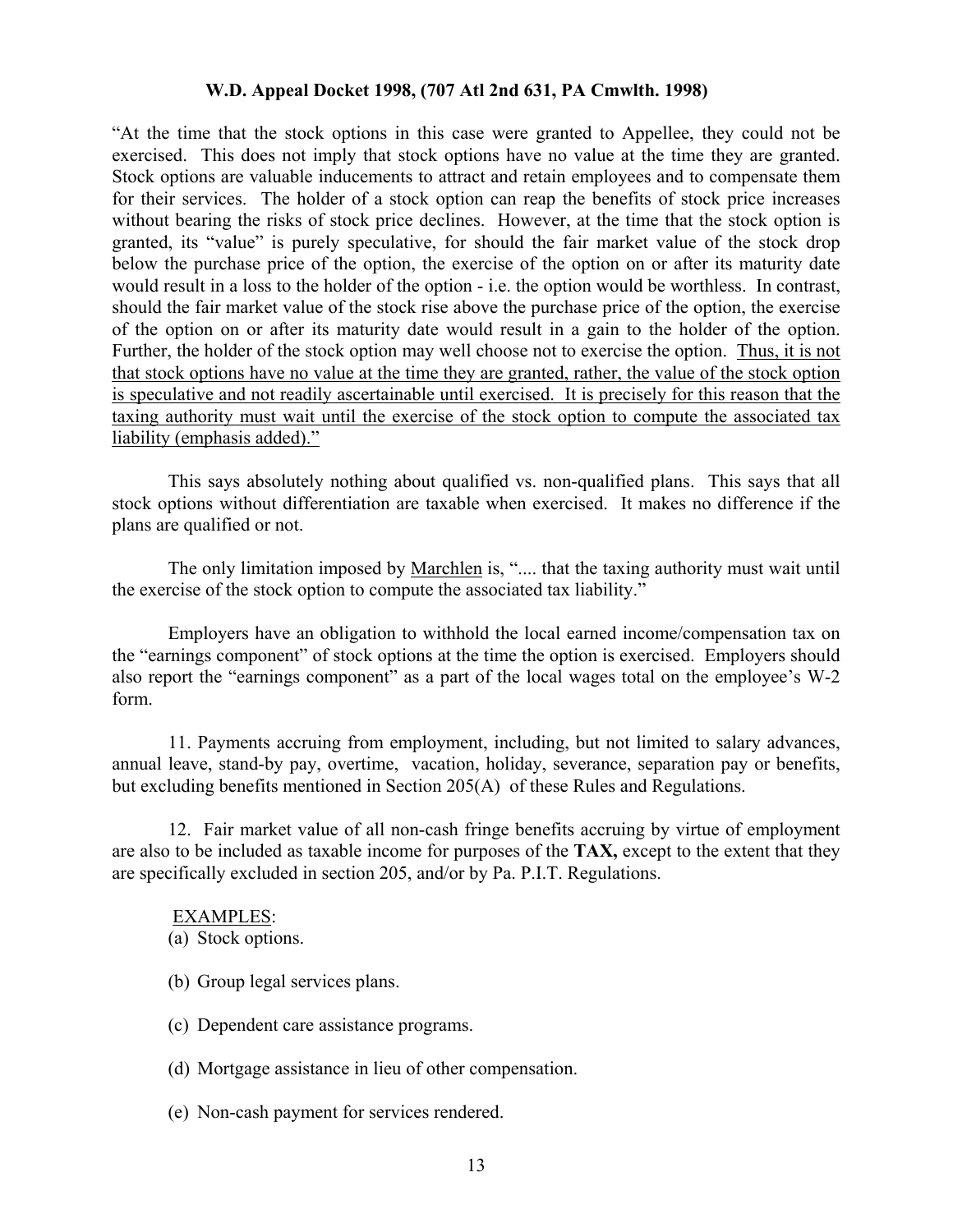### (f) Stock bonus plans.

(g) Automobile allowance which exceeds actual expenses incurred.

 (h) Taxpayer A receives a gross salary of \$70,000. In addition to his salary, he exercised a non-qualified stock option as reported on Form W-2, of \$11,000, plus he was compensated for his spouse's travel in the amount of \$3,100. Therefore taxpayer A's total taxable compensation is \$84,100.

 (i) Taxpayer B receives a gross salary of \$55,000, of which \$9,000 is deferred to a 401(k) plan for her retirement. Her local taxable compensation is \$55,000. Any plan which serves to reduce gross taxable wages for federal income tax purposes is not recognized as an exclusion for local earned income/compensation tax purposes.

 (j) Taxpayer C receives a gross salary of \$80,000. She also receives excess life insurance as reported on the W-2 form in the amount of \$325. Her total taxable earned income/compensation is \$80,000 as this benefit is not taxable earned income/compensation.

 (k) Taxpayer D is a minister, employed by a church, but he does not live in a churchprovided parsonage. He receives a salary of \$30,000, a housing allowance of \$10,000, and a car/travel expense allowance of \$3,000. The total taxable earned income/compensation is \$33,000. To claim unreimbursed business expenses, he can file a Pennsylvania Department of Revenue Schedule UE with this Bureau, as a deduction from his taxable earned income/compensation. The housing allowance, rent, utilities cash payments are not taxable.

 (l) Taxpayer E has recently moved into one of the Taxing Districts for whom this Bureau collects the **TAX**. In addition to his salary of \$43,000, he was given or had paid for him \$10,000 in moving expenses. The total earned income/compensation of \$53,000 is taxable. Taxpayer E can file a Pennsylvania Department of Revenue Schedule UE for his actual moving expenses. The Pa. Schedule UE is required to be enclosed with Form 214 when filing his or her local tax return with this Bureau. Additionally, when qualified moving expense reimbursements are included in W-2 income, the taxpayer may file a PA-UE Schedule to claim the deductible expense.

 13. Taxes assumed by the employer for the employee. The payment of taxes by employers in consideration of services rendered by the employee is a gain derived by the employee for her or his labor and is therefore considered as part of her or his earned income/compensation. This income is taxable in the year that it is reported as taxable on the W-2 form or similar form.

 14. Regular wages paid by the employer, which are received by the taxpayer during a period of sickness or disability.

 15. Employee contributions to deferred compensation plans and old age or retirement benefit programs, or cafeteria plans.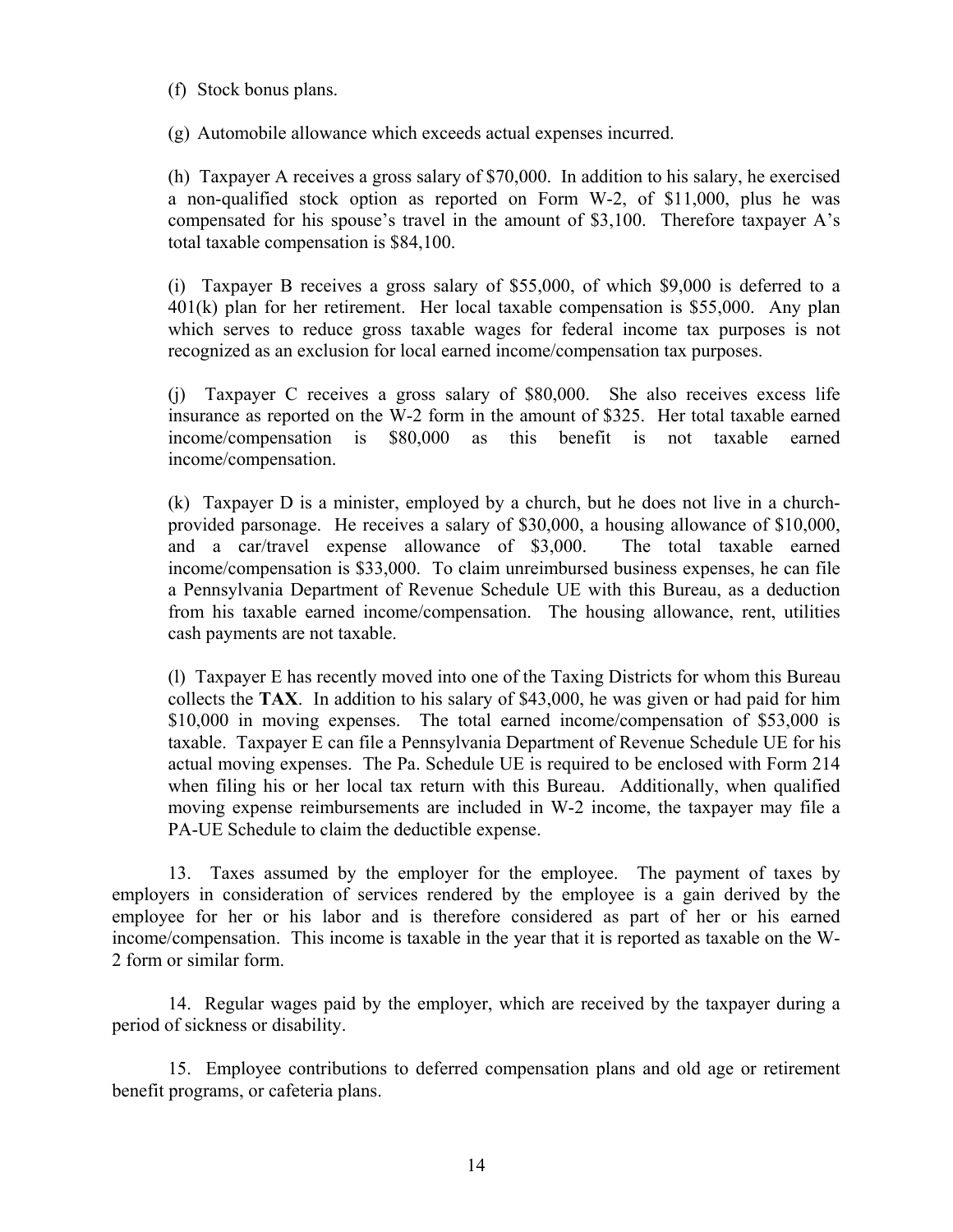**NOTE:** Any plan which through an employee's contribution serves to reduce gross taxable wages for federal income tax purposes is not recognized as an exclusion for the **TAX** and will therefore be taxed accordingly. EXAMPLE: An employee's contribution/deferment under Section 403(b); Section 457(b); or Section 401(k) of the Internal Revenue Code will not be recognized as a reduction of taxable wages for purposes of this **TAX**.

 16. Act 40 became law in July, 2005. Part of this bill addressed Deferred Compensation Plans. Non-Qualified Deferred Compensation Plans are not to be includible in taxable compensation. This will be taxable when the employee, retiree, etc. receives the distribution.

 17. Value of meals and lodging furnished by employers to domestics or other employees unless provided for the convenience of the employer on the employer's premises. When lodging is provided by the employer and the employee is not required to reside on the premises by his or her employer, the fair market value of the lodging shall be included in the employee's earnings as it shall be taxable.

18. Scholarships, grants and fellowships shall be taxed as earned income/compensation IF services are rendered in connection therewith.

19. National Guard Pay and Military Reserve Pay (**except active duty)**.

 20. Stipends are taxed as earned income/compensation when paid to graduate students such as medical interns and a residency program that conforms with the essentials of an approved internship, or the essentials of an approved residency, as established by the American Medical Association, if services are rendered in connection therewith.

 21. Premature Profit Distributions not rolled into a qualified pension plan, individual retirement account or an annuity plan. Early distribution from retirement or pension plan, on the contributions not taxed when earned. This can include employer contribution, interest earned and employee contributions.

 22. Premature withdrawal of "employer contributed portion of principal" which is actually received by the taxpayer from a regular IRA or from a ROTH IRA, to the extent the employer contributed portion of the principal being withdrawn was not previously taxed for the local earned income/compensation tax, unless the premature principal withdrawal is rolled over without passing to the taxpayer. The taxpayer should use the cost recovery method of accounting to determine the taxable portion of only the previously not taxed principal which the employer contributed.

23. Cafeteria Plan money (credits) and cash reimbursements made by an employer to the employee for dependant care, legal services or other personal services.

 24. Deferred compensation plan distribution (pre-retirement), to the extent it exceeds employee contributions into the plan. Distributions received prior to the taxpayer's actual date of retirement, including but not limited to ESOP, PAYSOP, 401K, 403B, cafeteria plans, etc. shall be taxable on the interest and employer's contributed portion, if the distribution is not rolled into an individual retirement account, annuity plan, or another qualified retirement plan.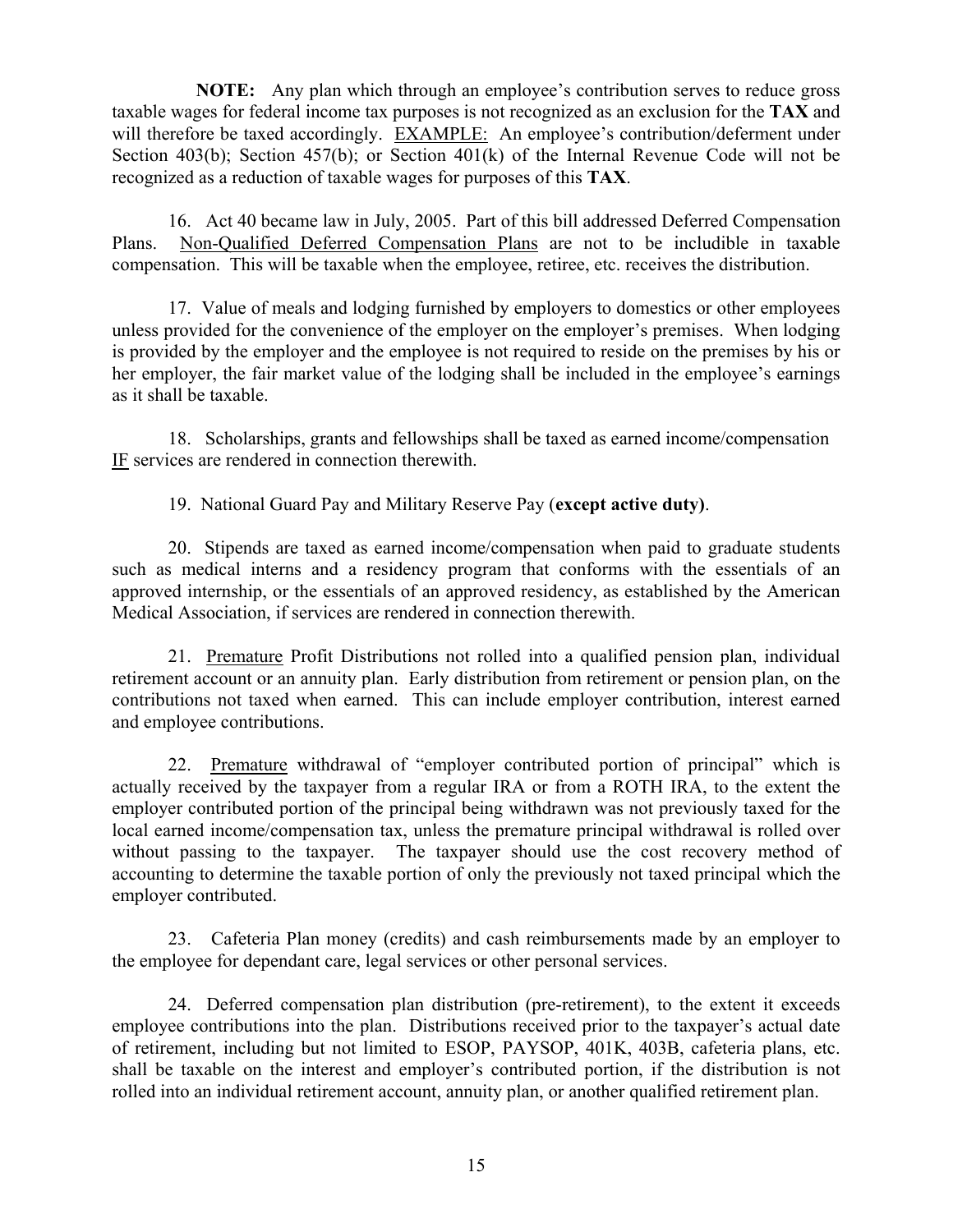25. That portion of salary or wages which an employee contributes under a plan which provides for an employee's election to contribute a portion of his/her salary or wages to receive a benefit in lieu of receiving the cash is taxable. The actual amount the employee elects not to receive in cash is the amount which is taxable and shall be included as gross salary or wages when filing the tax return with this Bureau, as the employee has constructive control of the cash.

 This amount is to be included in the W-2 total for local wages and the applicable earned income/compensation tax is also to be withheld on this portion of the employee's gross salary or wages.

 26. Back pay awards when the payment represents salary, wages, commissions, bonuses, incentive payments, fees, tips or other compensation to which the employee is entitled for services rendered is taxable. However, back pay and retroactive wage increases which have been proven to constitute punitive damages are generally not taxable.

 27. All other forms of earned income/compensation or remuneration for an employee's services rendered, whether this compensation is received directly or through an agent and whether it is paid in cash, property or services. This shall include prizes and awards when the recipient has rendered substantial service as a condition to receive the prize or award. The manner of employment, or the rate of payment, or the kind of payment will not cause the person to be exempt from the applicable tax. Compensation received in the form of property shall be taxed at its fair market value at the time of receipt. In the event that payment received by an employee consists of a portion of this payment for services rendered ("the earnings component") and a portion that is not attributable to remuneration or compensation for services rendered, then only the earnings component shall be subject to TAX.

28. Covenants not to compete which arise "within an employment relationship," such as when an employee signs a covenant not to compete with his or her employer if and when he or she is no longer employed. (Example: In such a case, the consideration for the agreement is usually provided at the time the agreement is executed, and often consists of the employment itself).

 To the extent that explicit compensation is provided to the employee during his or her employment, such compensation shall be taxable as earned income.

See also Rauch Vs. Philadelphia, 708 A.2d 142 (Pa. CMWLTH 1998).

29. Termination or severance pay received by taxpayer.

30. Taxpayer payments realized in the form of "debt forgiveness" as payment for compensable services provided by a taxpayer.

- 31. Deceased taxpayer's earned income/compensation or net profits from selfemployment.
- 32. Golden Parachute payments.
- 33. Guaranteed payments to partners are to be included on a PA RK-1 form.

### **SECTION 204. WHAT IS INCLUDED IN NET PROFITS:**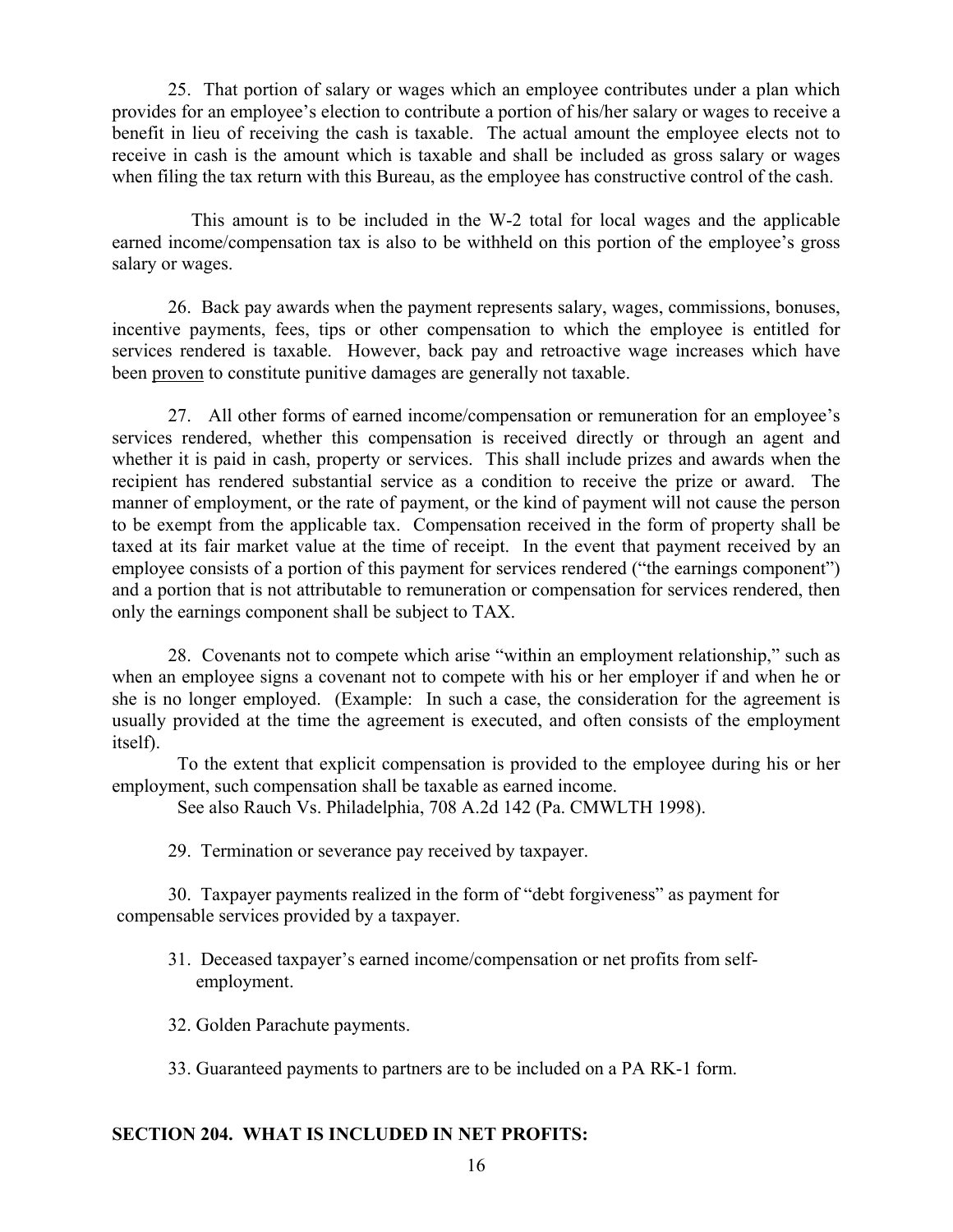The statutory definitions of "Net Profits" can be found in Section 101, Definitions. The purpose of this section is not to modify this definition, but to provide additional clarification through various examples and explanations. This list of examples and explanations is not exhaustive and in no way limits what constitutes taxable profits.

Net profits shall be determined on a cash or accrual basis in accordance with accepted accounting principles and practices, but without deduction of taxes based on income.

 Persons, Activities and Property are subject to the **TAX** on Net Profits. Partnership income which is the net income from business, profession or farming, including guaranteed payments is taxable.

 Persons are subject to the TAX on Net Profits: Any individual engaged in a business, trade, profession or other activity carried on for a profit, shall pay the **TAX** on the Net Profits therefrom. The form of business shall not be the determining factor.

EXAMPLES of Net Profits are:

1. The net profits of a business, profession or farm conducted by a sole proprietor.

2. The net profits of a business, profession or farm conducted as a partner.

 3. The net profits of a limited liability company as referenced in Act 106 of 1994 known as the Limited Liability Company Act, in Section 8925 of the Act.

 4. Net profits from the operation of hotels, motels, tourist homes, boarding houses, bed and breakfast establishments, mobile home parks, child care, adult care, day care and other similar businesses.

 5. Net profits generated under the provision of rental services, from the business of renting personal property.

6. Net profits on Pa. Schedule C from rental of real estate. Any individual obtaining net profits from the rental or leasing of any commercial, industrial or residential property must file and pay the **TAX** on such profits. (Also refer to Section 205.)

 Real estate rental services Pa. Schedule C "profits" received in the course of a trade or business are taxable. Rental income received from the operation of real estate is subject to this tax when the owner actively manages and supervises the property himself/herself or through agents or servants, by providing labor and service in connection with it. By furnishing labor and service - this signifies activity and participation on the part of the owner and classifies him or her as conducting or carrying on a business.

 When any property falls within a taxable classification the manner of its acquisition, i.e., purchase, gift, inheritance, fiduciary, or as a fiduciary mortgagor in possession, etc., does not affect the taxability of the income derived therefrom, unless specifically stated otherwise in these Rules and Regulations.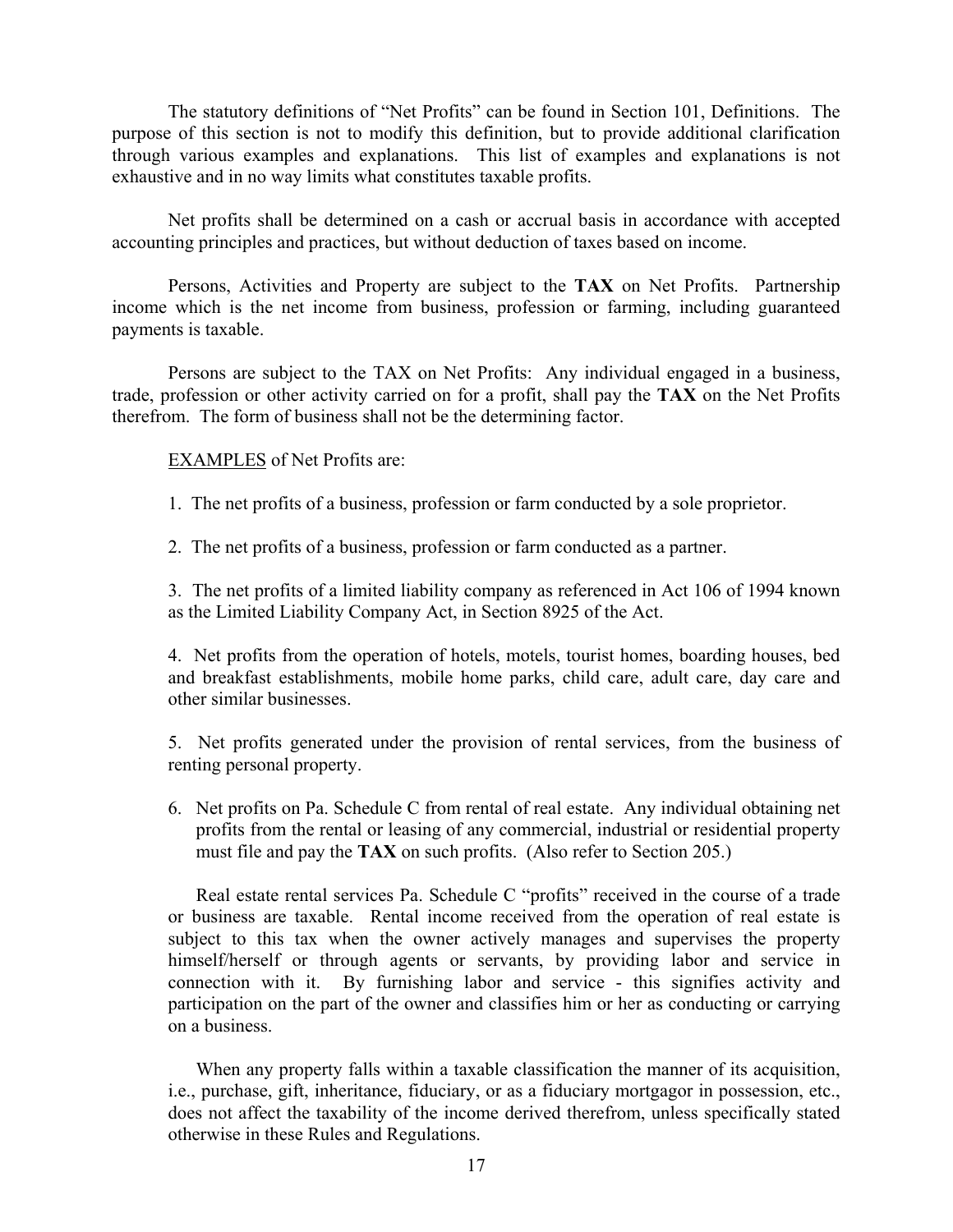7. All other net profits of business activities except any portion thereof resulting from items not taxed under the provisions of the Resolution and Ordinances as set forth in Section 205 hereof.

 In the calculations utilized to determine the correct net profits, the following items are to be included as they shall be considered to be a part of the business income:

- a. Interest received on credit sales.
- b. Discounts received from Pennsylvania for timely remitting of sales tax.
- c. Damages/awards settlements received, except for personal injuries cases. Both punitive and compensatory damages received in personal injury actions are excluded when physical sickness or injury has occurred. Punitive damages awarded on a personal injury claim where no physical sickness or injury has occurred, such as awards made in defamation actions, are taxable income for determining correct net profits.

8. In determining a taxpayer's net profits subject to tax under the provisions of the Resolutions and Ordinances, the net profit of each business activity is to be determined separately with reference only to the gross income and expenses of that business and without mixing the income of one activity with the expenses of another. Persons engaged in more than one business activity during the tax year may not offset a loss in one activity class against the gain in another activity class. The tax is imposed on the net profit of each business activity separately. A loss incurred from a profession, business activity or venture, regardless of the nature, may be deducted from the person's earned income/compensation within the same tax year. Such loss may not be deducted from a spouse's earned income/compensation.

 EXAMPLE: A person who receives Schedule C net profits from the operation of a sole proprietorship may not offset against such profits the net losses incurred as a partner in another business activity class such as Schedule E, nor may the same person offset net profits from one sole proprietorship with the loss from another sole proprietorship in another Schedule class.

 9. Each resident partner or member of a non-resident partnership, association or other entity must pay the tax on his or her share of the net profits whether or not it is actually distributed to him or her.

- 10. The net profit received by a general partner of a limited partnership entity (15 Pa. C.S.A. 8925)
- 11. Guaranteed payments to partners/taxpayers on Schedule RK-1.

12. "Covenants Not To Compete" executed after 12/31/2001 which involve taxpayers who are not employees. The promise not to compete and the subsequent undertaking of that effort pursuant to a business arrangement is sufficient to bring this within the purview of the Net Profits Tax. The fact that this is a negative covenant or rather, a promise not to do something,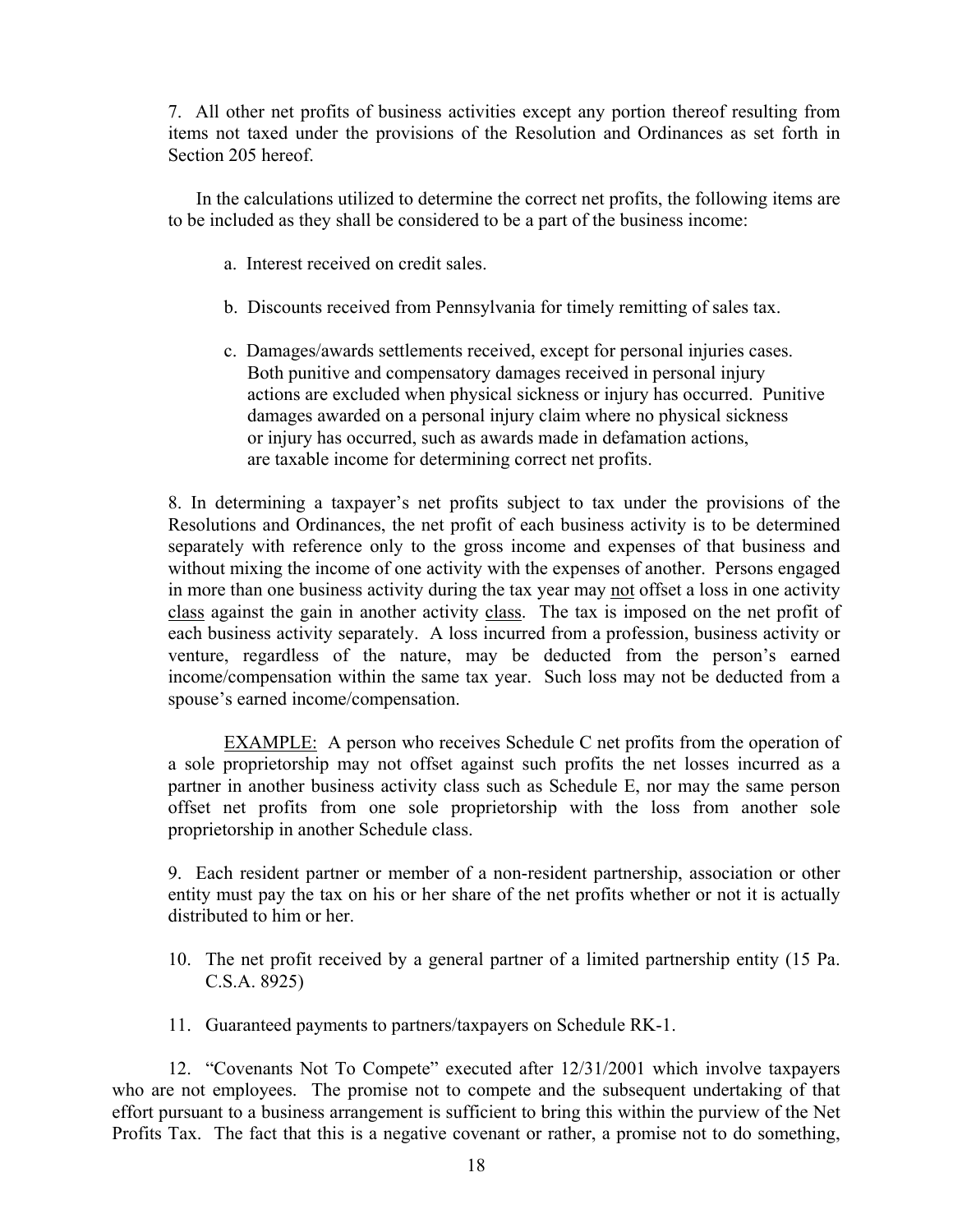does not remove it from the realm of a business activity which is undertaken as part and parcel of a contract for a fee. The act of not competing is the consideration contributed to this contract by the taxpayer. It is consideration that has a business purpose, not a personal purpose.

**13.** "Bonus Depreciation" Business bonus depreciation amounts are to be calculated for local tax purposes in the same manner as calculated for Pennsylvania personal income tax purposes (not according to federal tax provisions).

# **SECTION 205. EXCLUSIONS FROM TAX. (These are not Deductions from Tax).**

 The items listed and described within Section 205 are not to be utilized as deductions against income (except paragraph 19), as they are a list of non-taxable income sources.

 The following are not considered to be compensation or net profits and are not subject to tax:

 1. Sickness, disability or retirement benefits paid, except regular wages as provided in Section 203 (22).

 2. Benefits paid under any public assistance, unemployment or worker's compensation legislation, including supplemental unemployment benefits (SUB pay), or strike pay.

 3. Compensation or bonuses paid by a State or the United States for active military service in the Armed Forces, and active duty military service pay.

 4. Death Benefit payments to any employee's beneficiary or estate, whether payable in a lump sum or otherwise.

5. Proceeds of life insurance policies or annuities.

6. Cash or property received as a gift, by will, or by statutes of descent and distribution.

 7. Interest and dividends: All forms of interest, i.e., on obligations of the United States or its possessions, the Commonwealth of Pennsylvania, or any political subdivision thereof, or on any bank or postal savings accounts, mortgages, or loans, received by an individual, except those amounts representing compensation by virtue of being remuneration for services provided, such as those amounts reported as "wages, salaries, tips, etc." on the appropriate lines of the taxpayer's W-2.

 8. All forms of dividends received by a person, except those amounts representing earnings or compensation by virtue of being remuneration for services provided, such as those amounts reported as "wages, salaries, tips, etc." on the appropriate lines of the taxpayer's W-2.

 9. Rents derived from mere "passive" or "investment" ownership or subleasing of real estate without the furnishing by the lessor of services to the leased premises or to the lessee other than gas, electricity, water, sewage and heat. Such rents are considered to be the return solely from invested capital and not profits from the operation of a business activity taxed by the Resolutions and Ordinances.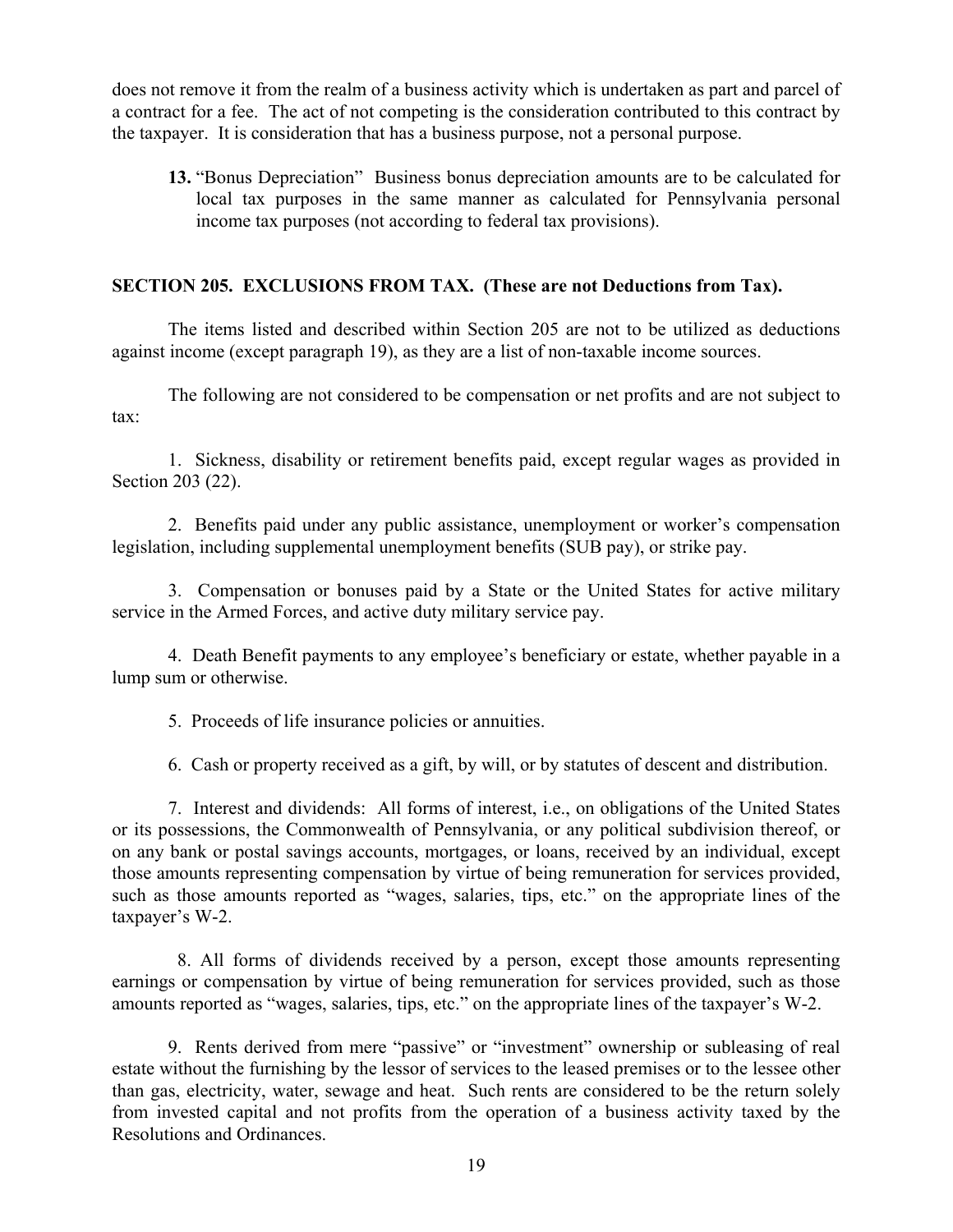10. Value of meals and lodging furnished by employers to domestics or other employees for the convenience of the employer on the employer's premises. However, when board or lodging is provided by the employer and the employee is not required to reside on the premises by his or her employer, the fair market value of the board or lodging shall be included in the employee's earnings as it shall be taxable.

11. Capital gains as reported on Pennsylvania Form PA-40, Line 5.

12. Social Security benefits.

13. Veterans administration allotments for subsistence or disability.

14. Income from pensions or old age and retirement benefit plans upon retirement.

15. Lottery winnings.

16. IRA pension payments received upon retirement.

17. Profits applicable to the limited partners within a limited partnership entity.

 18. A net loss on a self-employment business schedule may be deducted only from that individual's earned income/compensation for that tax year. A Schedule E loss will not offset earned income/compensation as Schedule E net profit will not be taxed.

 19. Distributions from deferred compensation plans to the extent that such distributions represent a return of the taxpayer's own contribution upon which he or she originally paid the tax.

20. Damages for personal injuries.

21. Payments received for child support and alimony.

 22. Scholarships and fellowships awarded from detached generosity on the basis of financial need or academic achievement for the sole purpose of encouraging or allowing the recipient to further his or her educational development and not as compensation for past, present or future services. A scholarship or fellowship shall constitute earned income/compensation if the recipient must apply his or her skills and training to advance research, creative work or some other project or activity.

 23. Prizes and awards unless the recipient must render substantial service as a condition to receiving the prize or award.

24. Profit from the casual exchange or sale of property.

25. S Corporation income.

26. Parsonage/housing/rent/utilities payments received by clergy.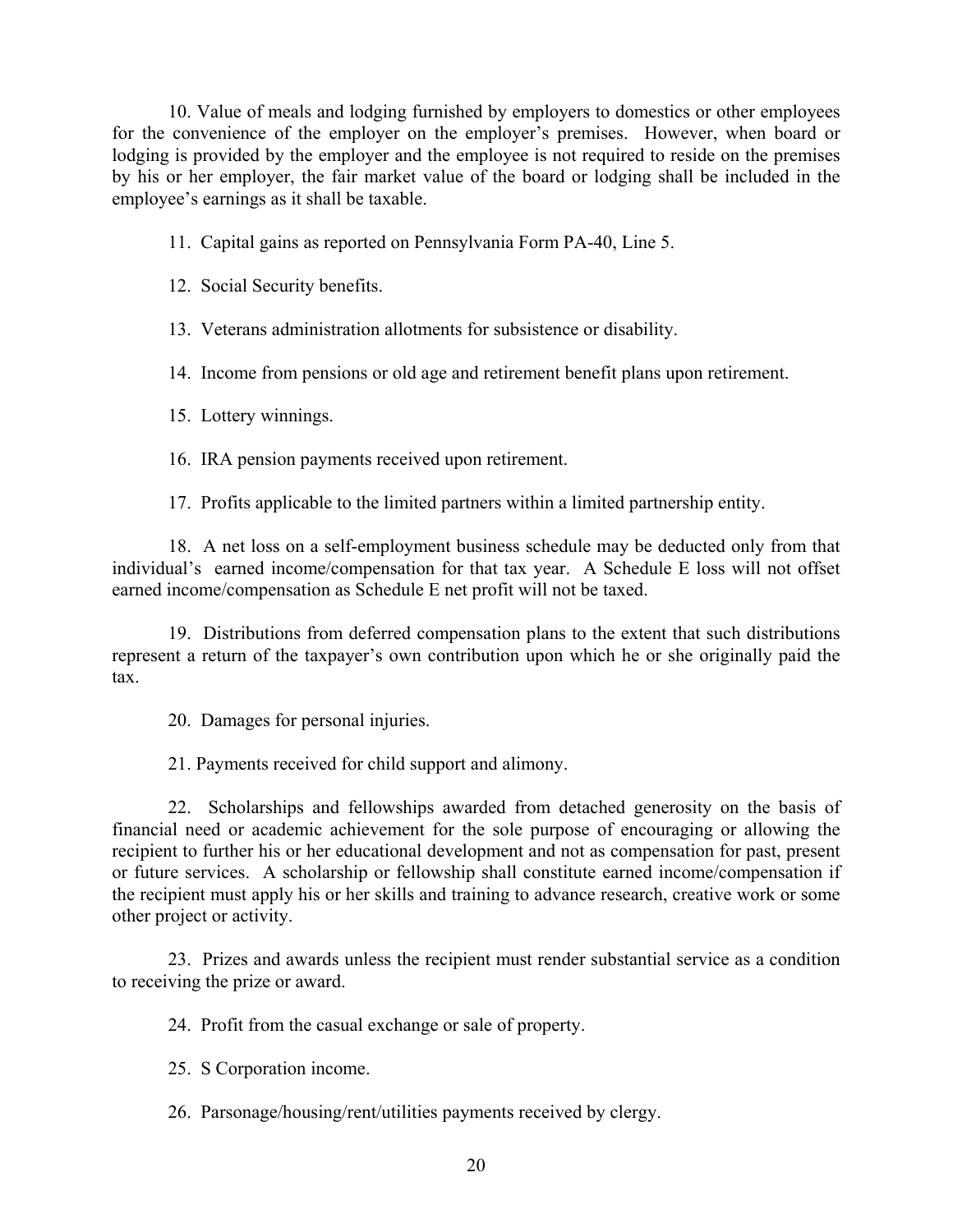27. Jury Duty pay.

### **SECTION 206. RESIDENT TAXATION:**

 The entire gross earned income/compensation and net profits received and/or earned by a resident of the Taxing District is subject to this tax. Neither the source of the earned income/compensation or net profits nor the place where it is received and/or earned exempts a resident from the tax.

#### **SECTION 207. NONRESIDENT TAXATION:**

 The entire gross earned income/compensation and net profits received and/or earned within the Municipality Taxing District with a non-resident provision in the applicable tax ordinance, by a nonresident of the Taxing District who is not required to pay a similar tax elsewhere is subject to taxation by the Municipality in which the person works. Nonresidents are not subject to taxation by the School District.

 Persons with Green Cards, who are employed for a wage or who endeavor to earn a net profit within a member taxing authority, shall be considered a *domiciliary* (someone who is physically present in a place with the intent to remain there indefinitely), as the person in question has made this address or location their *domicile of choice* (the domicile that an individual has the power to select through intent and physical presence). Therefore persons with Green Cards shall be liable for timely filing and paying the earned income/compensation tax and net profits tax when the person is physically present through their residing, or employment, or conducting a business within a member municipality.

 Any person claiming non-residency status must provide proof of non-residency such as a passport with valid student or exchange visitor's visa, driver's license or other acceptable documentation. Any person claiming non-residency exemption status must provide proof of payment of local earned income/compensation and net profits tax elsewhere for the concurrent time period.

 NOTE: Maryland residents employed within this Bureau's Taxing District have been exempted from paying this tax by Ordinances passed in 2005 by this Bureau's member municipalities. Employers should not withhold the local earned income/compensation tax from these employees.

### **SECTION 208. CREDITS:**

 Earned income/compensation tax or net profits tax paid for the concurrent time period to another state or political subdivision within the United States will be allowed as a credit from the liability of taxpayers for tax imposed under the provisions of the Resolutions and Ordinances. Such credit will be allowed up to the maximum effective rate of the tax levied by the applicable Municipality and/or School District for whom this Bureau is the collector, **on the identical income and net profits taxed by our member taxing authorities and other Commonwealth of Pa. and/or another state's political subdivisions**, provided this same credit has not already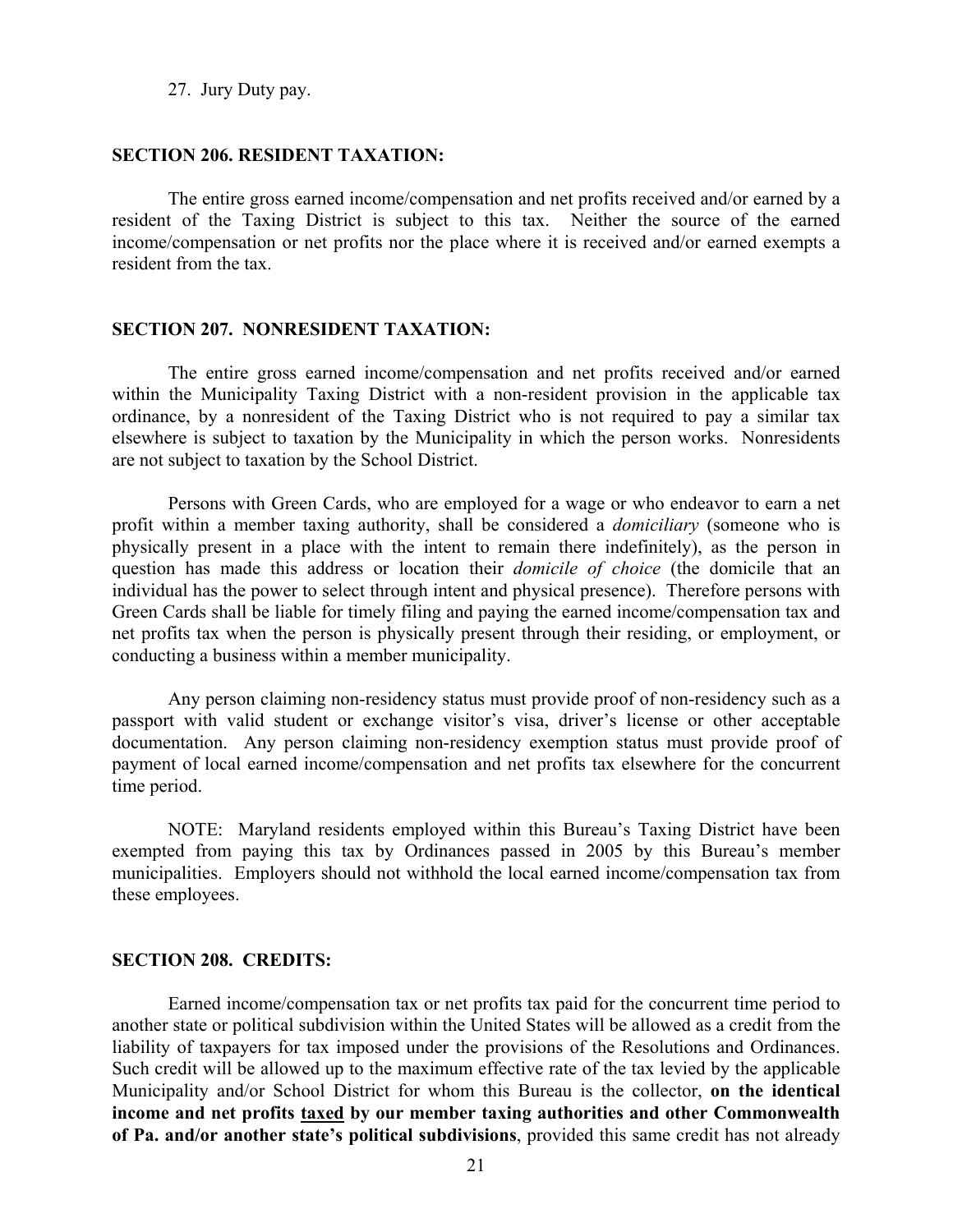been applied toward the taxpayer's liability for the Pennsylvania Personal Income Tax for the same period.

 Evidence of the amount of gross earnings and payments of the applicable tax on earned income/compensation or net profits to another state or political subdivision for the concurrent time period is required before such credit is allowed.

### EXAMPLES:

 1. Taxpayer G, a RESIDENT within our jurisdiction, who works in Philadelphia and pays Philadelphia income tax is entitled to a credit of up to the amount of local tax paid to Philadelphia toward his/her local earned income/compensation and net profits tax liability at this Bureau. The credit shall generate a refund if the credit amount exceeds the tax that would have been due this Bureau. Refunds generated as a result of this policy shall not exceed the tax actually received by this Bureau for the taxpayer.

 2. Taxpayer H, a RESIDENT within our jurisdiction works full time in City A, Delaware, which exacts a 1.3% tax on his/her earnings in that city. Taxpayer H may take credit against his local earned income/compensation tax liability on which he paid City A tax.

 3. Taxpayer I, a RESIDENT within our jurisdiction, works three days in Wilmington, Delaware and two days in York, and pays Wilmington city tax. The taxpayer may take a credit of 3/5 against his/her liability for the **TAX**.

 4. Taxpayer J, a RESIDENT within our jurisdiction, is a partner in a national CPA firm with offices in our jurisdiction, plus Chicago, New York City and New Orleans. Taxpayer J pays taxes on income earned in each of these cities. Taxpayer J may take credit toward the **TAX** using the following method:

(a) Determine the income earned in each locality in that tax year.

 \$10,000 in Chicago 5,000 in New York City 15,000 in New Orleans 50,000 in York \$80,000 gross income - all taxable locally

(b) Determine the maximum credit that can be taken for taxes paid to other localities.

 $$10,000 \times 1\% = $100.00$  $5,000 \times 1\% = 50.00$  $15,000 \times 1\% = 150.00$ \$300.00 maximum credit that can be applied to the **TAX**.

 (c) List the amount of **TAX** paid to each locality \$ 400 to Chicago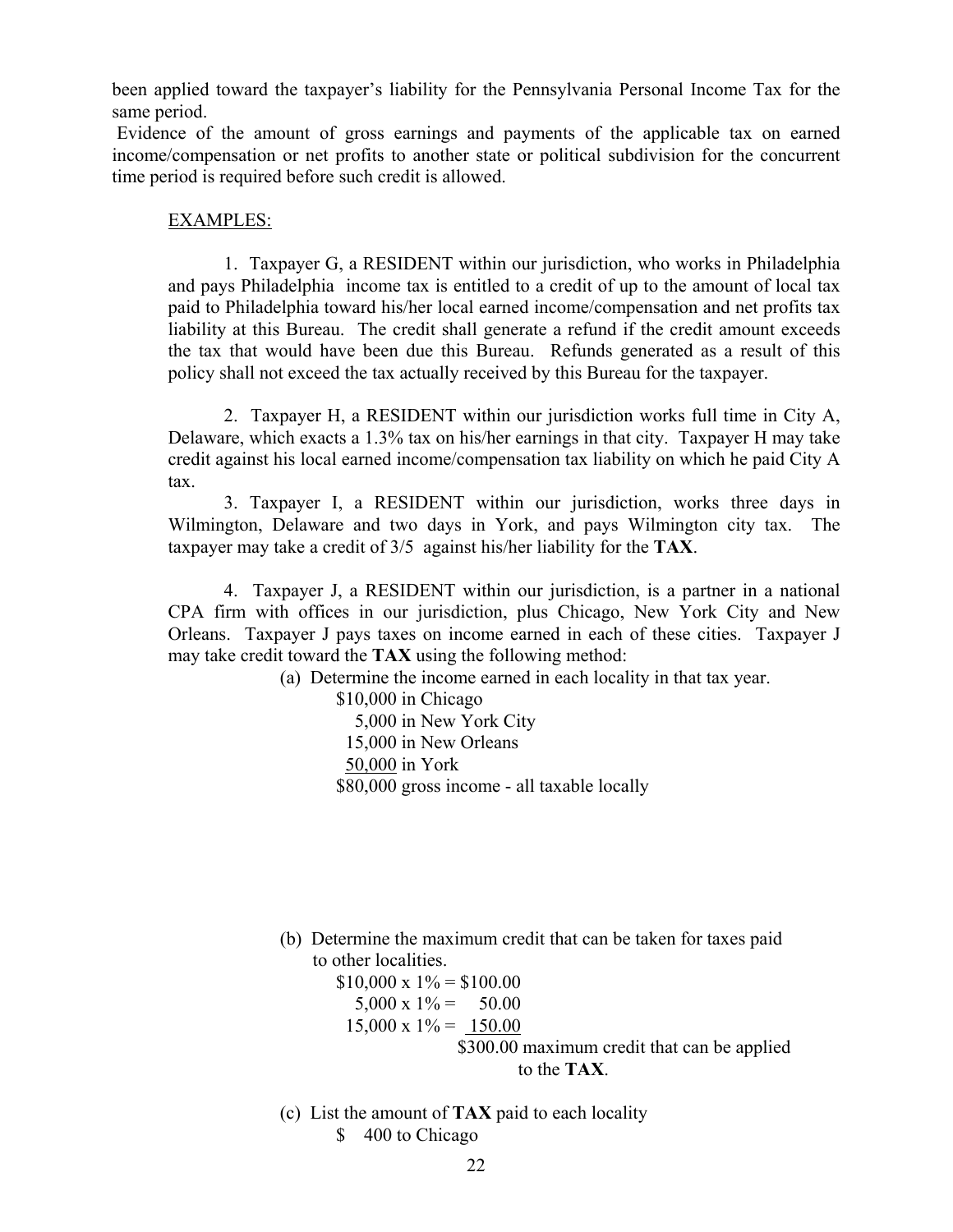200 to New York City 600 to New Orleans \$ 1,200 total paid to other jurisdictions

- (d) Subtract from the total the credit taken on the Pennsylvania State Return (PA 40).
	- \$ 1,200 total paid to other jurisdictions
		- 735 credit taken on PA 40
	- \$ 465 credit remaining
- (e) The maximum credit that can be applied to the **TAX** is \$300 (see above step (b). This can be entered on our Form 214 tax return on the local earned income/compensation tax withheld line. If the credit remaining after step 4 had been less than \$300, then that amount would be allowed as a credit against the **TAX**.

 Residents who take credit for taxes paid in other jurisdictions shall provide the Bureau with an exact duplicate copy of the tax return as filed with other jurisdictions, along with an exact duplicate copy of their Commonwealth of Pennsylvania Individual Income Tax Return (PA 40) plus any additional documentation requested by Bureau personnel.

 Residents who pay taxes to "any foreign country" shall NOT be eligible for credits against the earned income/compensation tax/net profits tax as a result of the Pennsylvania Supreme Court decision per the March 16, 1989 opinion by Justice McDermott in the O'Reilly Case, in that it was the intention of the General Assembly to limit the application of the credit to taxes paid to other "States" of these United States; for absent clear words evincing a manifest intent we can not presume that the General Assembly determines politics or their consequences based on the laws of nations or states beyond the borders of the United States.

### **SECTION 209. DEDUCTIONS AND LOSSES:**

### **A. Deductions:**

 Employee's Unreimbursed Business Expenses - Business Expenses for which an employee has not been reimbursed are allowed as a deduction from earned income/compensation provided such expenses meet the "five part test" as established by the Pennsylvania Department of Revenue. That is, the expenses must be "Ordinary, Actual, Reasonable, Necessary and Directly Related" in order to be deducted from earned income/compensation. This means that any expense claimed as a deduction from gross earnings must be:

- 1. Customary and accepted in the industry or occupation in which the taxpayer works.
- 2. Directly related to the taxpayer's present occupation, as opposed to an occupation which the taxpayer plans to enter in the future
- 3. Reasonable in amount and not excessive; and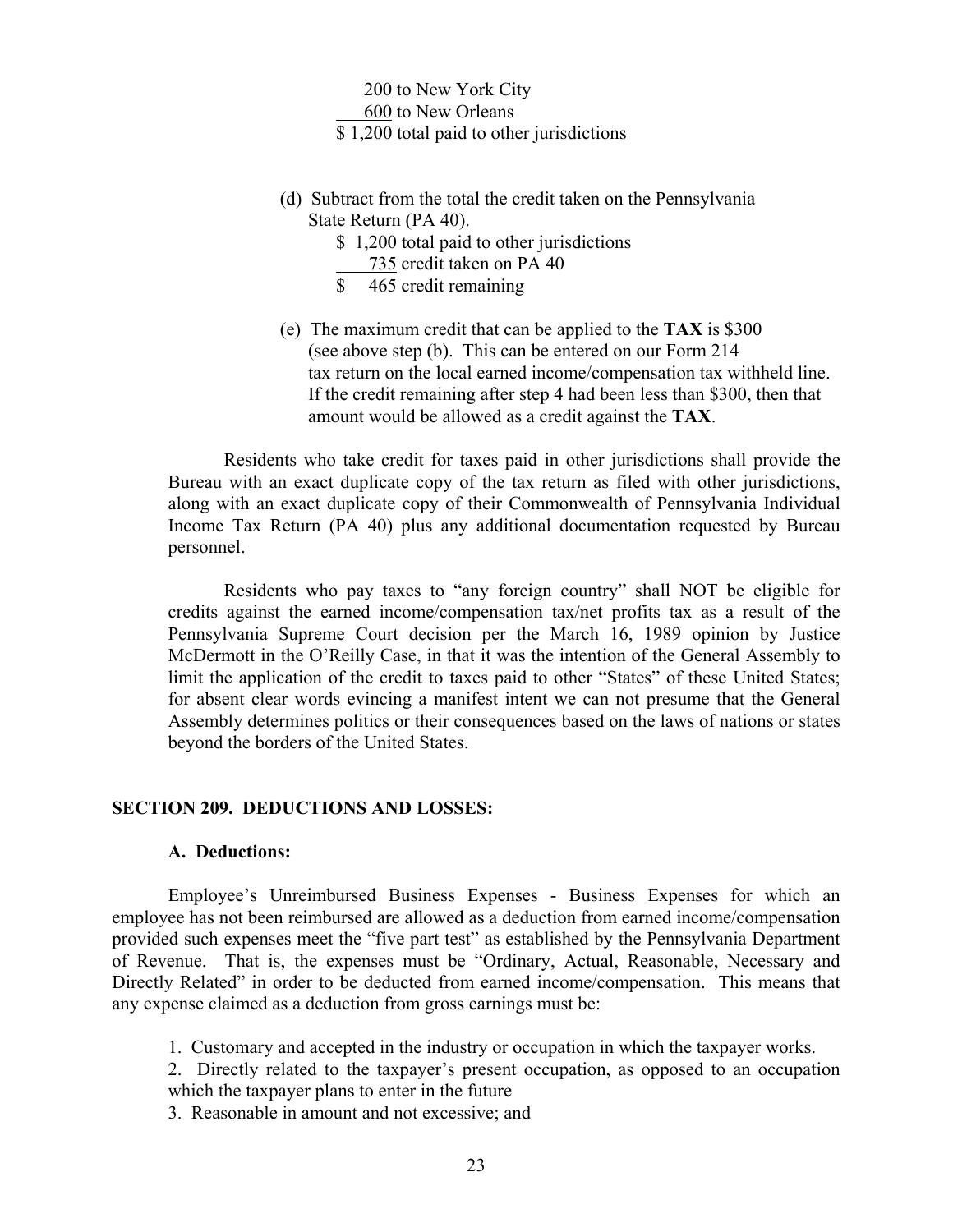4. Necessary (required by the employer) to enable the taxpayer to properly perform the duties of his or her employment.

5. Directly related to performing the duties of the taxpayer's present occupation or employment.

 Those expenses not meeting the "five part test" are not allowed as a deduction from earned income/compensation. The taxpayer has the burden of proving that any expense claimed is ordinary, actual, reasonable, necessary and directly related to the performance of the duties of the taxpayer's occupation or employment, and must maintain adequate and sufficient records to substantiate any such deduction taken.

 EXAMPLES of expenses which may not be deducted from earned income/compensation include: Cost of travel (commuting) to and from work; cost of travel (commuting) to and from a secondary place of employment; meals and lodging unless the "away from home overnight test" is met; capital expenditures; moving, educational and office-in-home expenses except as allowed by the Pennsylvania Department of Revenue; and personal expenses such as medical, dental, life insurance premiums, contributions, interest, other taxes, gifts and entertainment, dues to professional or fraternal societies, club memberships, subscriptions to publications, alimony, baby-sitting, books, casualty or theft losses, clothing suitable for everyday use, employee deferred compensation plan contributions, Federal Form 1040 tax credits and other taxes, individual retirement account (IRA) contributions, self-employed retirement plans contributions, employee contributions to Simplified Employee Pension Plan (S.E.P.) contributions, Federal, State or Local Income Taxes, gifts, estate or inheritance taxes and personal taxes, tools for use at home, Federal Form 1040 itemized deductions or the Occupational Privilege Tax.

 Employees engaged in income producing activities separate and apart from their salary and wages may be permitted ordinary, necessary, actual and reasonable expenses. However, employees whose activities do not generate supplemental income shall not be permitted deductions for associated expenses.

 Business expenses as documented on Pennsylvania Department of Revenue Schedule UE are permitted. If employee business expenses are claimed, a copy of Pa. Schedule UE must be provided. If moving expenses are claimed, a copy of Pa. Schedule UE must be provided to this Bureau along with tax Form 214.

 Should the taxpayer omit the required expense deduction forms or if the expense deduction forms are not fully completed, the expense deduction shall be systematically disallowed and denied without notification to the taxpayer.

### **B. Losses:**

 Taxpayers are not allowed to **offset** a loss in one **class** of business activity against a **gain** in another **class** of business activity. If a net loss is incurred from the operation on one or more business activities, zero must be entered on the appropriate line(s) of the Annual Tax Return. Losses may be applied only in the year in which the loss was actually incurred, and may not be carried over to subsequent years. One person's losses may not be deducted from his or her spouse's earnings. S Corporation losses may not offset earned income/compensation or net profits for any taxpayer.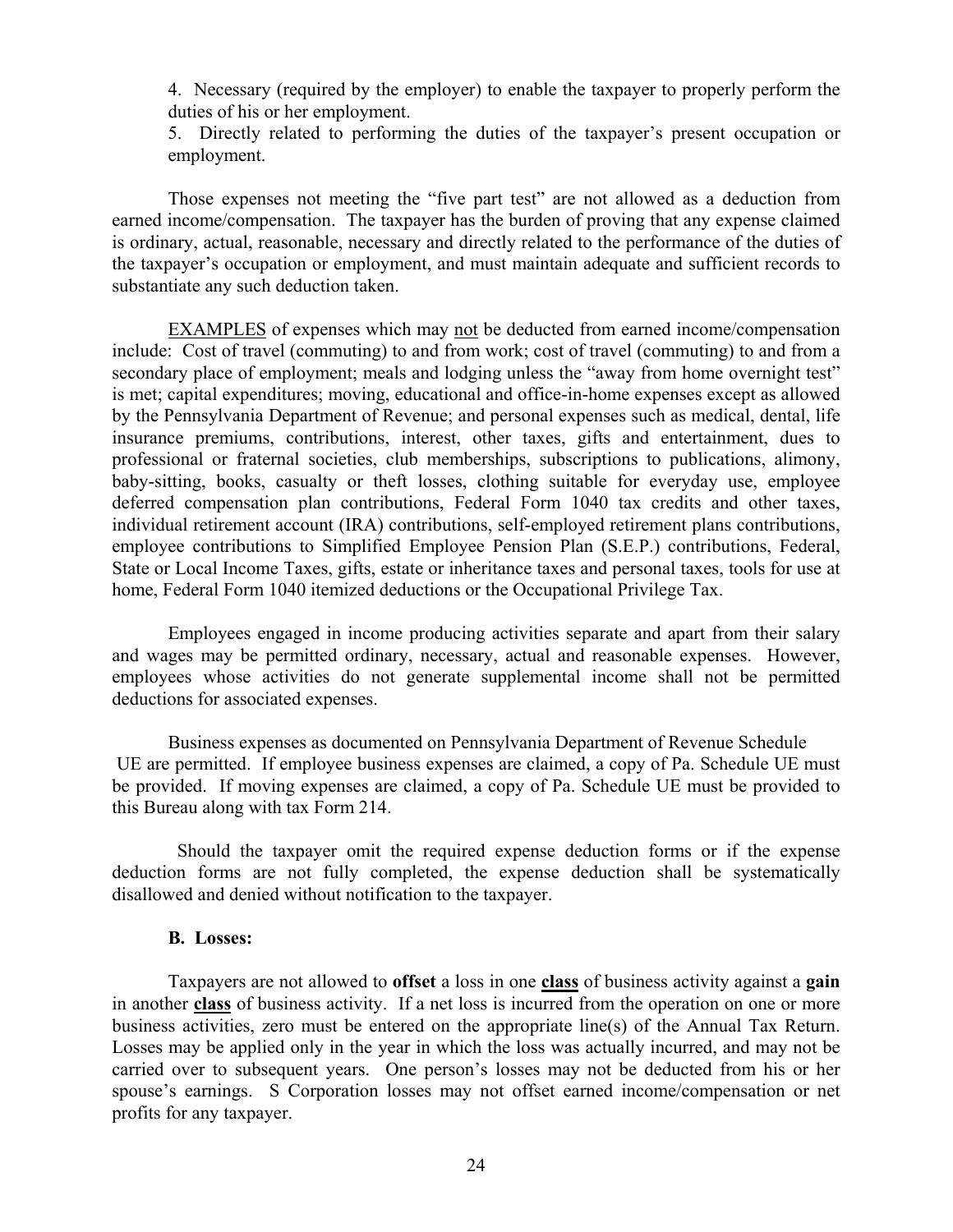EXAMPLE - Computation of net profit - John Doe, an engineer and consultant, maintains an office where he conducts a consultant business (Schedule C). He is also employed for a salary by an engineering firm within one of our member districts. In addition to the consulting business, he conducts a Schedule E business from his home (or elsewhere) unrelated to engineering.

 He earned a \$50,000 salary at the firm, earned a net profit of \$12,000 from his consulting business and also suffered a net loss of \$51,000 from the other business. The net loss of \$51,000 cannot offset the net profit, but it would reduce the earned income/compensation. Therefore there will be zero earned income/compensation tax due, but he would owe a net profit tax on the \$12,000.

 C. Losses from items or activities which are excluded from the **TAX** may not be used to offset earned income/compensation or net profits.

# **SECTION 210. ALLOCATION/APPORTIONMENT OF EARNED INCOME/COMPENSATION TAX AND NET PROFITS TAX FOR NON- RESIDENTS.**

 A. Compensation allocation: Apportionment of earned income/compensation tax to a non-resident's earnings generated from full time employment within one of our municipalities which taxes non-residents.

 Generally - A non-resident working in one or more of our member municipalities which taxes non-residents is subject to a 1% tax on all earnings for work done or services performed or rendered in such municipality pursuant to the following conditions:

 1. Where the borough, city, township or school district of which the employee is a resident imposes and collects a **TAX** of 1% or more on earned income/compensation, the earnings of such employee are not taxable by this Bureau if the employee files a local return with the tax officer for his/her resident political subdivision.

 2. Where the borough, city, township or school district of which the employee is a resident imposes and collects a **TAX** of less than 1% on earned income/compensation, the earnings of such employee are taxable at a rate which equals the difference between 1% and the rate of the **TAX** imposed and collected by the political subdivision of which the employee is a resident.

 3. Non-residents working full time in one or more of our member municipalities which taxes non-residents, by virtue of a contract of employment, on a 5 day week basis (Monday through Friday), he or she may NOT, in computing the **TAX** due, exclude from earnings, compensation for days for which he or she is compensated but not required to work (ie., Saturdays, Sundays, vacations, holidays, etc.).

B. Non-residents working part time in a member municipality within our jurisdiction, which taxes non-residents: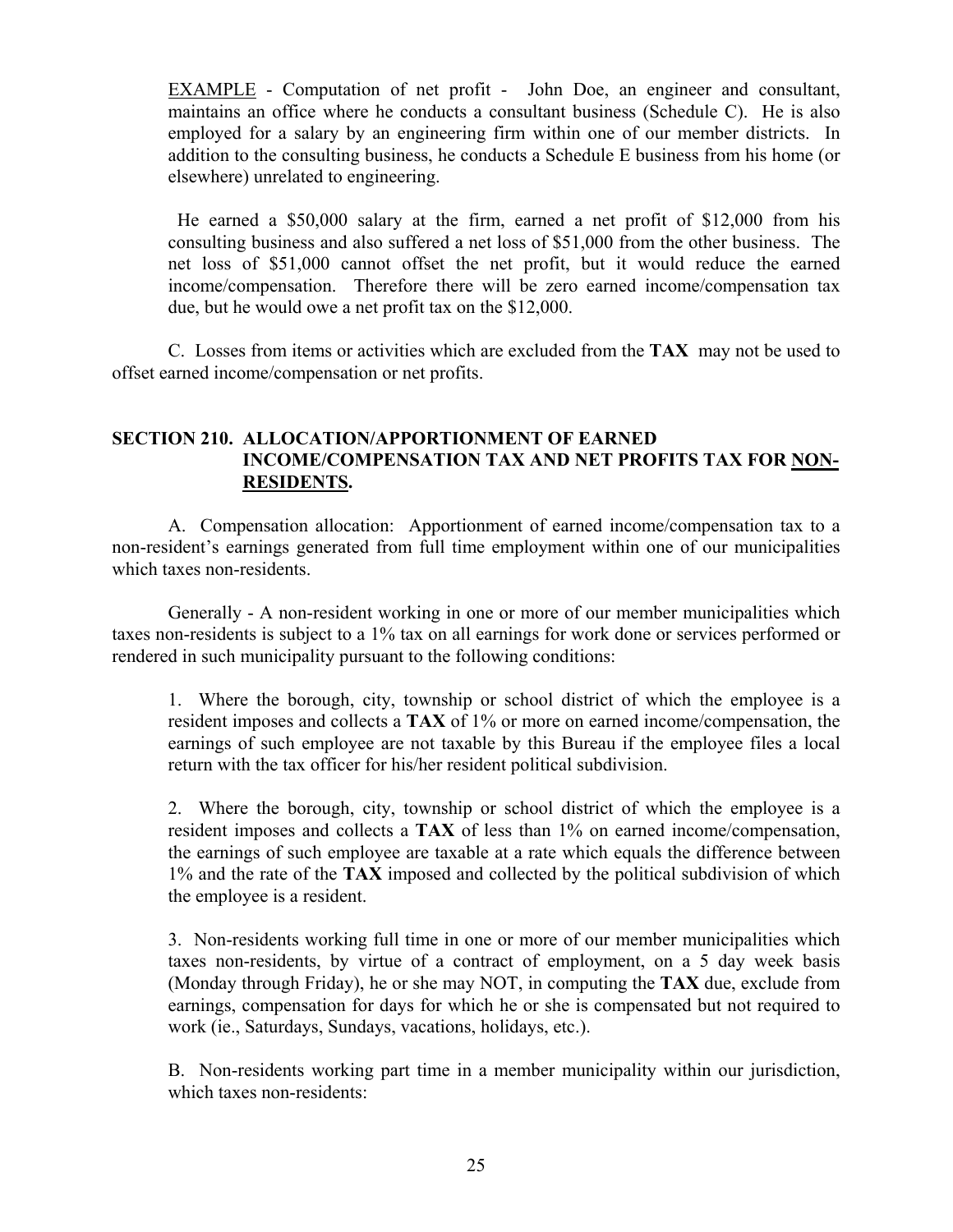1. Where a non-resident receives earned income/compensation for work done or for services rendered or performed partly within and partly outside said municipality, the **TAX** shall attach to that portion of the compensation which is earned within said municipality in accordance with the rules of apportionment or allocation set forth in paragraphs 2, 3, 4, 5, 6 & 7 which immediately follow.

2. If the non-resident is paid on a straight salary or wage basis, the **TAX** shall be based on that portion of his or her earned income/compensation which the total number of working days employed within the municipality bears to the total number of working days employed within and outside of said municipality.

3. If the non-resident is paid commissions, based on the volume of business transacted, the **TAX** is computed on that portion of their entire commissions which the volume of business transacted by the employee within the municipality bears to the volume of business transacted by him or her both within and outside of the municipality. The place of solicitation shall generally determine whether the business transacted was within or outside of the municipality.

4. If the employee receives both salary and commissions, the **TAX** shall be allocated on the basis of working days and volume of business transacted in accordance with paragraphs 2 and 3 immediately above.

5. The occasional entry into the municipality by a non-resident employee, who performs the duties for which he or she is employed entirely outside the municipality, but who enters the municipality for the purpose of reporting, receiving instructions, etc. incidental to his or her duties outside the municipality, and non-residents engaged as performers, participants or otherwise, in traveling troupes, sports teams, shows, demonstrations or exhibits, originating elsewhere, shall NOT be deemed to take such employee out of the class of those rendering services entirely outside the municipality.

6. The claim for an apportionment or allocation shall be supported by a written statement signed by the employer setting forth the date or dates the employee was assigned outside of the municipality. Whenever the Bureau shall determine, either upon its own initiative or upon application by the taxpayer, that an apportionment is appropriate for a particular taxpayer, a class of taxpayer, or for the municipality or Bureau, he or she may provide for a method of apportionment with due regard to the nature of the business concerned.

7. Where it is impractical to apportion or allocate the earned income/compensation at the end of each month, the apportionment or allocation may be made at the end of the year and the **TAX** adjusted accordingly.

# **C. Allocation of net profits of non-residents:**

1. Where the entire business is transacted in the municipality. A non-resident individual conducting any business, trade, profession, or other activity is subject to the **TAX** on the entire net profits thereof if the entire business is conducted or carried on in the municipality.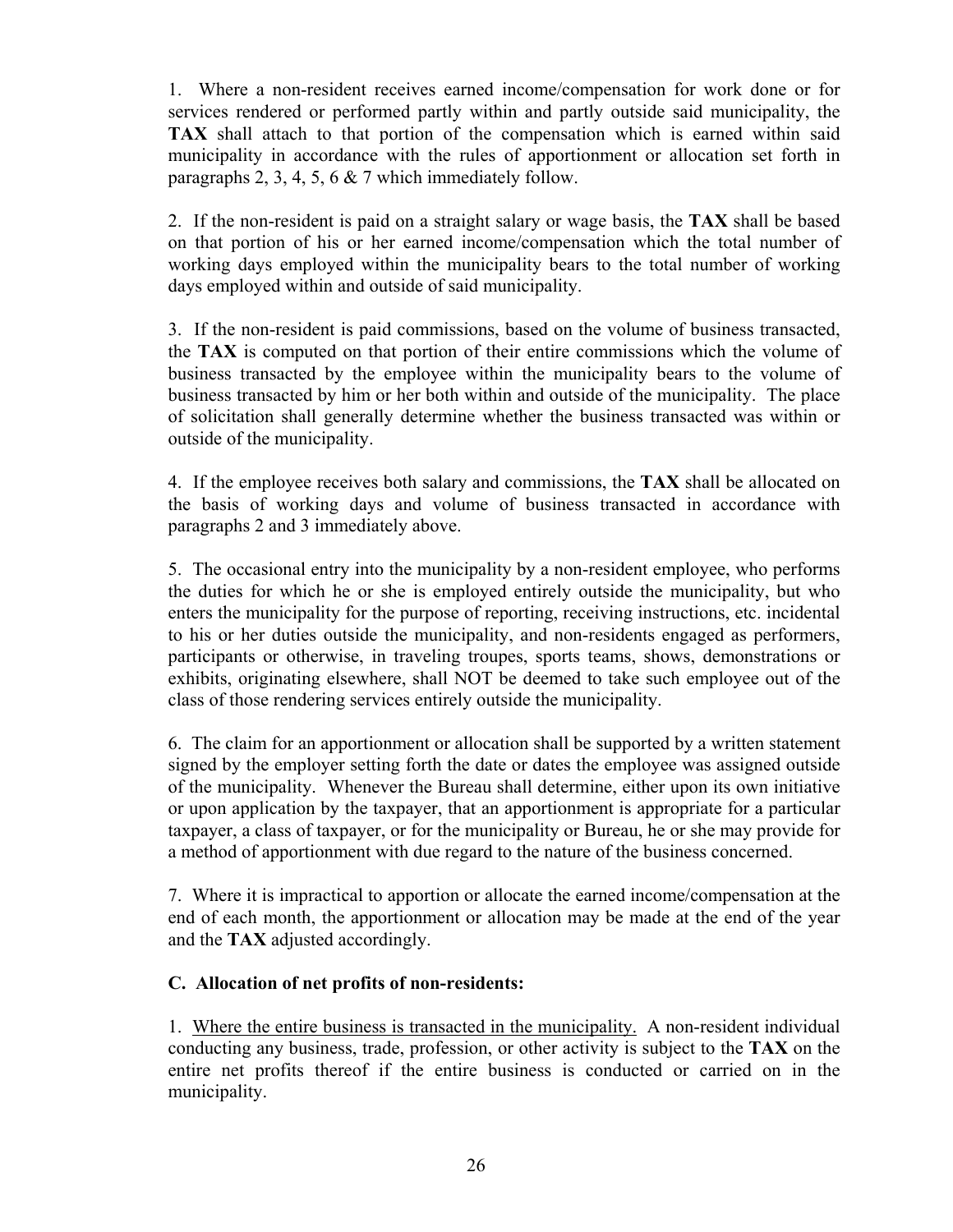2. Where the sole store or office is in the municipality. A non-resident who maintains his or her sole store or office in the municipality and transacts business both within and outside of the municipality is NOT entitled to an allocation on his or her net profits. The business status, in such instances, is considered transacted as flowing through the municipality store or office.

 EXAMPLE: A non-resident surgeon who maintains an office in the municipality and none outside of the municipality, would not be permitted to allocate the **TAX** as to fees received for surgery actually performed outside the municipality. The same example applies to a non-resident attorney who maintains his or her sole office in the municipality.

3. When a non-resident is entitled to an allocation of net profits: A non-resident who, in addition to having a place of business or office outside of the municipality also maintains a branch office or store and transacts business both within and outside of the municipality, shall be entitled to an allocation of his or her net profits.

4. If the non-resident referenced in 3 above claims an allocation on the basis of a branch office or store outside of the municipality, he or she must prove to the administrator that it is established, self-sustaining, bona fide branch office or store.

5. Special allocation formula: Where it is impossible to allocate with certainty the net profits subject to the **TAX** by reason of the absence of an office or store within the municipality, or because the taxpayer's records do not disclose the actual net profits where he or she does have a branch in the municipality, or for any other reason the administrator, upon request, may permit the use of the allocation formula to effect a fair and proper apportionment so that only that portion of the net profits attributable to the municipality is included in the measure of the **TAX**. These factors are:

6. Real and tangible personal property factor: The taxpayer computes a percentage on the basis of a fraction using the total average book value of all such property located in the municipality as the numerator, and the total average book value of all such property located within and outside of the municipality as the denominator.

7. Wages and salaries factor: A percentage is computed on the basis of a fraction using the total amount of wages and salaries paid to employees who work in, or from, or are attached to places of business located in the municipality as the numerator, and the total amount of wages and salaries paid to all employees within and outside the municipality as the denominator.

8. Gross receipts factor: A percentage is computed on the basis of a fraction using as the numerator gross receipts from sales or services within the municipality, as the denominator all gross receipts from sales or services made within and outside of the municipality.

9. Averaging: the percentages obtained for the three factors herein above described are to be added together and the total thereof divided by three (3) to obtain the average of the three percentages. If the numerator and the denominator of any fraction are both zero,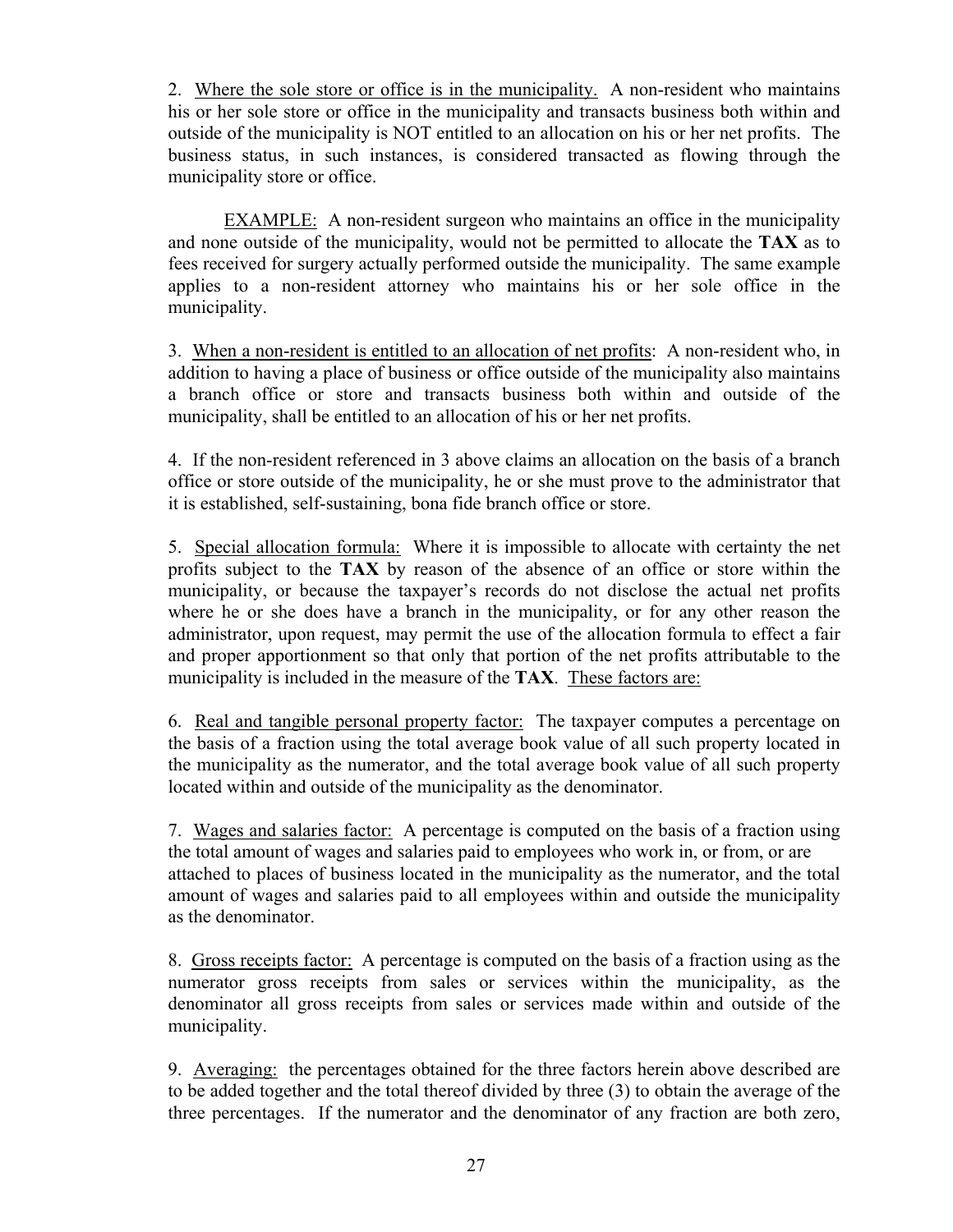the factor is deemed to be nonexistent and shall be omitted in calculating the average of the percentages.

# EXAMPLE/ILLUSTRATION:

| (a) Average Real and Tangible         |                  |
|---------------------------------------|------------------|
| Personal Property in the              |                  |
| Municipality                          | $$25,000 = 25\%$ |
| Average Real and Tangible             |                  |
| Personal Property within and          |                  |
| Outside of the Municipality \$100,000 |                  |
| (b) Wages and Salaries in             |                  |
| the Municipality                      | $$10,000 = 20\%$ |
| Wages and Salaries in and             |                  |
| Outside the Municipality              | \$50,000         |
| (c) Gross Receipts in the             |                  |
| Municipality                          | $$75,000 = 25\%$ |
| Gross Receipts in and                 |                  |
| Outside the Municipality              | \$300,000        |
|                                       |                  |
| <b>Total of Percentages</b>           | 70%              |
| <b>Average of Percentages</b>         |                  |

(Total of Percentages Divided by 3) 23 1/3%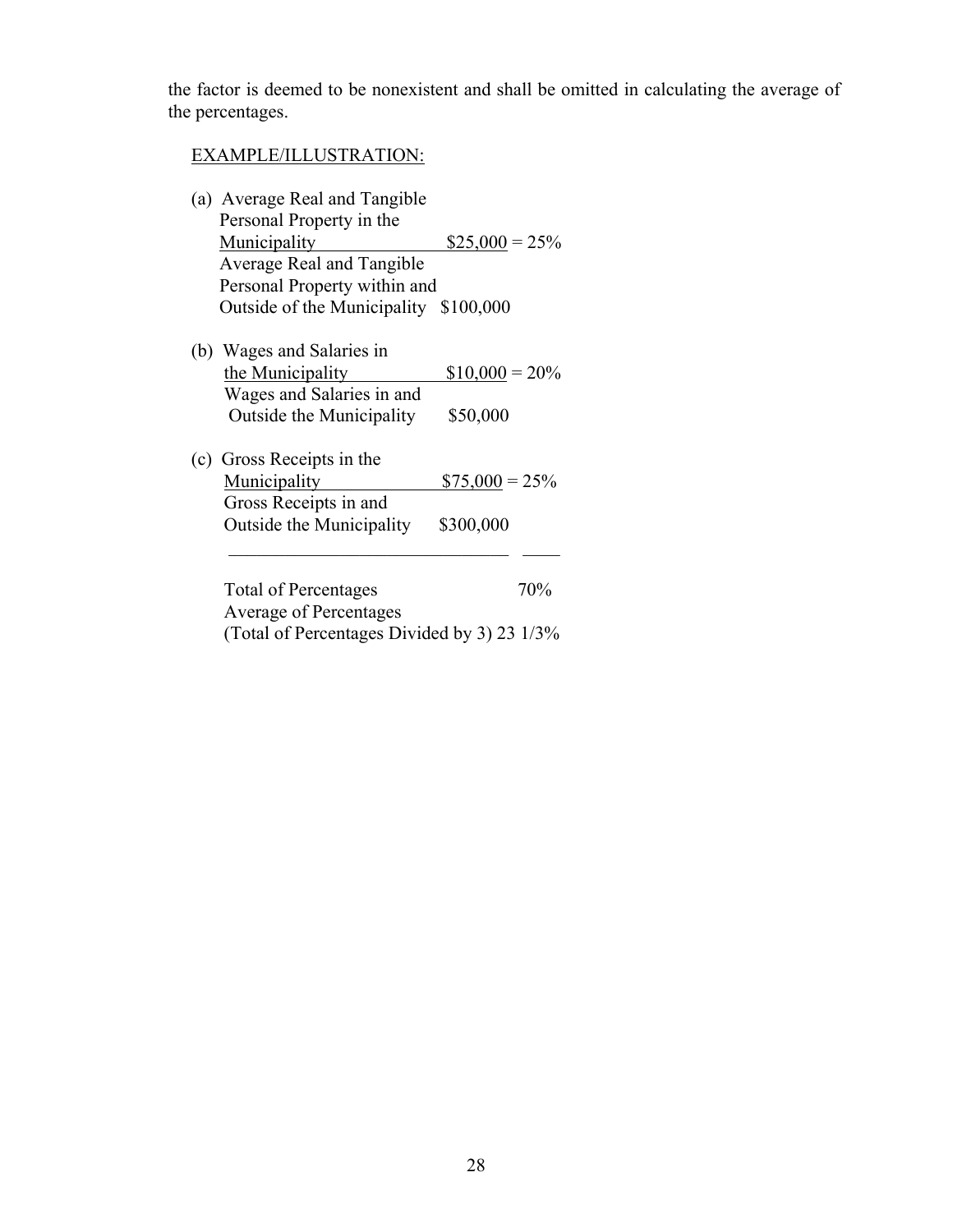# *ARTICLE III*

# *COLLECTION AT THE SOURCE*

### **SECTION 301. EMPLOYERS REQUIRED TO WITHHOLD:**

 A. Every employer having an office, factory, workshop, branch, warehouse or other place of business located within the Taxing District, and who employs one or more persons (other than domestic servants in a private home or Maryland residents) for a salary, wage, commission, or other compensation, shall deduct the applicable tax rate from residents of that district and nonresident employee's wages at the time of payment thereof.

 B. Fiduciary Status - Employers who withhold earned income/compensation tax from employees, and the person responsible for the transmission of earned income/compensation tax withheld by a corporate employer, shall be a fiduciary charged with all the responsibilities of a fiduciary with respect to taxes withheld, and shall be subject to all duties imposed by law on fiduciaries, including criminal penalties for breach of duties.

 C. Withholding by employers from musicians, entertainers, sports participants, clergy and domestics.

(1) Musicians:

 In the field of professional music there has arisen the practice of engaging musicians exclusively through a so-called "contractor." The practice, which arose by prescription of the American Federation of Musicians and of local union regulations, enables the purchaser of music to deal with only one of the number of musicians required for a particular occasion.

 Contractor - The term contractor means that individual musicians through whom the purchaser and the musician negotiate the contract of service and the performance thereof.

 The contractor may or may not perform actual musical service under a contract which he has negotiated.

 Purchaser of Music - The person, partnership, organization or association for whom or which the musical services are to be performed or furnished, and who exercises a employer's control over the conduct of the musicians.

 Where a contract for the purchase of music has been executed between a purchaser and a contractor, then the musician shall be deemed to be the employee of the purchaser.

 The purchaser shall be the person responsible for withholding the tax from the wage paid to musicians.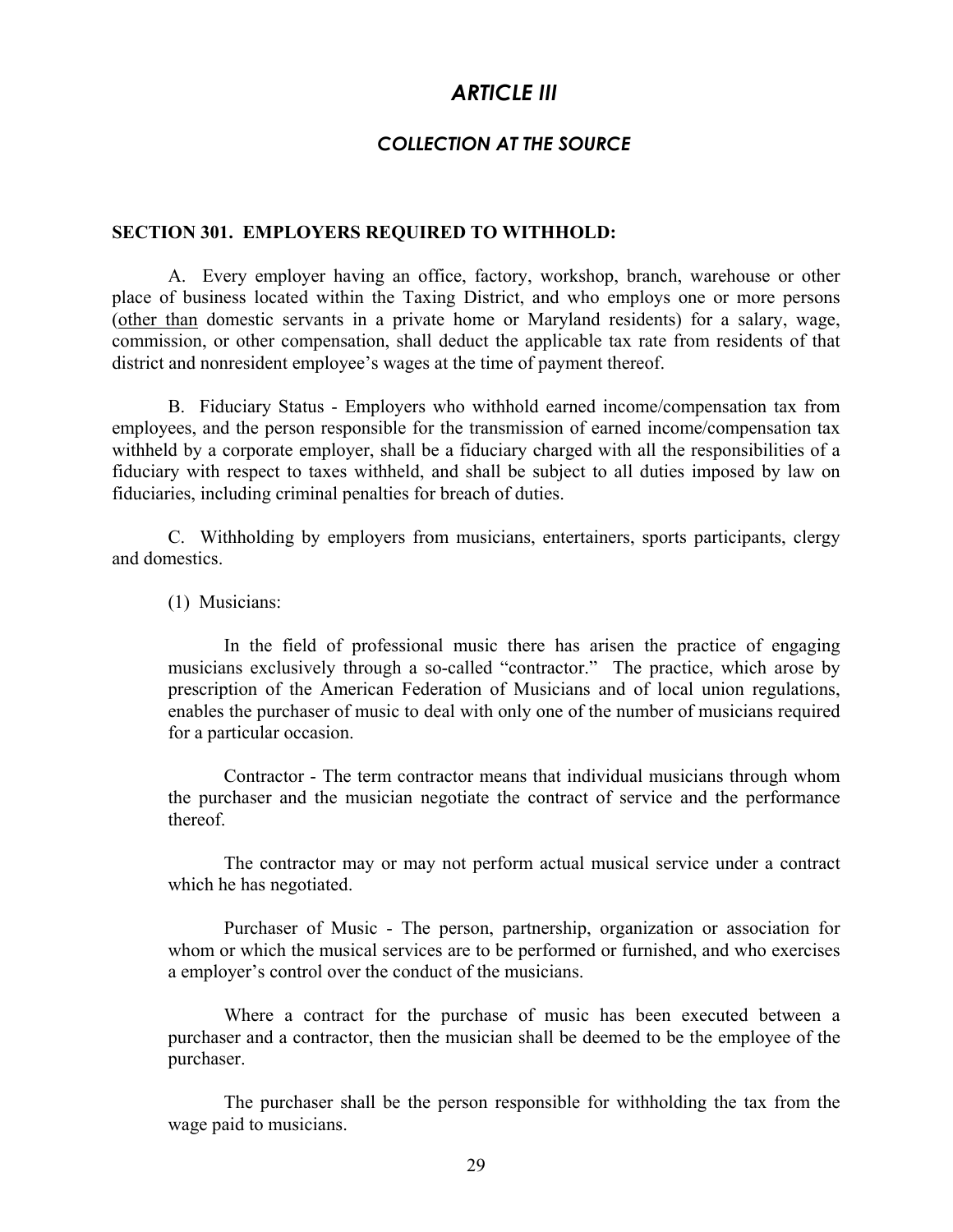Name bands and orchestras - A name band or orchestra is one which is identified or known by a name and which holds itself out to the public as a permanent organization, and in addition has either (a) a fixed personnel or (b) the individual member musician has contracted for his or her services with the leader or owner of the band at a fixed salary, by term or by individual engagement, and over whom the purchaser has no direct control. The leader or owner of the band shall be responsible for withholding the tax from the wages paid to members of such name bands.

(2) Entertainers other than Musicians:

 An entertainer other than a musician is usually engaged by a purchaser through a booking agent. The booking agent, once the contract of employment has been executed, does not exercise an employer's control over the entertainer.

 The owner of a club, cafe, taproom, theater or of any place which furnishes entertainment to the public or to its patrons, shall be deemed the person liable as an employer of entertainers. Such employer must deduct the tax from the earned income/compensation paid to the entertainer.

(3) Promoters of boxing exhibitions and other sporting events are required to withhold the tax from the earned income/compensation paid to the contestants engaged in the particular sporting event.

(4) Ministers, Rabbis and Clergymen:

 Salaries paid by organized religious bodies to ministers, rabbis, clergymen, evangelists or religious workers are taxable. The organized religious body shall withhold the tax upon such salaries and make remittance to this Bureau.

(5) Domestics:

 The earned income/compensation received by domestics is taxable. The employer may, with the consent of the domestic, withhold the tax.

 Where the duties of domestics require them to live at their place of employment, board and lodging shall not be considered as wages or salary earned.

### **SECTION 302. VOLUNTARY WITHHOLDING:**

 Any employer located outside our Taxing Districts may voluntarily withhold the tax from employees who are residents of our Taxing Districts but who are employed outside the Districts.

### **SECTION 303. REGISTRATION OF EMPLOYERS:**

 A. Each employer withholding or required to withhold tax pursuant to Sections 301 and 302 shall register with the York Adams Tax Bureau such employer's name and address and such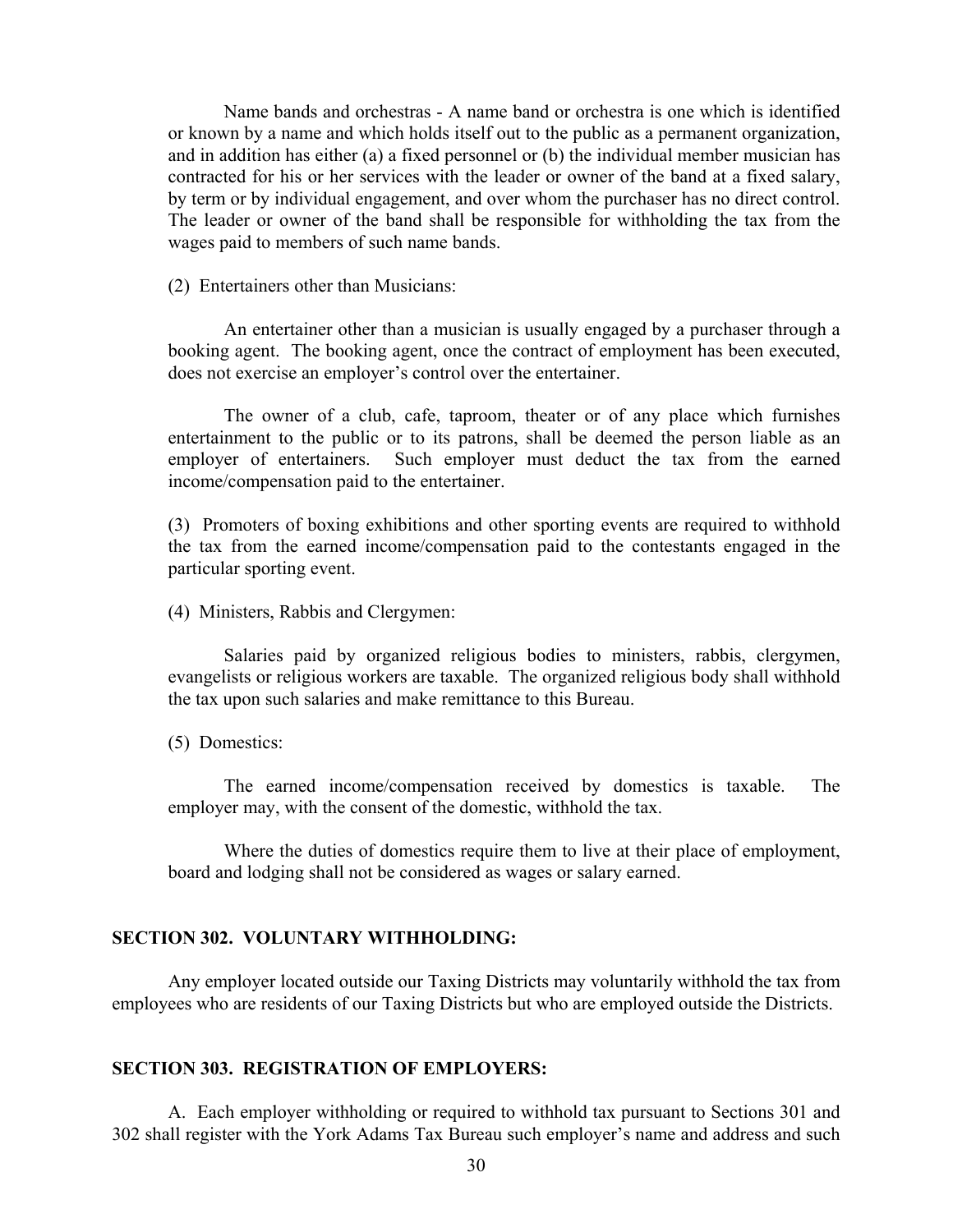other information as this Bureau may require within fifteen (15) days after becoming a withholding employer.

 B. All employers who have a place of business located within the Taxing Districts shall maintain complete records of all employees for a period of six (6) years in such form as to enable the Bureau to determine the employers' liability to withhold for each employee, the amount of taxable income for each employee, the actual amount withheld, the actual amount transmitted to this Bureau and such other information available to such employers as will enable the administrator to carry out his or her responsibilities.

### **SECTION 304. LIABILITY OF EMPLOYEE:**

 Failure of any employer to withhold tax shall not relieve the employee from payment of such tax, or from complying with the requirements of the ordinance or resolution or these rules and regulations relating to the filing of declarations and tax returns.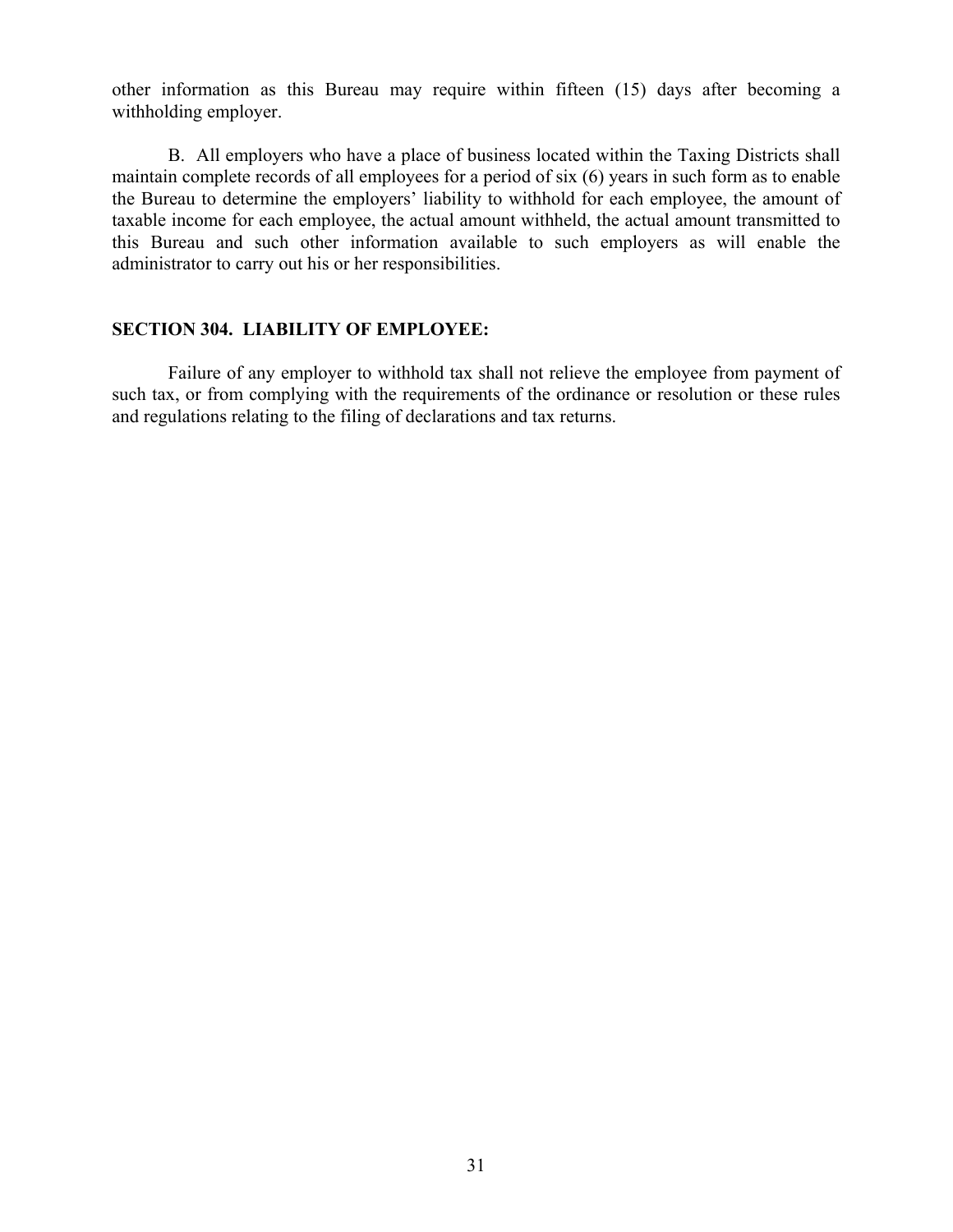# *ARTICLE IV*

### *PAYMENT OF TAX AND RETURNS*

#### **SECTION 401. ANNUAL RETURNS OF TAXPAYERS:**

 A. On or before April 15 of each year, every person 16 or more years of age who was a resident or non-resident in one or more than one of our member municipalities and/or School Districts for all or any portion of the preceding calendar year shall file with this Bureau an Annual Tax Return Form 214 showing all earned income/compensation and net profits received and/or earned for the previous year. A husband and wife may not file a "joint return" with this Bureau. Photocopies, facsimiles, reproductions, of the Bureau's tax return forms are not acceptable.

 B.(1) Persons residing in more than one Taxing District as a result of moving during the calendar year must file an Annual Tax Return with the Officer for each District in which they resided during the year. EXAMPLE: York Adams Tax Bureau and Hanover Area Tax Bureau.

 (2) The Bureau's employees have the authority to request and receive or view a paystub or letter from the taxpayer's employer or employers for the applicable period of time relevant to the tax filing period. The pay stub or letter from the employer should indicate the gross earnings and earned income/compensation tax withheld for each period and taxing authority. To facilitate tax return processing this information must accompany each tax return when it is received. Alternatively, the taxpayer's net profits and/or earned income/compensation for the year may be divided by (12) twelve, and multiplied by the number of months appropriate for each taxing jurisdiction.

 C. If a person has no earned income/compensation or net profit to report, the word "none" shall be entered on the Annual Tax Return, and the return shall be signed, dated, and returned to this Bureau with an explanation. EXAMPLE: Military service, retired, disability income only, etc.

 D. If net profits are received, the type of business, profession, or activity shall be indicated on the Annual Tax Return and the amount of the profits shall be shown on the appropriate line(s) of the Return. If a net loss is incurred in the operation of one class of business activity, it may not be offset against the net profit of other classes of business activities. Losses shall be indicated as zero in all calculations involving net profits on the Annual Tax Return. Copies of the appropriate Pennsylvania PA-40 and Pennsylvania Schedules C, E, F, UE, Pa. Schedule RK-1 or PA. NRK-1 are to be attached to the Annual Tax Return Form 214 to substantiate profits and/or losses indicated. Schedule E profits are not taxed. Schedule E losses do not offset earned income or other schedule profit.

 E. When a Return is made for a fiscal year, the Return shall be filed within one hundred and five (105) days from the end of said fiscal year.

 F. The Annual Tax Return shall also show the taxpayer's name, social security number, address, place or places of employment or business, the amounts of tax due, the amount of any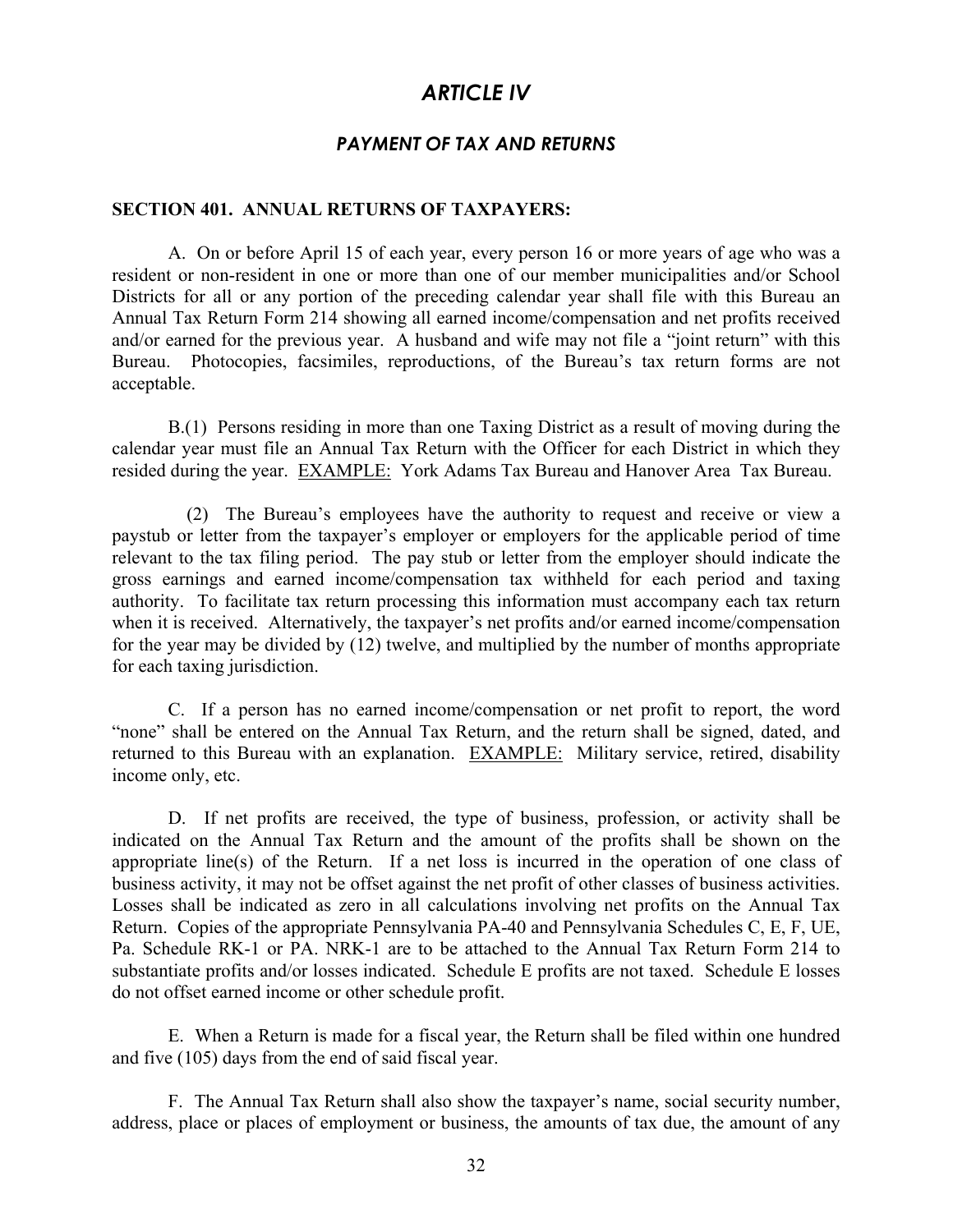credit claimed for tax withheld by an employer (with a copy of the earnings and tax statement) or prepaid to this Bureau and such other information as may be indicated on the Return form or as may be required by the Administrator. Every person subject to the **TAX** shall file such return regardless of the fact that his or her earned income may have been subject to withholding of the **TAX** by his or her employer and regardless of whether or not tax is due.

 G. At the time of filing the Annual Return Form 214, the taxpayer is required to pay any tax due. Total balances of less than \$1.00 need not be paid. Tax payment schedule contracts are available when approved by this Bureau.

H. Tax returns must be signed and dated by the taxpayer in the space provided.

I. Remittance shall be made payable to York Adams Tax Bureau.

 J. Third party checks in payment of the tax due may be refused by the Administrator or Bureau staff.

 K. Bad checks - A \$20.00 penalty will be levied if a check is returned unpaid by the bank.

 L. Taxpayers with S Corporation income shall report their total S Corporation income in the appropriate box as required on the annual Form 214 tax return. This information is used for audit purposes only. S Corporation income is not taxed for local tax purposes. S Corporation losses do not offset earned income/compensation or net profits.

# **SECTION 402. QUARTERLY PAYMENT BY TAXPAYERS: - (ADOPTED APRIL 29, 1991)**

A. Implementation date was January 1, 1992.

 B. In addition to the Form 214 Annual Tax Return, a Declaration of Estimated Income Tax Form, must be filed by all taxpayers who anticipate receiving earned income/compensation or net profits in excess of \*\$10,000.00 individually in a given calendar or fiscal year, if the tax due thereon is not withheld by employer(s). Quarterly payments of one-fourth (1/4) of the prior year's net profits and earned income/compensation not subject to employer withholding of tax and/or 90% of the current year's tax not subject to employer withholding shall be made to the York Adams Tax Bureau, at the following times:

| For quarter comprising the  | Quarterly payment                         |
|-----------------------------|-------------------------------------------|
| following months in which   | $(1/4 \text{ of total estimated yearly})$ |
| earned income or net        | tax owed)                                 |
| profits are received        | due on or before:                         |
|                             |                                           |
| Jan., Feb., March           | April 30                                  |
| April, May, June            | July 31                                   |
| July, August, September     | October 31                                |
| October, November, December | January 31                                |
|                             |                                           |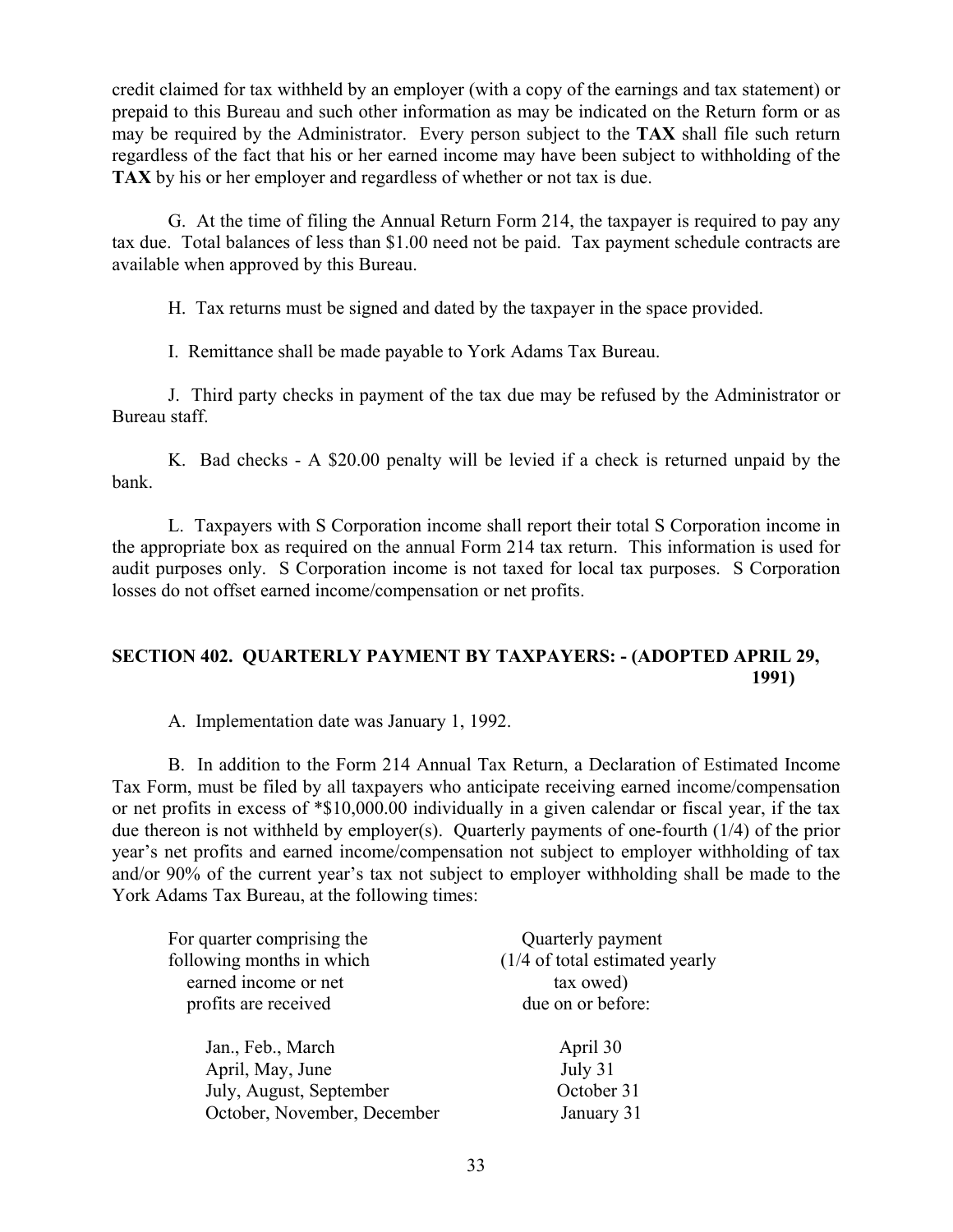C. Refer to Section 406 for calculating the penalty and interest due on late payments of tax.

 D. An additional penalty of \$20.00 per failure to comply with the filing requirement shall be imposed and collected, in addition to the fines and penalties referenced in Section 506 of these Rules and Regulations.

E. The additional \$20 penalty shall apply to the following:

- 1. Failure to file the quarterly declaration of estimated income tax form for each period.
- 2. The deliberate misrepresentation of information or an improperly filed declaration.
- 3. Failure to pay any of the estimated tax due for each period.
- 4. Failure to make timely estimated tax payments for each period.

 \*Approved as amended by the Board of Directors on July 28, 1997, effective January 1, 1998, the threshold for filing the ES-77 form has been changed from \$2,500.00 to \$10,000.00.

 F. A taxpayer who obtains not less than two-thirds of his/her gross income from farming or fishing for each period, shall have the option of filing a Declaration of Estimated Income Tax Form ES-77 and of paying the estimated tax prior to March 2, of the following calendar year, except that the quarterly declaration due January 31, is due prior to March 2, of the same calendar year.

 The Declaration of Estimated Income Tax Form ES-77 shall contain a box to be checked if the applicable taxpayer chooses to file the declaration and pay the estimated tax prior to March 2, in lieu of filing and paying quarterly.

 G. A husband and wife shall not file a joint declaration using one social security number. If one payment is made for multiple persons, the amount of tax to be applied to each person identified by their correct social security number is required.

H. Should the Bureau accept a combined Declaration of Estimated Income Tax Form ES-77, the combined declaration must be signed by both spouses. It must also contain each spouse's correct social security number.

 I. A taxpayer may make and file adjusted declarations and pay the estimated **TAX** in cases where a taxpayer who has filed the previous quarterly return anticipates additional net profits not previously declared or finds that he has overestimated his anticipated net profit.

# EXAMPLES:

 (1) If a taxpayer has high business expenses in the 1st quarter which causes a loss for the 1st quarter, this does not allow a delay in the payment of taxes equal to one fourth (1/4) the estimated annual net profits.

 (2) Taxpayer X is self employed. For the 1st quarter he filed a quarterly declaration indicating zero earnings for that quarter. Although taxpayer X's expenses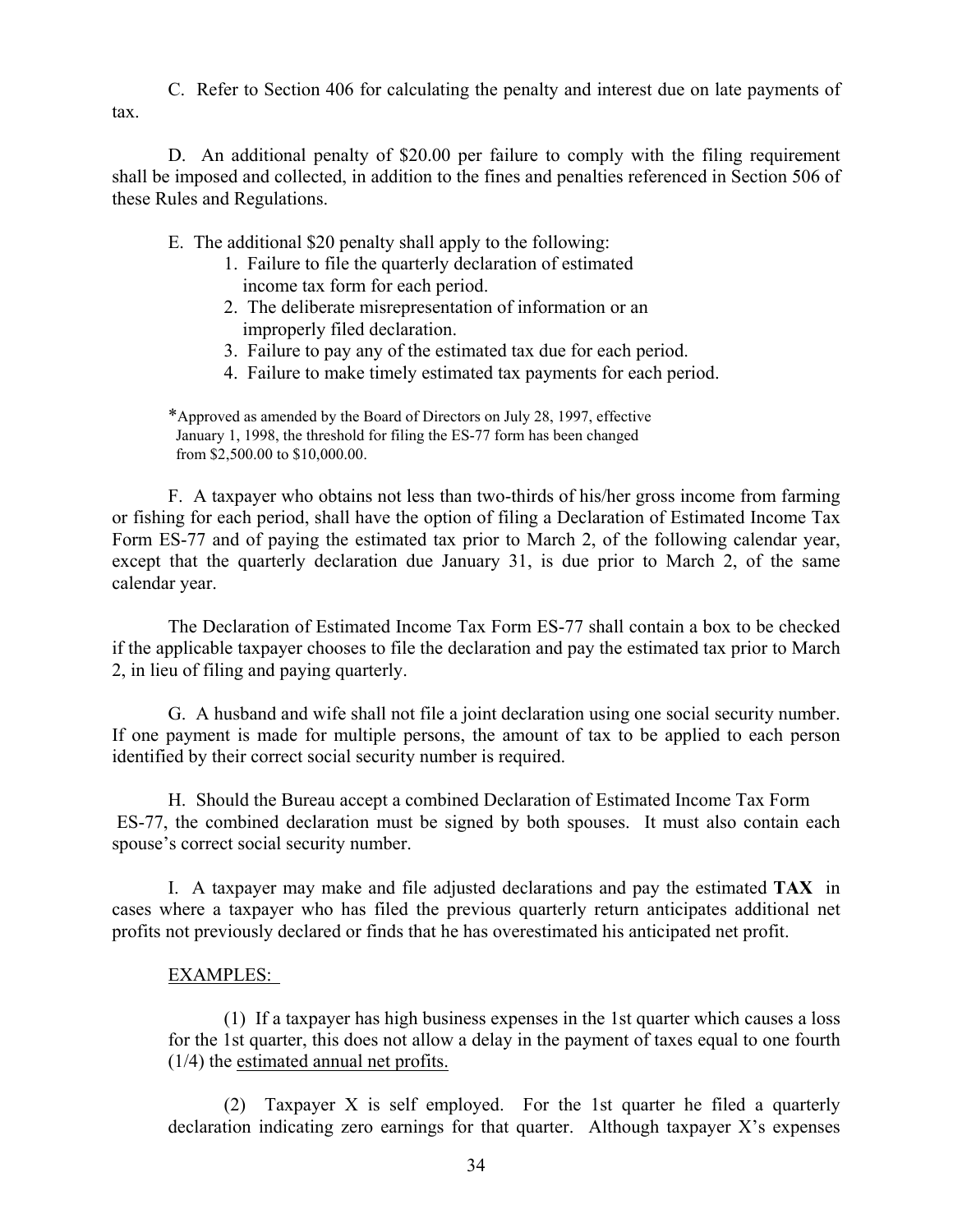may exceed revenues, he must make quarterly tax payments based on his estimated tax liability for the year to avoid penalty and interest charges.

### **SECTION 403. RETURNS OF EMPLOYERS AND PAYMENT OF WITHHELD TAX:**

 A. Every employer required to withhold the tax shall file a quarterly return on the proper form setting forth the name, social security number, address, municipality of residence, withholding rate, gross earnings and amount of tax withheld for each employee, and shall remit the total sum thereof to the York Adams Tax Bureau on the dates specified.

| For Quarter comprising the<br>following months in which | <b>Employer's Quarterly return</b><br>and payment due |
|---------------------------------------------------------|-------------------------------------------------------|
| wages are paid                                          | on or before                                          |
| Jan., Feb., March                                       | April 30                                              |
| April, May, June                                        | July 31                                               |
| July, Aug., Sept.                                       | October 31                                            |
| Oct., Nov., Dec.                                        | January 31                                            |

 B. Employers may utilize computer printouts or similar listings to transmit quarterly and/or annual employee withholding data provided the required information is furnished in a manner acceptable to the Administrator. By prior arrangement with the Administrator employers with less than 250 employees may furnish quarterly and/or annual employee withholding data Form W-2 **electronically, or via other Bureau approved magnetic, optical, or other media approved by this Bureau**. In such cases, an Employer's Quarterly Return Form 319 shall be completed and attached as a cover sheet to transmit the data and withheld tax to the York Adams Tax Bureau quarterly. The annual employee withholding Form W-2 data shall be reported to this Bureau during February of the ensuing calendar year and shall be accompanied by the annual reconciliation Form 322.

 C. Every employer who discontinues business prior to the completion of the tax year, shall, within thirty (30) days after discontinuance of business, file and furnish the returns required by this section covering periods between the last such returns and date of discontinuing business and transmit to the Officer all tax remaining due.

 D. Every employer with 250 or more employees shall be required to submit calendar years withholding data for form W-2 information to this Bureau on Bureau approved magnetic media during February of the ensuing calendar year as per the Resolution passed by the Bureau's Board of Directors on Monday, July 30, 1990.

 E. Every employer who is engaged in a business activity within and outside the approving Political Subdivision shall withhold from resident and nonresident employees who work for such employers within the approving Political Subdivision even though the payroll records and place of payment are not in the approving Political Subdivision.

 F. Local earned income/compensation taxes withheld from employee wages by an employer or business entity or a corporation is held in trust for the taxing authority and it's tax collector, even in the event of a bankruptcy; nor shall these withheld tax funds be the "property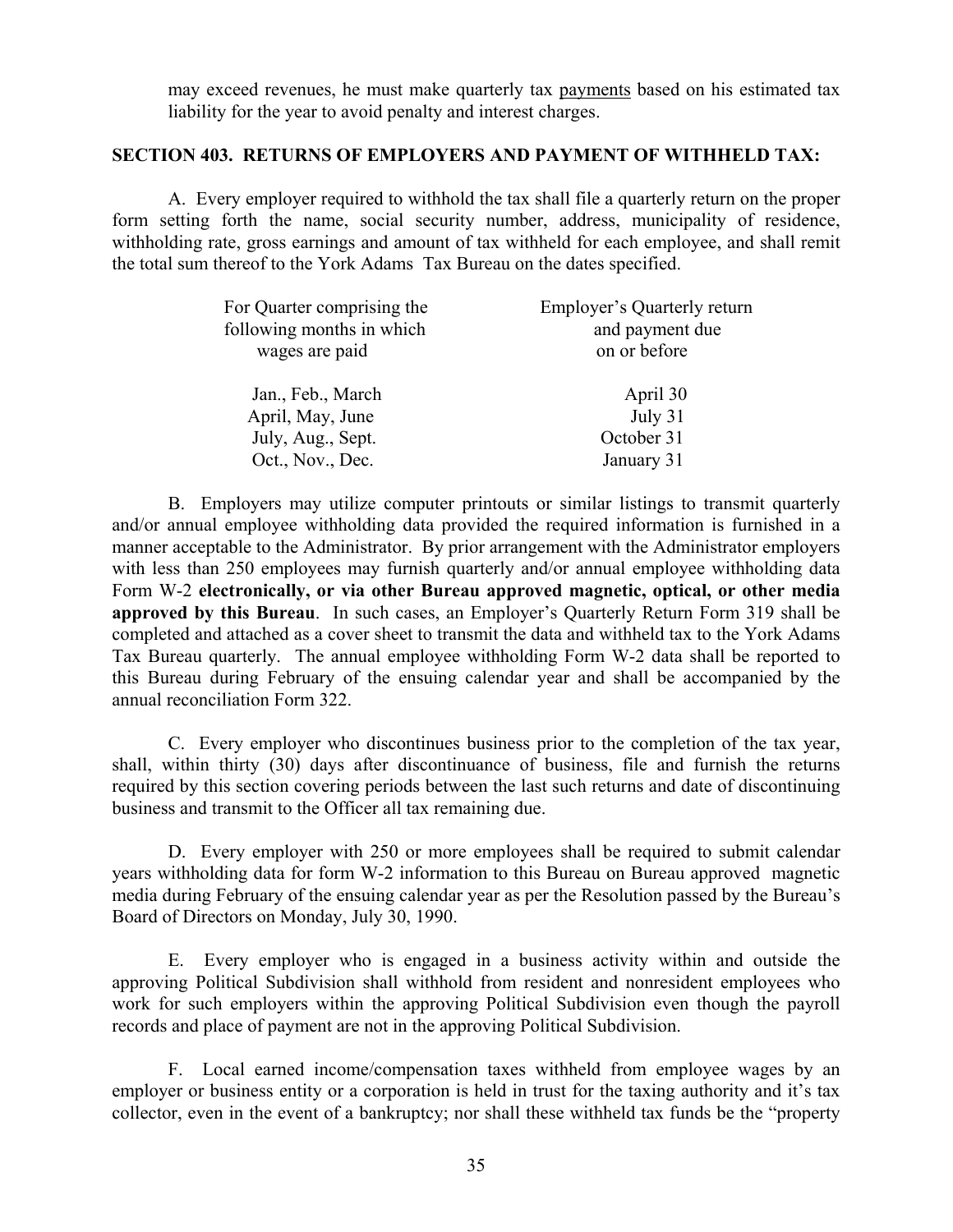of the bankrupt estate." These withheld taxes shall not be commingled in the employer's general cash or other accounts.

 G. (1) TRUSTEE EX MALEFICIO: One who collects the earned income/compensation tax as agent for a taxing authority or the taxing authority's tax collector and fails to pay same over to the appointed collector for the taxing authority is a trustee ex maleficio.

 EXAMPLE: An officer of a company that fails to remit the earned income/compensation tax withheld from the company's employees may be held personally liable for the tax withheld as a trustee ex maleficio, where the officer has been active and/or in control over the collection and remitting of taxes.

 (2) Businesses and Corporations must act through individuals and where such individuals are the acting and controlling officers and agents of the corporation or business, and they fail to administer the trust responsibilities, liabilities are imposed upon the individuals who are responsible for the performance of the trust duty.

 EXAMPLE: A corporation which files a tax return form, or the forms W-2 document collections from employees, but remits only part of these collections to this Bureau shall be liable for the withheld taxes as a trustee through wrong doing. The controlling corporate officer is also liable for the tax as a trustee through wrong doing, to the extent that this officer failed, permitted and/or directed the corporation not to remit the withheld tax.

 EXAMPLE: An officer and/or director of a corporation or business who has knowledge that the corporation has failed to pay over withheld earned income/compensation tax shall be personally liable for the tax withheld because that person did not try to prevent the corporation or business from spending its funds without first paying the withheld tax to this Bureau.

 (3) LIABILITIES OF CORPORATIONS AND OFFICERS: Where a corporation does not remit the earned income/compensation tax withheld from its employees and subsequently is dissolved in bankruptcy, the corporate officers shall be held personally liable, jointly or severally, for the payment of the tax withheld.

EXAMPLE: The officers are the sole owners of the shares of stock and/or are the "guiding force" of the corporation. The officers are trustees of the earned income/compensation tax collected since they are responsible for the corporation's failure to remit the tax and for the misappropriation of the funds. The doctrine of separate entity of the corporation shall not defeat this Bureau's claims.

 H. The employer, the business, the corporation shall not characterize the tax withheld simply as creating a debtor-creditor relationship between the employer or business or corporation and this Bureau as collector for the taxing authority, therefore the employer is the conduit for its employees' tax payments. Consequently, these taxes withheld are held in "express trust" or in "constructive trust" for the taxing authority and its collector of these taxes.

 I. LOWEST INTERMEDIATE BALANCE TEST (L.I.B.T.). This is a judicial test which this Bureau will apply to ease the burden of the beneficiary (the tax collector, in this case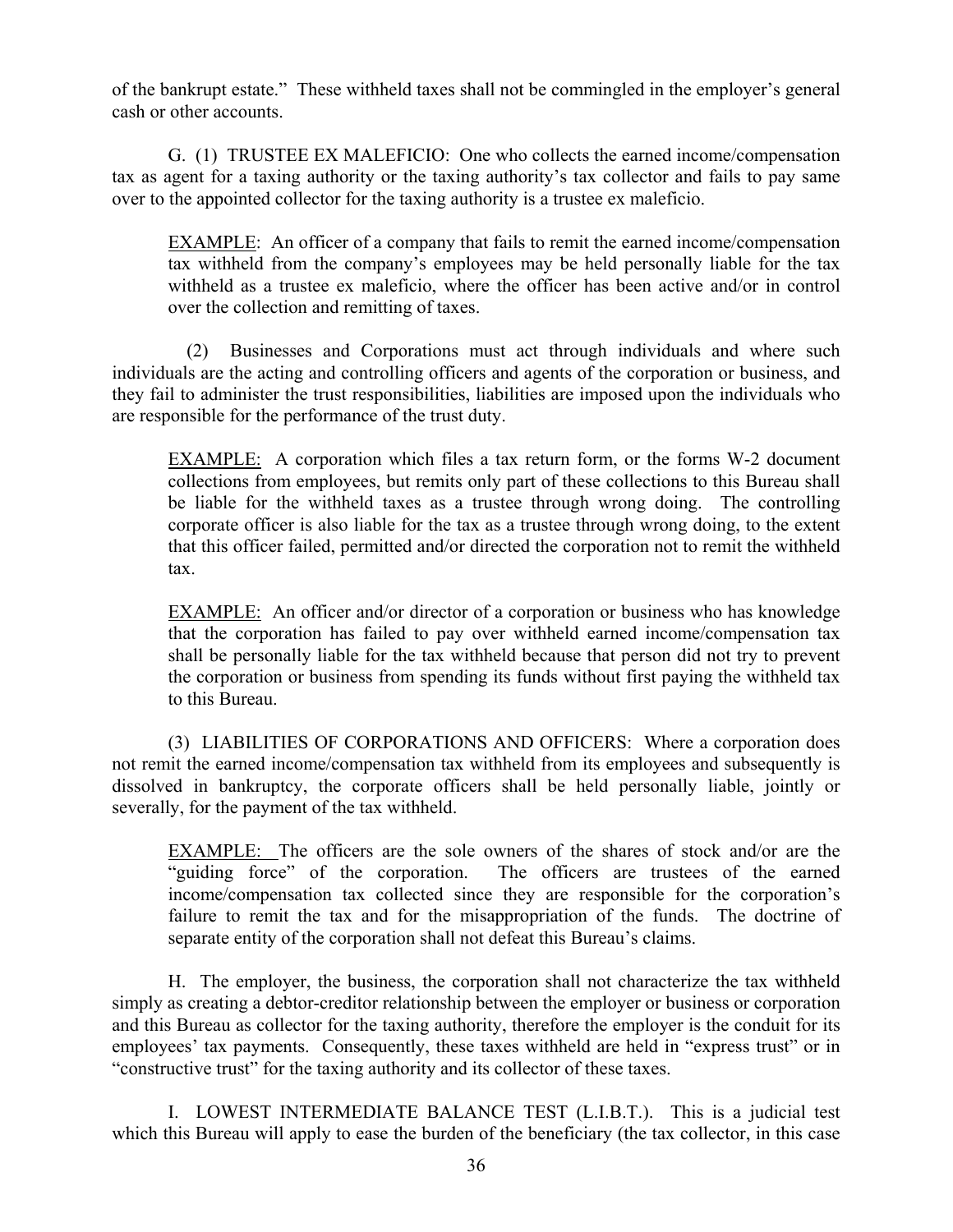the Bureau) to trace the funds if or when a trustee commingles trust funds due this Bureau with other monies in a single account. The L.I.B.T. allows trust beneficiaries to assume that trust funds are withheld last from a commingled account. Therefore the lowest intermediate balance in a commingled account represents trust funds that have never been dissipated and which are reasonably identifiable. The Bureau will take the position that the Court will keep in mind a broad policy against allowing a party unilaterally to make a trust unenforceable by commingling assets. Also, in the event of a bankruptcy filing the L.I.B.T. is intended to provide a method for this Bureau to demonstrate that amounts of withheld taxes were/are still in the possession of the debtor at the commencement of the case.

 See: 300-227 City of Farrell VS Sharon Steel Corp.; United States Office; Mueller Industries, Inc.; Citibank, N.A. United States Court of Appeals, third Circuit, No. 94-3130, November 14, 1994 case.

 J. INTERLOCKING BUSINESS ENTITIES: A company that maintains separate payrolls for its employees on a separate checking account or general ledger system and reported to this Bureau that it has withheld payroll tax from its employees shall be liable for the earned income/ compensation tax, plus interest, plus penalty when the tax has not been remitted to this Bureau.

 EXAMPLE: The fact that a company is closely tied to a corporation and that together the company and corporation provide a single overall set of services does not excuse the corporation from liability for unremitted earned income/compensation tax withheld where the entities have been kept separate for bookkeeping and operational purposes.

 K. RESPONSIBLE PARTY. An officer or employee of a business entity including a corporation, who is responsible or has the duty to collect or withhold earned income/compensation tax and/or possesses actual or implied control over funds and tax accounts will be personally assessed for collected or withheld earned income/compensation tax that is not remitted. Generally this Bureau will issue an assessment, or file a legal action, against the chief operating officer and/or financial officers of any entity, including corporations, if the facts of the particular case disclose that these individuals are involved in the day to day operation of the business entity and retain decision making authority over financial matters. A responsible person need not be an officer of the entity. Managers whose duties include authority and control over financial decisions may likewise be held responsible.

 This Bureau's process of determining the responsible person begins with the "Employer Questionnaire Form" and/or the tax return form itself. Bureau regulations do not restrict who may sign a tax return form. However, it is important for the person signing the Form 319 to understand that act, along with other factors, may subject her or him to personal liability. Because signing the tax return Form 319 evidences control over the funds of the entity and an active involvement in the entity, this Bureau presumes the person signing the tax return Form 319 to be the person responsible for the payment of the withheld tax unless the facts of each particular case do not support that inference. Therefore, if the signatory is an officer of the entity, it is likely that an assessment will be made.

### **SECTION 404. FISCAL YEARS:**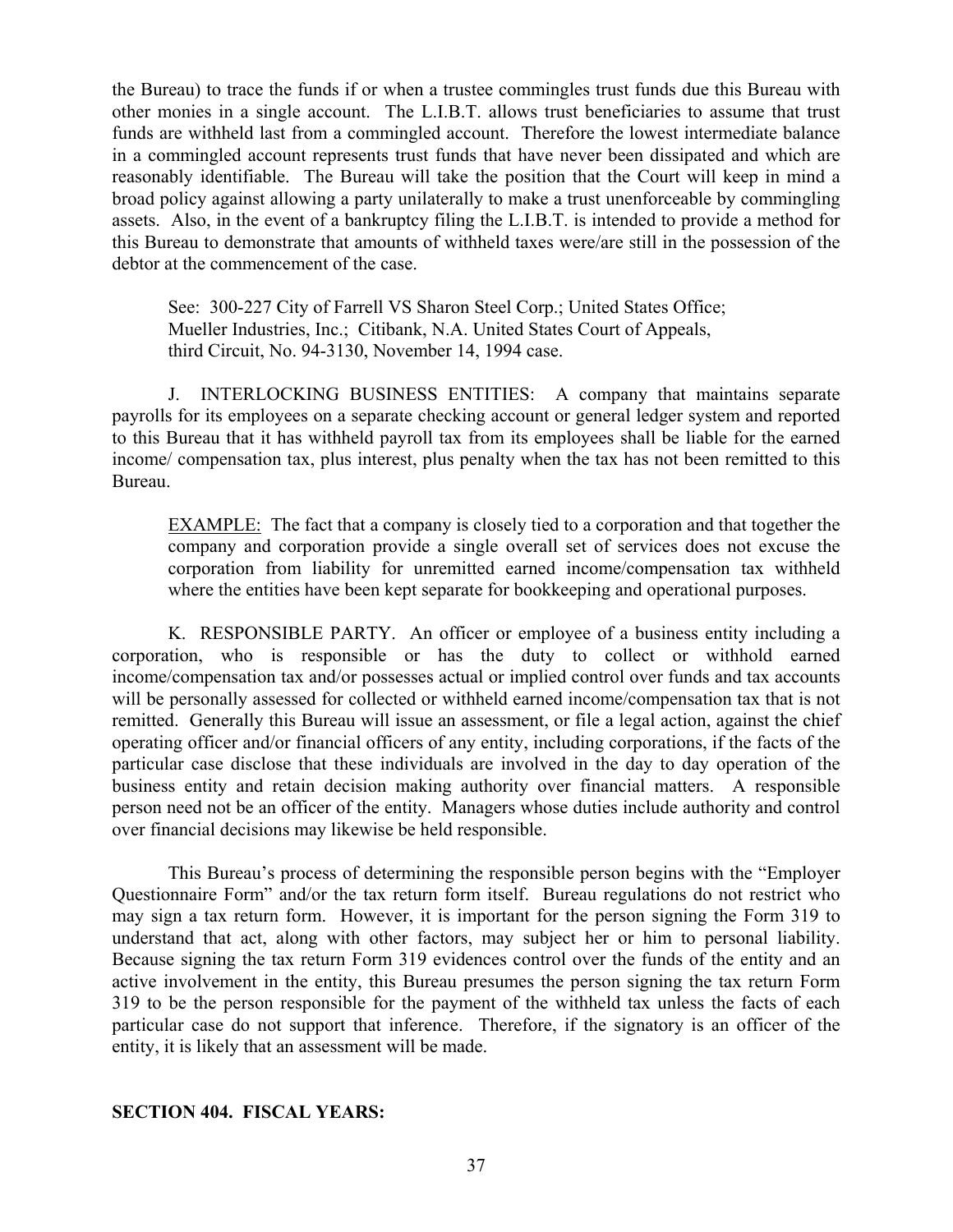A. Normally taxpayers shall use the calendar year method for reporting and paying the tax.

 B. A taxpayer, by filing with the Bureau his or her written election to do so, may make returns and pay tax on the same fiscal year basis used for Pennsylvania Personal Income Tax purposes.

# **SECTION 405. CASH OR ACCRUAL BASIS:**

 A. A taxpayer may report income on either the cash or accrual basis as those terms are used for Pennsylvania Personal Income Tax purposes. The basis used by the taxpayer shall be the same as used by the taxpayer for Pennsylvania Personal Income Tax purposes.

 B. Illustrations of Computations of Net Profits - An amplification of the definition contained in Section 405, but not in limitation thereof, the following additional information and requirements for the determination of net business profits are furnished.

 (1) "Cash Basis Method - A taxpayer employing the cash basis of accounting includes in gross income all income subject to tax received during the year in cash or its equivalent. He or she deducts all disbursements made during the year in cash or its equivalent, provided deduction for such expenditures is authorized by law.

 (2) The use of the cash basis is mandatory where no book or records of account are maintained.

 (3) Items of income and expenditure which, as gross income and deduction, are elements in computing taxable income need not necessarily be in the form of cash. It is sufficient that such items, if otherwise properly included in the computation, can be valued in terms of money.

 EXAMPLE: A taxpayer on the cash basis received shares of stock in payment of services. Assuming that the stock has a fair market value, the taxpayer has received the equivalent of cash to the extent of its value and that amount must be included as income.

 (4) If the return is made on a "cash basis," gross profit shall include receipts from commissions and fees, as well as the gross profit or loss from sales of merchandise, goods, wares, and services.

 (5) "Accrual Basis" - If income is taken into consideration when earned, even though not received in cash, and expenses are considered as soon as incurred, whether paid or not, the system of accounting is said to be on the "accrual basis." These are the basic rules: (1) the right to receive an item of income (as distinguished from actual receipt) determines its inclusion in gross income under the accrual method; and (2) a deduction cannot be accrued until an actual liability is incurred.

 EXAMPLE: In September of last year a contractor performed work for a customer. Payment for the work was not received until this year. If the taxpayer reports on the accrual basis, the income will be included in last year's return (when earned). If he or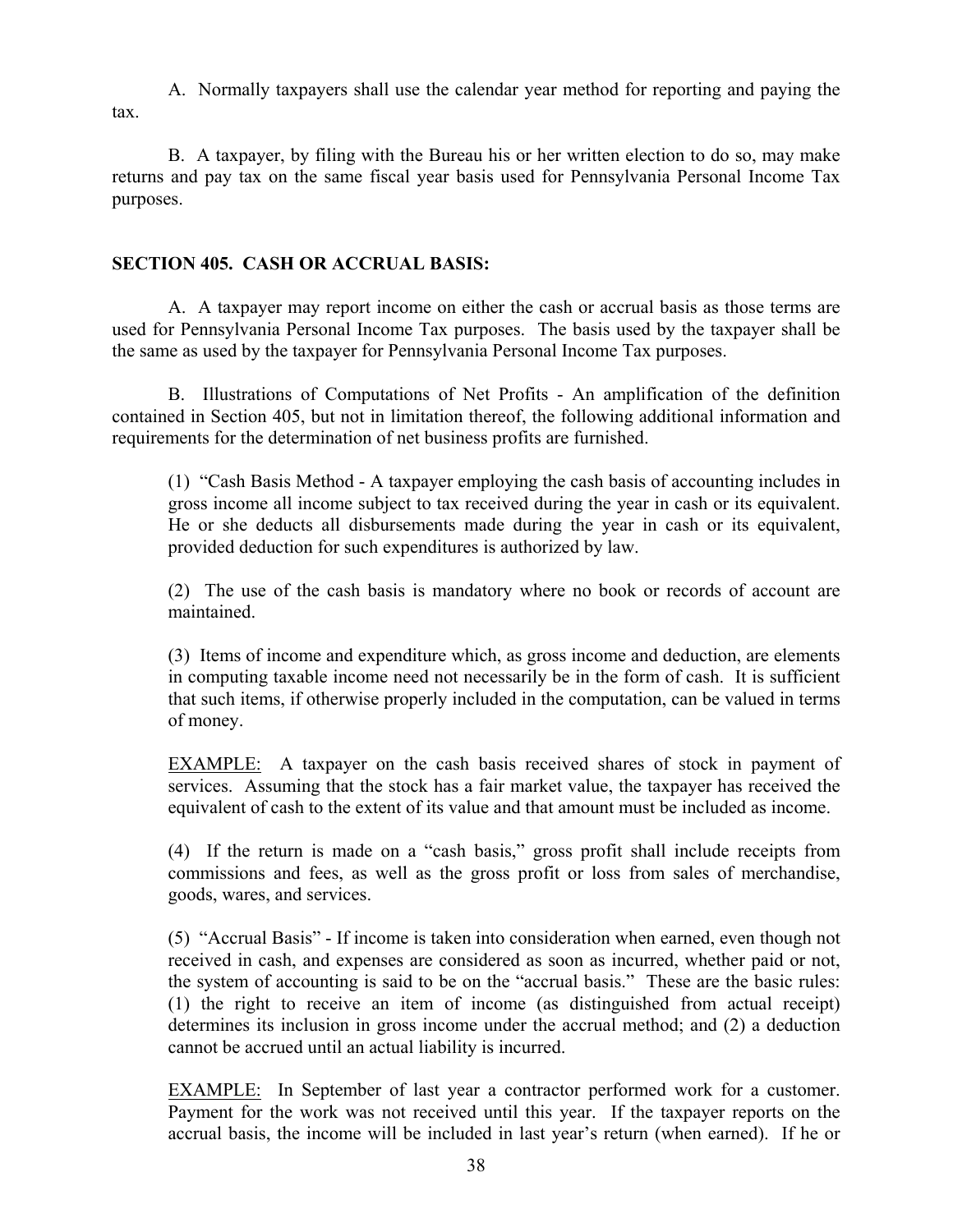she reports on the cash basis, the payment will be included in this year's return (when received).

 C. A taxpayer engaged in more than one business may, in computing taxable income, use a different method for each trade or business.

 D. Methods of Accounting must clearly reflect income. No method of accounting is allowed unless it clearly reflects income. Thus, even if the taxpayer's accounts are kept and the return made on a cash basis, unusual cases may arise in which a payment made during the year is not deductible.

 EXAMPLE: Commissions, fees and costs paid in one year by a taxpayer in securing a loan for ten or fifteen years covered by a mortgage on property to be leased are not deductible in full in the year of payment but should be spread over the period of the loan, even though the taxpayer's accounts are kept and the return made on the "cash basis."

 E. Income or net profits shall be taxable in the year when they are actually or constructively received by the taxpayer. Income or net profits, although not actually reduced to a taxpayer's possession, will be deemed to be constructively received by the taxpayer in the taxable year during which it is credited to the taxpayer's account, set apart for the taxpayer, or otherwise made available so that the taxpayer may draw upon it at any time. However, income will not be deemed to be constructively received if the taxpayer's control of its receipt is subject to substantial limitations or restrictions, such as those relating to age, death, disability, retirement or other similar factors.

### **SECTION 406. PENALTY AND INTEREST:**

 If for any reason the tax is not paid when due, interest at the rate of six percent(.06) per annum on the amount of said tax, and an additional penalty of one-half of one percent (.005) of the amount of the unpaid tax for each month or fraction thereof during which the tax remains unpaid, shall be added and collected. Where suit is brought for recovery of any such tax, the person liable therefore shall, in addition, be liable for the cost of collection and interest and penalties herein imposed.

EXAMPLE: Tax due x .06 x No. of days deling. divided by  $360 =$  Interest.

### **SECTION 407. EXTENSIONS:**

 A taxpayer who requires an extension of time in which to file his or her Annual Tax Return shall make written application to the Bureau no later than one hundred and five (105) days from the end of the calendar or fiscal year for which the Return will be filed. A Taxpayer who is granted an extension of time for filing his or her Federal or Pennsylvania Income Tax Return shall not automatically be entitled to a similar extension of time for filing his or her local return. A copy of the taxpayer's York Adams Tax Bureau or the Federal tax extension form received at this Bureau on or before April 15, or postmarked by this date is required for approval to be considered.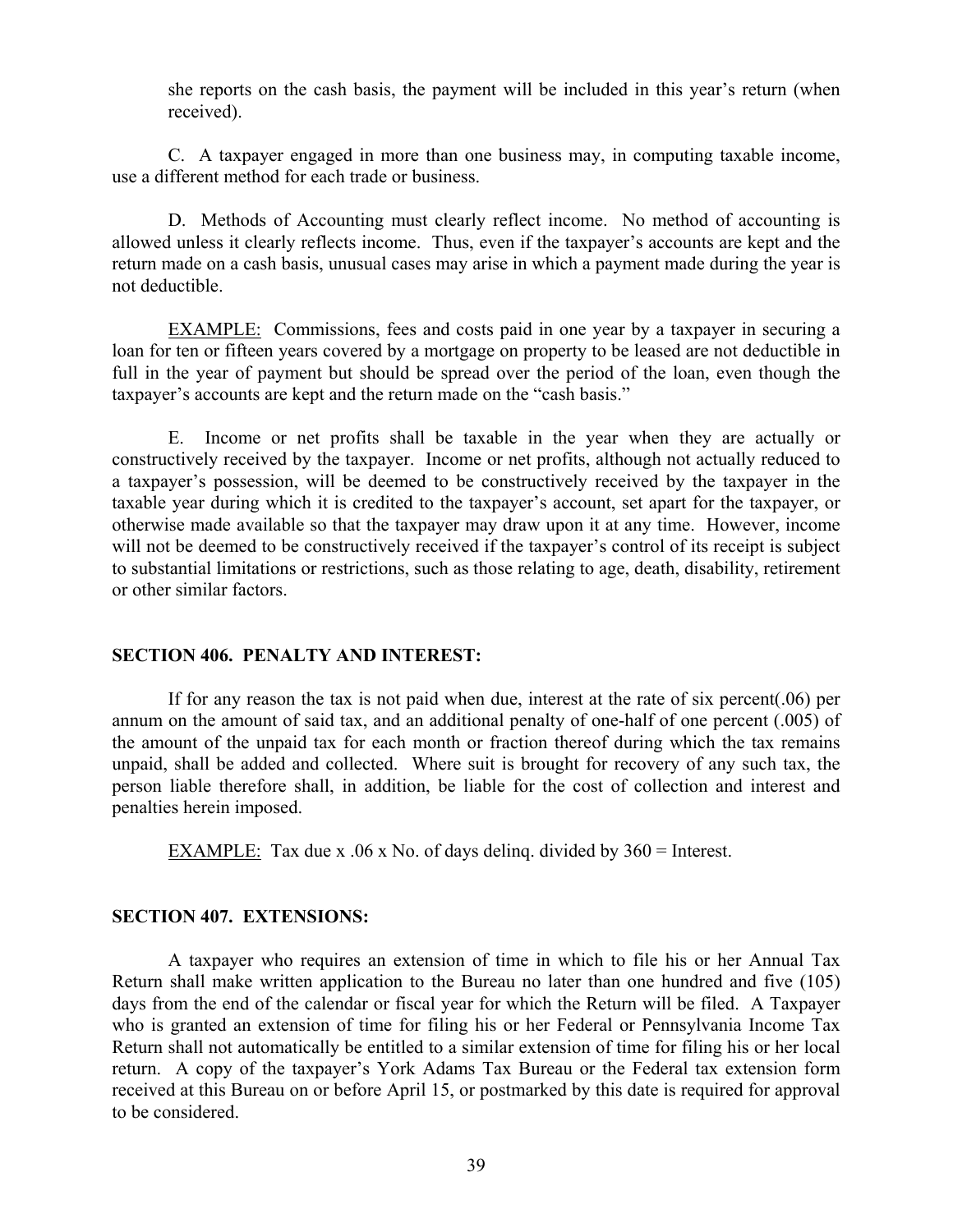Interest at the rate of six percent (.06) per annum must be paid even though an extension of time for filing is granted.

#### **SECTION 408. CHANGE IN FEDERAL OR PENNSYLVANIA TAXABLE INCOME:**

 If the amount of a taxpayer's earned income/compensation or net profits reported on his or her annual Federal or Pennsylvania Personal Income Tax Return is changed or corrected either by action of the Internal Revenue Service or Pennsylvania Department of Revenue or by the individual's filing of an amended annual Federal or Pennsylvania return, the taxpayer shall report to this Bureau such change or correction was determined, by filing an amended tax return indicating the applicable tax year on the return.

### **SECTION 409. PAYMENT TO BUREAU BY CREDIT CARD, FED WIRE TRANSFER OR OTHER ELECTRONIC METHODS:**

 You may elect to pay your tax balance due by credit card (VISA, MasterCard, American Express and Discover credit charge cards) through Official Payments Corp. Payments must be made via a link through our website www.yatb.com or by phone (1-800-272-9829). There is a fee charged by Official Payments Corp. for utilizing this method of paying any tax due.

Payment of tax, penalty or interest to the Bureau by any other electronic means shall require the Bureau's prior written approval. The written approval shall be in the form of a letter or on a form prepared by the Bureau which provides the necessary information to assure prompt, accurate accounting and proper credit for said payment by electronic means. The letter or Bureau form must contain the signature of the Bureau administrator or assistant administrator and the date the signature is affixed thereto.

 The Bureau and the Bureau's employees shall not be held accountable for unauthorized transfers of funds into any Bureau cash account when no prior approved, written authorization has been issued to the originator of the funds transfer process.

 The originator of each prior approved electronic funds transfer to Bureau cash accounts shall also simultaneously notify the Bureau of the incoming electronic transfer of funds by means of a FAX to telephone number (717)854-6376. the Fax must contain all the information required for Bureau employees to fully and properly credit the proper persons or employer accounts for the amount of the electronic funds payment.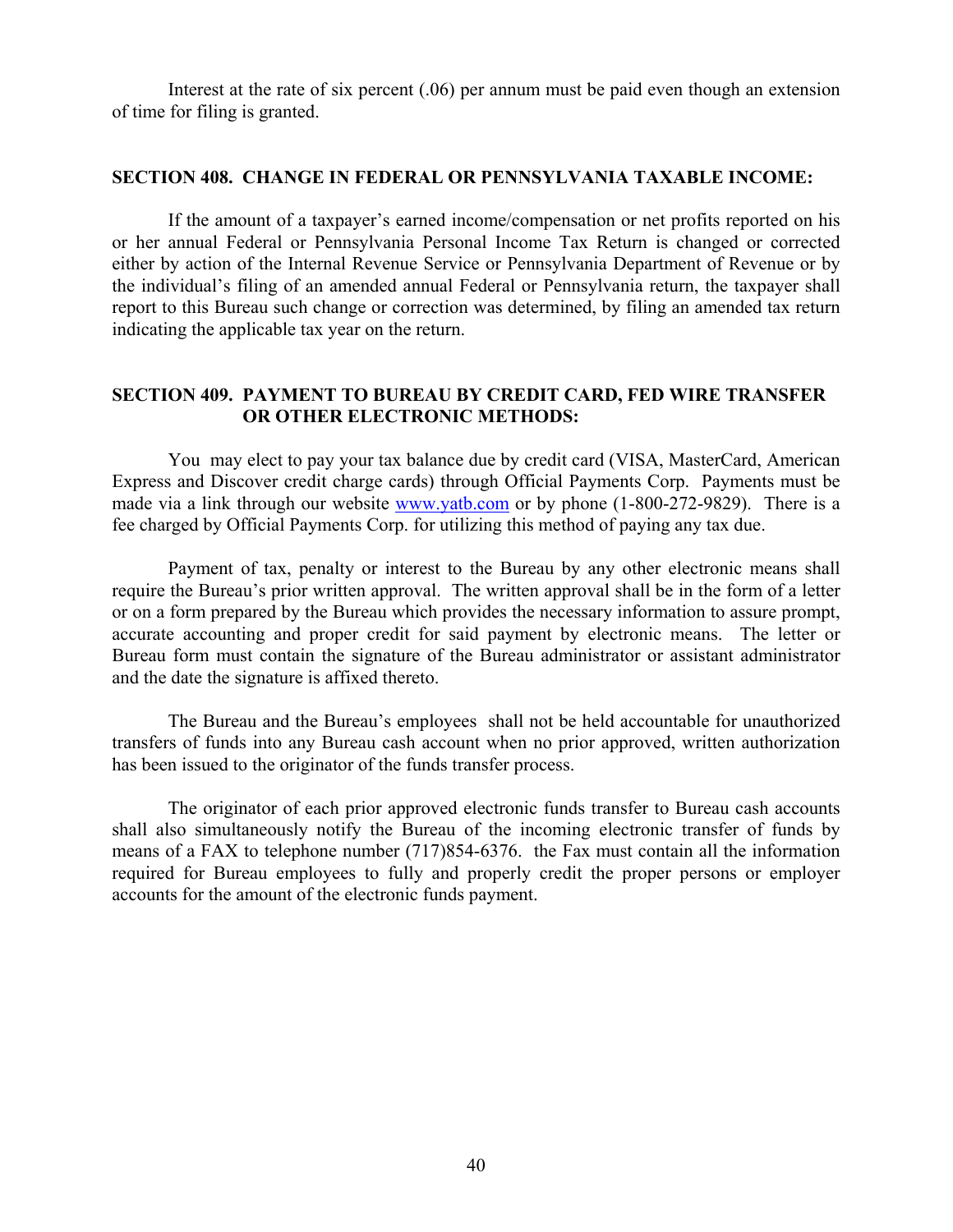# **ARTICLE V**

# **ADMINISTRATION AND ENFORCEMENT**

### **SECTION 501. INCOME TAX OFFICER:**

 A. The Administrator is charged with the administration and enforcement of the Ordinances and Resolutions and these Rules and Regulations, and is authorized to act on behalf of the member Municipalities and School Districts in such administrative and enforcement matters.

 B. The York Adams Tax Bureau, shall keep a record showing the amount received by it from each person paying the tax and, if paid by such person in respect of another person, the name of such other person, and the date of such receipt for (7) seven years.

#### **SECTION 502. REQUESTS FOR RULINGS:**

 Any taxpayer or employer or tax preparer desiring a specific ruling concerning the Resolutions and Ordinances or these Rules and Regulations shall submit all relevant facts in writing to the Administrator who shall issue a written ruling.

### **SECTION 503. EXAMINATION OF BOOKS AND RECORDS OF TAXPAYERS AND EMPLOYERS:**

A. The Administrator and agents or staff members of the Bureau designated in writing by him are authorized to examine the books, papers and records of any taxpayer or supposed taxpayer or of any employer or supposed employer in order to verify the accuracy of any return; or, if no return was filed, to ascertain the tax due, if any. Every taxpayer or supposed taxpayer and every employer or supposed employer is required to give the Administrator or any agent or staff member so designated by him the means, facilities and opportunity for such examinations and investigations as are authorized. In addition to all other powers, the Administrator and staff shall have the power, on behalf of the taxing jurisdictions to examine any person under oath concerning salaries, wages commissions, and other compensation returned, or which should have been returned for taxation hereunder; to compel the production of books, papers and records, and the attendance of persons (whether as parties, principals, agents or witnesses) before him.

 B. Information obtained by the Administrator or any other official, staff member or agent of the Bureau as a result of any return, examination, investigation, hearing, or verification required or authorized, is confidential and may not be disclosed to any person, except for official use in connection with administration or enforcement of the Resolutions and Ordinances, or as otherwise provided by law.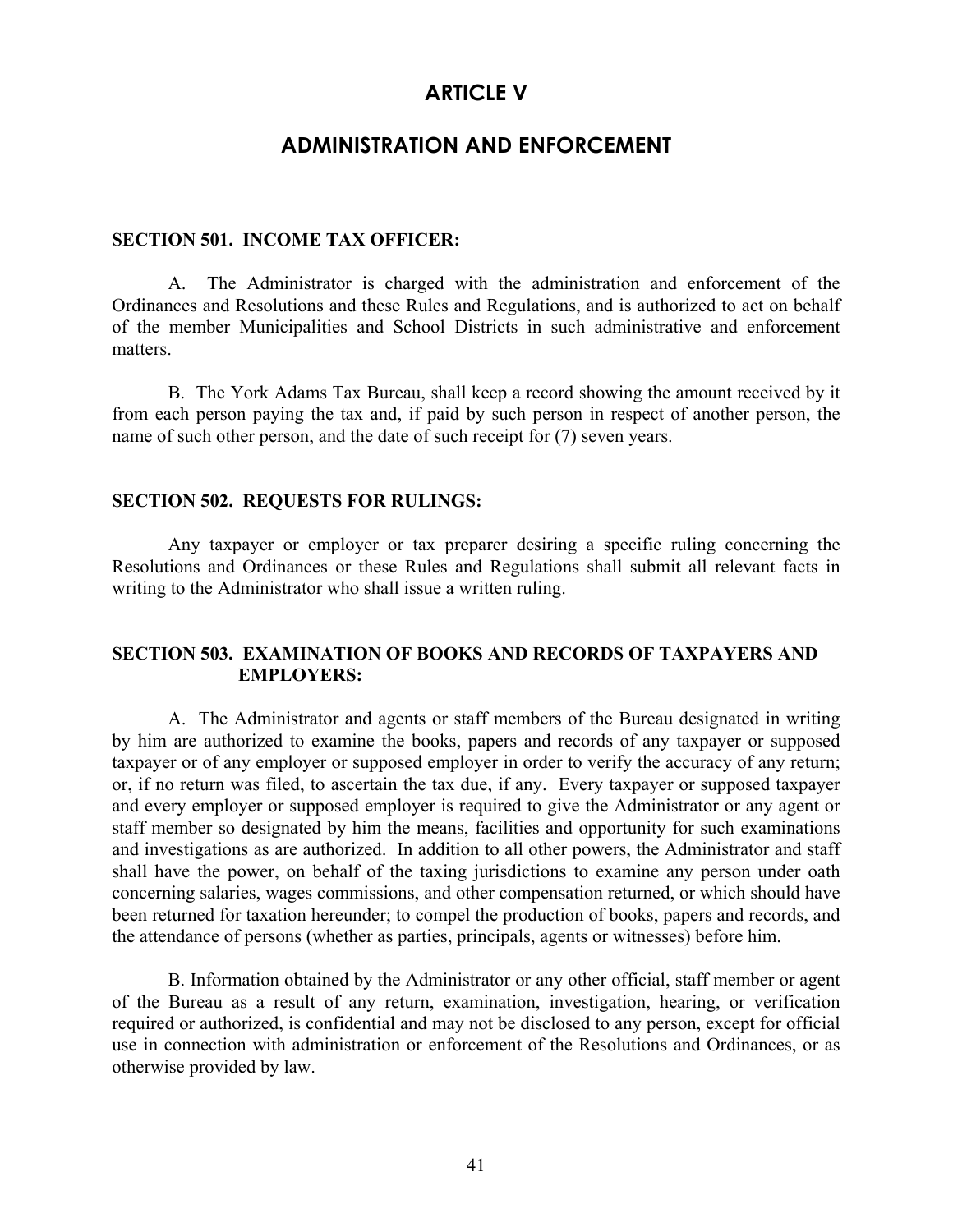### **SECTION 504. RECORDS TO BE KEPT BY TAXPAYERS AND EMPLOYERS:**

 Taxpayers and employers subject to the Resolutions and Ordinances are required to keep such records as will enable the filing of true and accurate returns, whether of taxes payable upon earned income/compensation or net profits, or both; and such records shall be preserved for a period of not less than six (6) years in order to enable the Bureau staff to verify the correctness and accuracy of the returns filed.

### **SECTION 505. REFUNDS:**

 A. A completed Annual Tax Return Form 214 must be filed and be processed before a request for refund can be considered. Depending upon the nature of the refund, additional documentation to substantiate the request may be required by the Bureau. Refund requests will not be processed until the necessary documentation is provided. Requests for refund will be considered based upon the relevant facts and circumstances pertinent to each case. Amounts less than one dollar (\$1.00) will be refunded only upon written request of the taxpayer, accompanied by a stamped, self-addressed envelope.

B. Bureau policy regarding uncashed tax refund checks.

In the event that, through no fault of this Bureau, the payee's tax refund check is not received at this Bureau's bank for payment within six months from the issue date printed on the face of the tax refund check, and the dollar amount of the tax refund check is less than ten dollars (l\$10.00), this Bureau shall not be responsible for, or required to issue a replacement tax refund check, and that check shall be void. This policy was adopted 10/29/2001 by this Bureau's Board of Directors, and the effective date was 01/01/2002, for this policy.

### **SECTION 506. FINES AND PENALTIES FOR VIOLATIONS:**

 Any person who violates any provision of the Resolutions and Ordinances shall, upon conviction, be sentenced to pay a fine of not more than \$500.00 for each offense plus costs, and in default of payment thereof, to be imprisoned in the County Prison for a period not exceeding thirty (30) days. Some of the violations which may result in such conviction are:

 A. Disclosure for unauthorized purposes by any Bureau employee or any official or employee of any former or present member districts of any confidential information acquired as a result of the operation of the Resolutions and Ordinances or these Rules and Regulations.

 B. Failure, neglect, or refusal on the part of any person, any partner of a partnership or any officer of a corporation or association to file any report or return, or to pay, deduct from wages, or transmit any tax, penalty or interest required of such person, partnership, corporation or association.

 C. Failure, neglect or refusal to maintain or to reveal to the Bureau or its authorized representative, books, records, or papers relevant to the tax imposed hereunder.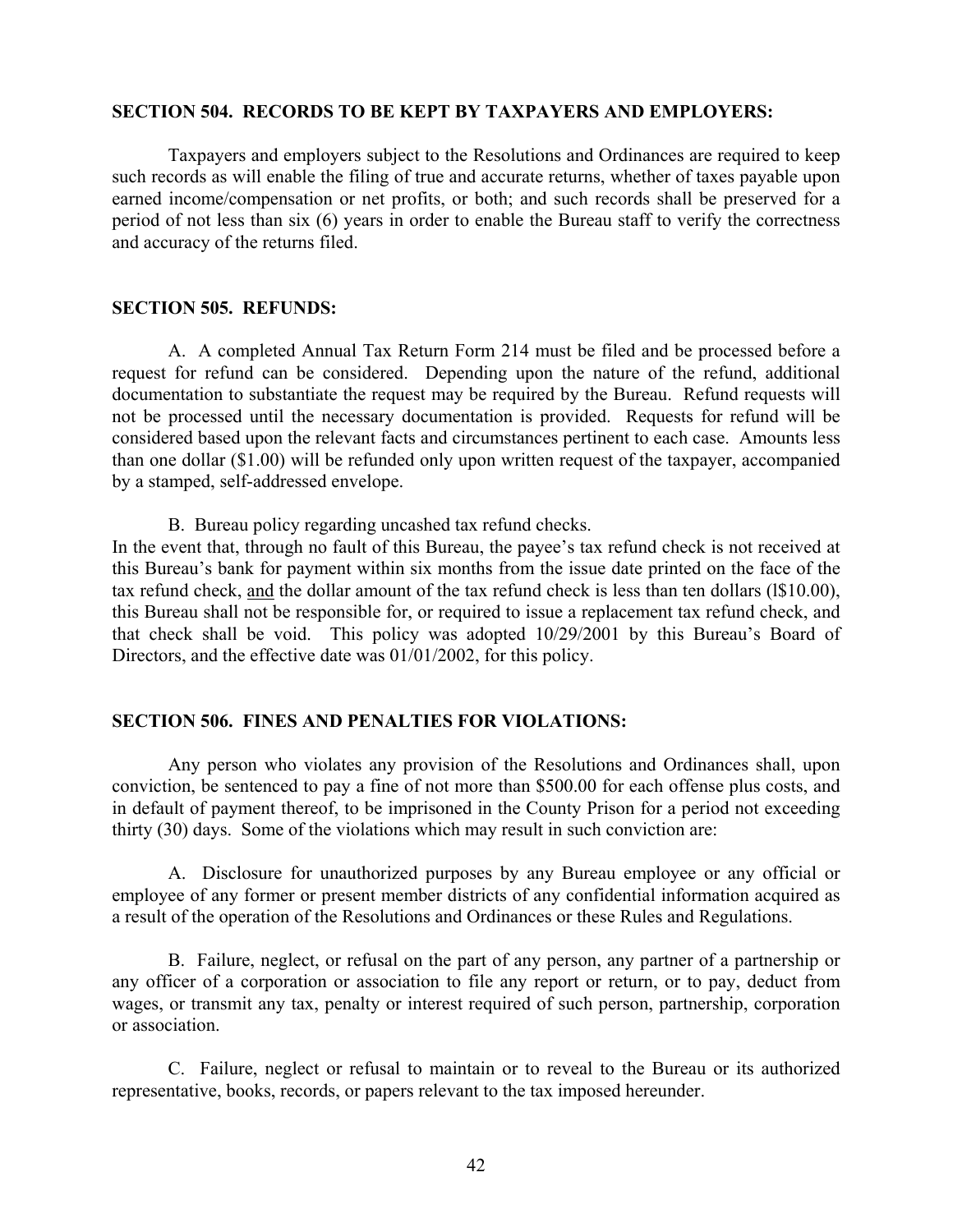D. Knowingly making any incomplete, false or fraudulent report or return or attempting to do any other thing to avoid payment of the tax in whole or in part.

 E. All taxes, fines, interest and penalties imposed by these Resolutions and Ordinances shall be paid to the York Adams Tax Bureau.

### **SECTION 507. CONCURRENT REMEDIES:**

Imposition of any fine or imprisonment shall not bar either civil liability for tax, penalty or interest, or criminal prosecution for embezzlement, fraudulent conversion, theft or other offense under the Pennsylvania Crimes Code, or criminal prosecution for failure to file a properly prepared tax return under Act 511, P.L. 1257 of 1965, as amended by Act 166 of 2002.

### **SECTION 508. FAILURE TO RECEIVE FORMS:**

Failure of a taxpayer or employer to receive forms or returns required by the Resolutions and Ordinances does not excuse any failure to file any reports or returns required or to pay any tax due, including penalty and interest.

### **SECTION 509. SPOUSE'S NAME AND SOCIAL SECURITY NUMBER:**

 Taxpayers shall provide the full name and social security number of their spouse in the space provided on the annual tax return form.

### **SECTION 510. RETURN COMPLETION - GENERAL:**

 A. Each taxpayer shall account for all 12 months of the calendar year as to their place of domicile and the months in each place and also provide the name of each Borough, Township or City in which they lived during the calendar year.

 B. Figures may be rounded to the nearest whole dollar, except where prohibited as indicated on the tax return form.

 C. All appropriate schedules, W-2 forms and 1099 forms shall be enclosed with the tax return Form 214 when received. Tax returns shall be considered as incomplete without the appropriate Schedules, W-2 forms and 1099 forms.

 D. Tax returns received without the applicable tax and penalty and interest shall be considered as being an incomplete filing as the return cannot be processed without payments.

 E. Taxpayers with earnings in another State and having paid tax on earnings there must provide a copy of the State tax return for that State, plus their Pennsylvania personal income tax return. (PA-40).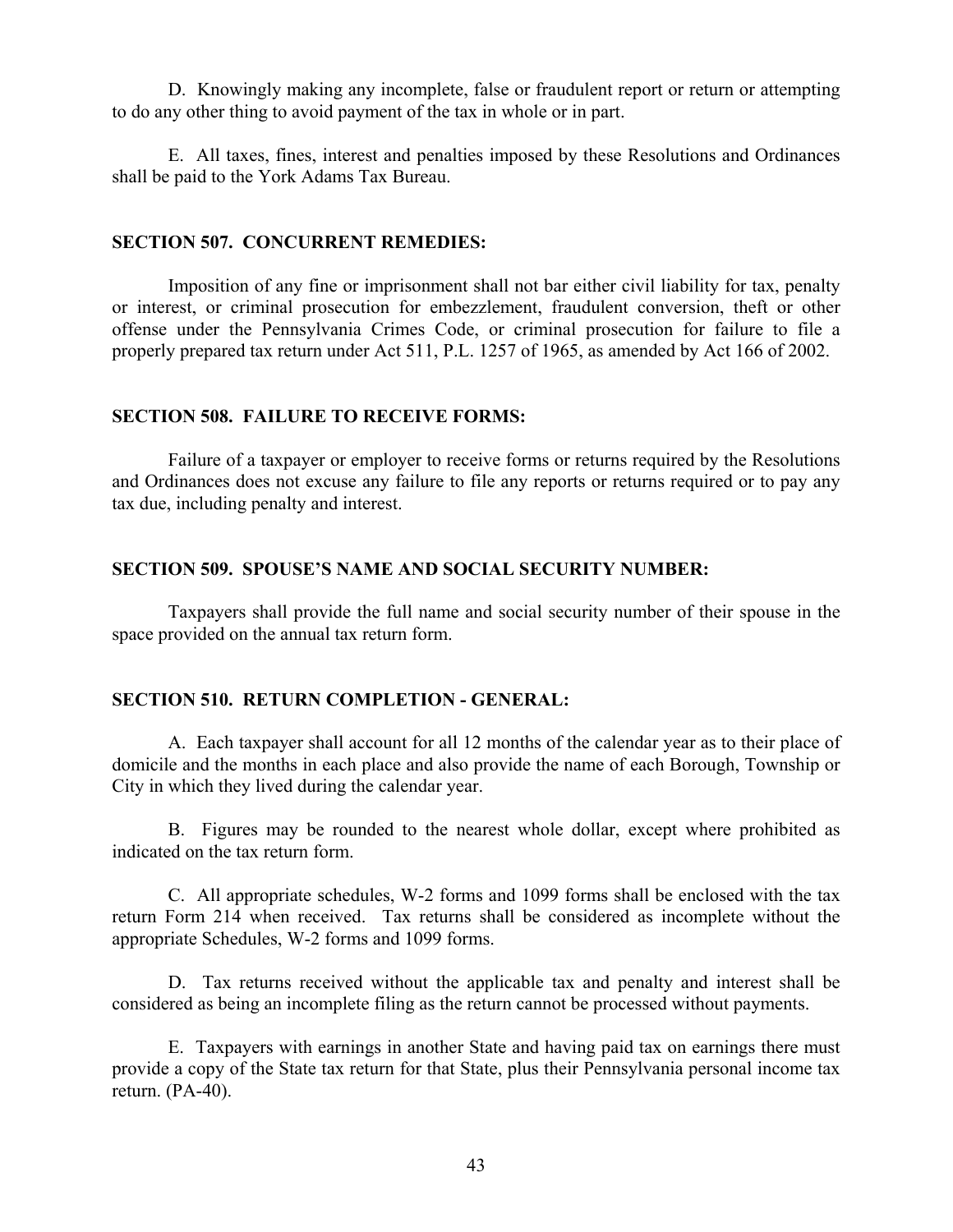F. Estimates of income and/or expenses by the taxpayer are not acceptable unless accepted by the Bureau administrator.

 G. Should the taxpayer omit the required expense deduction forms or if the expense deduction forms are not fully completed, the expense deductions shall be disallowed and shall be systematically denied without notification to the taxpayer. The taxpayer instructions shall also indicate this provision.

 H. Taxpayers may not submit Federal Schedules in lieu of Pennsylvania Schedules C, E, F, G, I, UE, RK-1, or NRK-1 to this Bureau.

 I. Taxpayers may not submit Schedule E form in lieu of submitting their applicable K-1 form. Failure to submit the completed K-1 form shall result in the rejection and return of the taxpayer's forms as an incomplete or fraudulent filing.

 J. The Bureau may acquire and utilize the Pennsylvania Department of Revenue, Individual Income Tax information regarding compensation and net profits for audit and compliance purposes.

K. Signing of Returns and other Documents:

 (1) Any tax return form other than a Form ES-77 Quarterly Declaration under section 402, or a declaration, statement, schedule or other document required to be made and/or submitted to this Bureau pursuant to P.L. 1257, No. 511 of 1965 as amended by Act 166 of 2002, and these Rules and Regulations, or when requested by the Bureau's administrator, shall be signed by the taxpayer or by the person legally authorized to sign on behalf of the taxpayer when the tax return form, declaration, statement, schedule or other document is filed with the Bureau.

 (2) Any tax return form, declaration, statement, schedule or other document required as per P.L. 1257, No. 511 of 1965, as amended by Act 166 of 2002, or by these Rules and Regulations for a partnership shall be signed by one of the partners. The fact that a partner's name is signed to a return, declaration, statement, schedule or other document, shall be prima facie evidence for all purposes that such partner is authorized to sign on behalf of the partnership.

 (3) The making or filing of any tax return form, declaration, statement, schedule or other document pursuant to P.L. 1257, No. 511 of 1965, as amended by Act 166 of 2002, or by these Rules and Regulations, shall constitute a certification by the person making or filing such tax return form, declaration, statement, schedule or other document or copy thereof that the statements and information therein are true and correct and that any copy filed is a true copy.

 (4) Any unsigned tax return form received at the Bureau shall be considered as incomplete and unacceptable until it is properly signed.

 L. TAX REFUNDS: No tax refund will be made unless a proper claim in writing on an approved form for refund is filed by the taxpayer or the employer or business entity,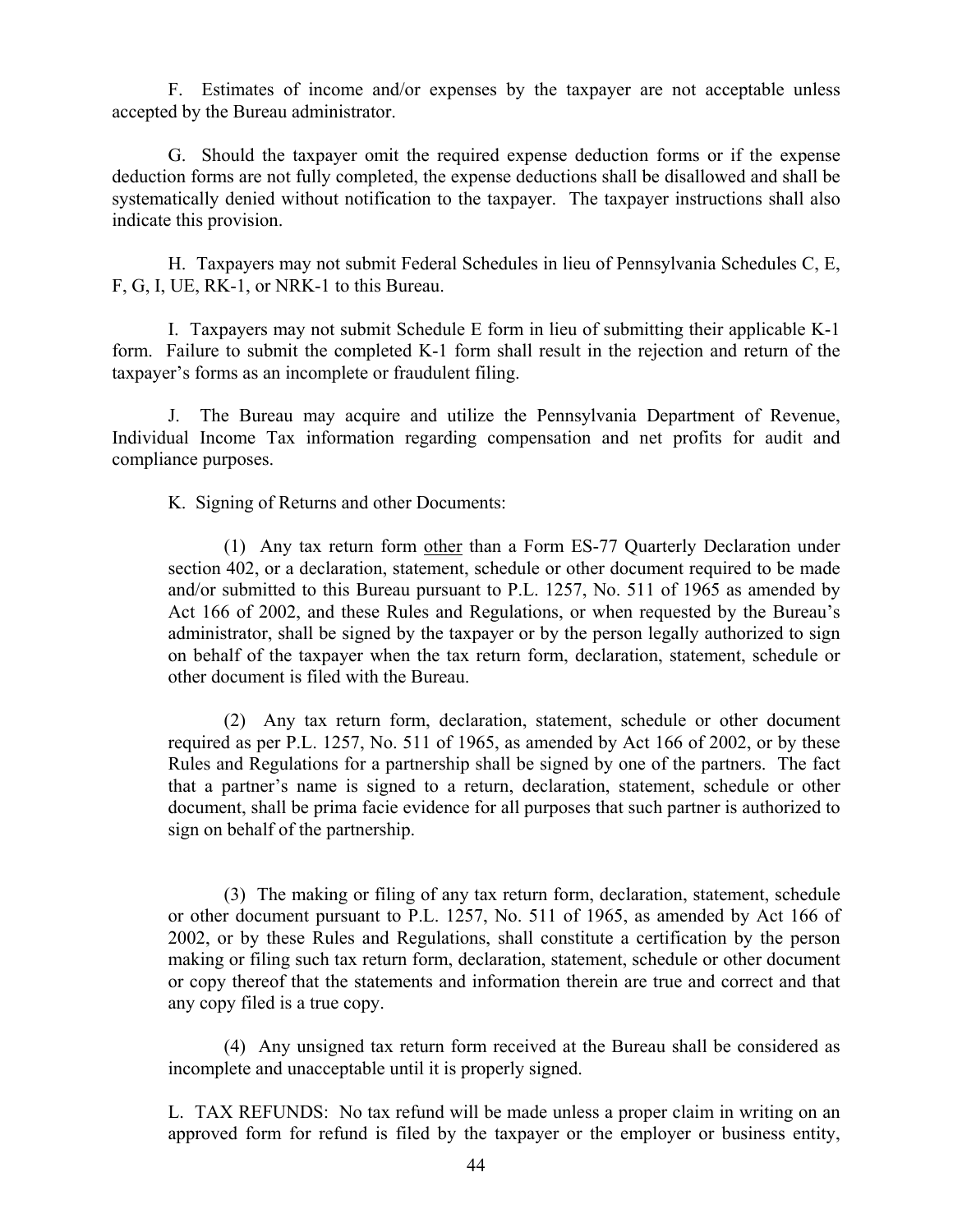within three years from the date of filing the final return for the taxpayer's calendar year in which the overpayment was made. Except that if the return was filed before the due date, the three year refund period shall begin on the last day prescribed for filing the tax return form.

### **SECTION 511. WHO MUST FILE:**

 A. Each resident of our participating Municipalities and School Districts, who is 16 years of age or older. All earned income/compensation and net profits are taxable for the entire calendar year in which an individual becomes 16 years of age.

 B. Taxpayers who are retired or permanently disabled and have no taxable income may be coded on the bureau's files so as not to receive a tax form. The taxpayer must properly notify the Bureau in writing and also provide the effective date of retirement or permanent disability.

 C. Taxpayers on active military duty must file a tax return for the year in which they first entered the military on active duty and inform the Bureau of their active duty military status.

 D. A taxpayer 16 years or more of age must file a tax return if he or she was a college student when the place of legal domicile is or was within our participating Municipalities and School Districts.

 E. Taxpayers who had the earned income/compensation tax withheld by their employer are not exempt from filing a properly completed tax return.

 F. Partial year residents and out of state residents must file for the applicable portion of the calendar year they lived or worked in one of our participating Municipalities and/or School Districts.

### **SECTION 512. REGISTRATION OF TAXPAYERS:**

 Every resident of a taxing jurisdiction who receives, or anticipates that he or she will receive taxable earned income/compensation or net profits during the calendar year must register his or her name and residence address, his or her social security number and the name and address of his or her place of employment or business with the York Adams Tax Bureau. All residents will thereafter be responsible for reporting changes in their name, place of residence or place of employment or business to the York Adams Tax Bureau. In the Districts which levy the non-resident tax, the above would also apply to these persons. This registration is required to be initiated within fifteen (15) days after becoming a resident or non-resident employee within the Bureau's jurisdiction.

 It shall also be the responsibility of the member Municipalities and School Districts to provide the full name and address of new residents on a timely basis to this Bureau. The Taxing Districts shall also provide changes and new street names to the Bureau on a timely basis such as monthly.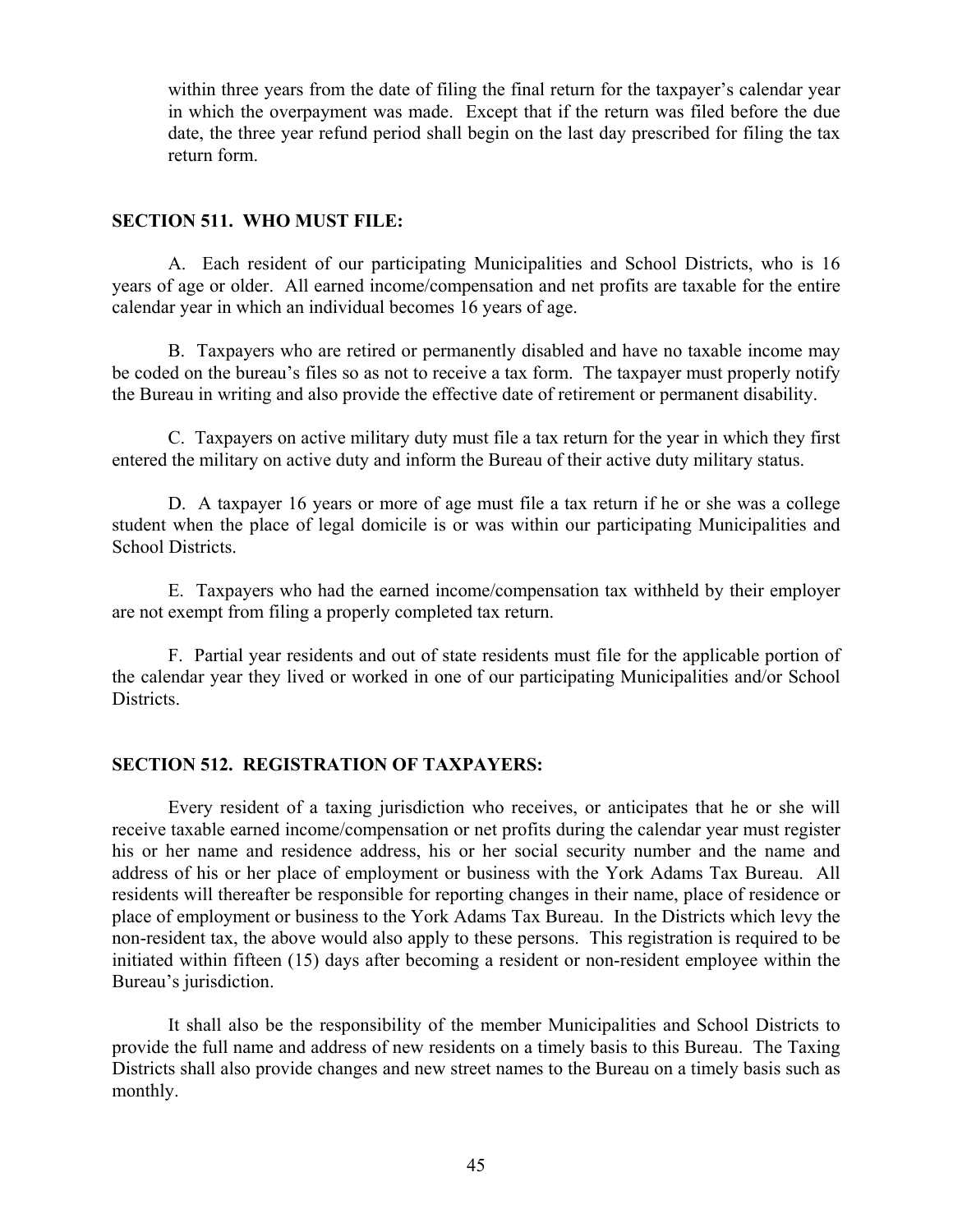### **SECTION 513. WAGE ATTACHMENTS:**

 The York Adams Tax Bureau shall demand, receive and collect from all corporations, political subdivisions, associations, companies, firms or individuals, employing persons owing delinquent earned income/compensation taxes, or whose spouse owes delinquent earned income/compensation taxes or net profits, or having in possession unpaid commissions or earnings belonging to any person or persons owing delinquent earned income/compensation taxes, or whose spouse owes delinquent earned income/compensation taxes, upon the presentation of a written notice and demand under oath or affirmation, containing the name of the taxable or the spouse thereof, and the amount of tax due. Upon the presentation of such written notice and demand, it shall be the duty of any such corporation, political subdivision association, company, firm or individual to deduct from the wages, commissions, or earnings of such individual employees, then owing or that shall within sixty (60) days thereafter become due, or from any unpaid commissions, or earnings of any such taxable in its or his possession, or that shall within sixty (60) days thereafter come into its or his possession, a sum sufficient to pay the respective amount of the delinquent earned income/compensation taxes or net profits, and costs shown upon the written notice or demand, and to pay the same to the York Adams Tax Bureau within sixty (60) days after such notice shall have been given. Such corporation, political sub-division, association, firm or individual shall be entitled to deduct from the moneys collected from each employee the costs incurred from the extra bookkeeping necessary to record such transactions, not exceeding two (2%) per cent of the amount of money so collected and paid over to the York Adams Tax Bureau. Upon the failure of any such corporation, political subdivision, association, company, firm or individual to deduct the amount of such taxes or to pay the same over to the York Adams Tax Bureau, less the cost of bookkeeping involved in such transaction, or herein provided, within the time hereby required, such corporation, political subdivision, association, company, firm or individual shall forfeit and pay the amount of such tax for each such taxable whose taxes were not withheld and paid over, or that are withheld and not paid over together with a penalty of ten (10%) per cent added thereto, to be recovered by an action of assumpsit in a suit to be instituted by the York Adams Tax Bureau or by the proper authorities of the taxing district, as debts of like amount are now by law recoverable, except that such person shall not have the benefit of any stay of execution or exemption law.

### **SECTION 514. BAD CHECKS:**

When any person shall give or cause to be given to this bureau a check in payment of any obligation whether due to the bureau or others, including but not limited to any tax, which is dishonored or unpaid by the bank upon which it is drawn, the sum of twenty (\$20) dollars shall be added to the obligation and interest and penalty provided by law or otherwise, to cover the additional cost to the bureau, plus the issuer/maker may have a criminal complaint court action filed against him or her.

### **SECTION 515. CHANGES IN ACT 511 BY THE PENNSYLVANIA GENERAL ASSEMBLY:**

 Should Act 511 language be amended by the Pennsylvania General Assembly, the amended language shall be incorporated into these Rules and Regulations.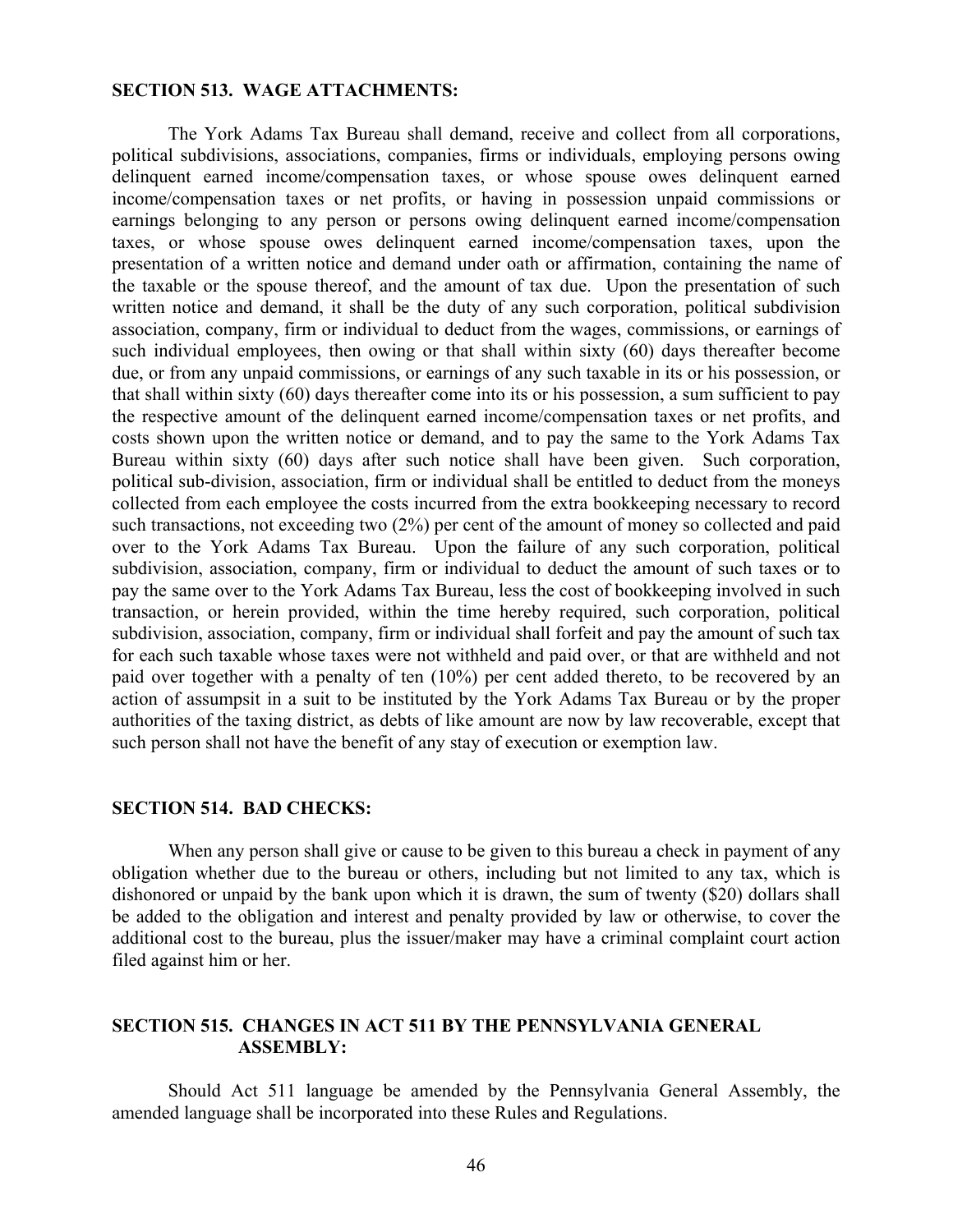### **SECTION 516. ASSESSMENT AND COLLECTION OF UNDERPAYMENT OF THE TAX:**

 A. If as a result of research of investigation conducted by or on behalf of the Administrator of the Bureau, a declaration or return is found or is reasonably believed to be incorrect, the Administrator is authorized to assess and collect any underpayments of taxes withheld at the source, or any underpayments of **TAXES** withheld at the source, or any underpayments of **TAX** owed by any taxpayer with respect to earnings or net profits or both. If no declaration or return has been filed and a **TAX** is found or determined to be due, the **TAX** actually due may be assessed and collected with or without the formality of obtaining a delinquent declaration or return from the taxpayer.

 B. Hearings/Meetings: Any person aggrieved by an assessment made by the Administrator may, within thirty days after receipt of notice of the assessment, appeal the assessment by forwarding a letter to the Administrator stating in detail why the taxpayer believes the assessment to be incorrect and including documentation to support the appellant's position.. A meeting or hearing will be arranged within thirty days of the receipt of the appeal notice. The appeal meeting or hearing may be recorded at the decision of the Administrator. A decision on the appeal shall be rendered by the Administrator within thirty days of the close of the meeting or hearing. The person aggrieved may also properly file all applicable returns and provide all needed supporting documentation if this was not previously done by the aggrieved person. This may also permit promptly amending the assessment to the satisfaction of both parties.

 C. Administrative Review Procedure: Upon receipt of a written request for an Administrative Review (hereinafter referred to as "the Review"), the Review will be scheduled within thirty (30) days from the date such request is received by the Bureau Administrator

 (1) The Review may be recorded at the option of the Administrator and the Appellant may be required to provide verification that all factual information presented, including oral statements, are true, correct and complete to the best of their knowledge and belief. If a record is made of the Review, the Appellant may obtain a copy of the record by paying a fee equal to 50% of all costs incurred in the preparation and transcription of the record.

 (2) The purpose of the Review shall include, but not be limited to a review of all documents, data and records produced by Appellant and an opportunity for Appellant to explain his or her position and be heard on issues directly relating to the filing of his or her Tax Return and payment of his or her taxes. The Administrator, or his authorized representative, shall have ample opportunity to make such inquiries of Appellant as will enable the Administrator, to fully understand Appellant's information and documents and to make such other inquiries as may be appropriate in examining and understanding Appellant's position.

 (3) Appellant shall file with the Administrator properly completed and signed proposed Tax Returns for each Tax Year in question and such Returns, along with any supporting data and documents, shall be reviewed. A reasonable effort shall be made to reach a fair and equitable accommodation with the Appellant. In the event this can not be done, the Administrator, after a review of all the data and records submitted and of the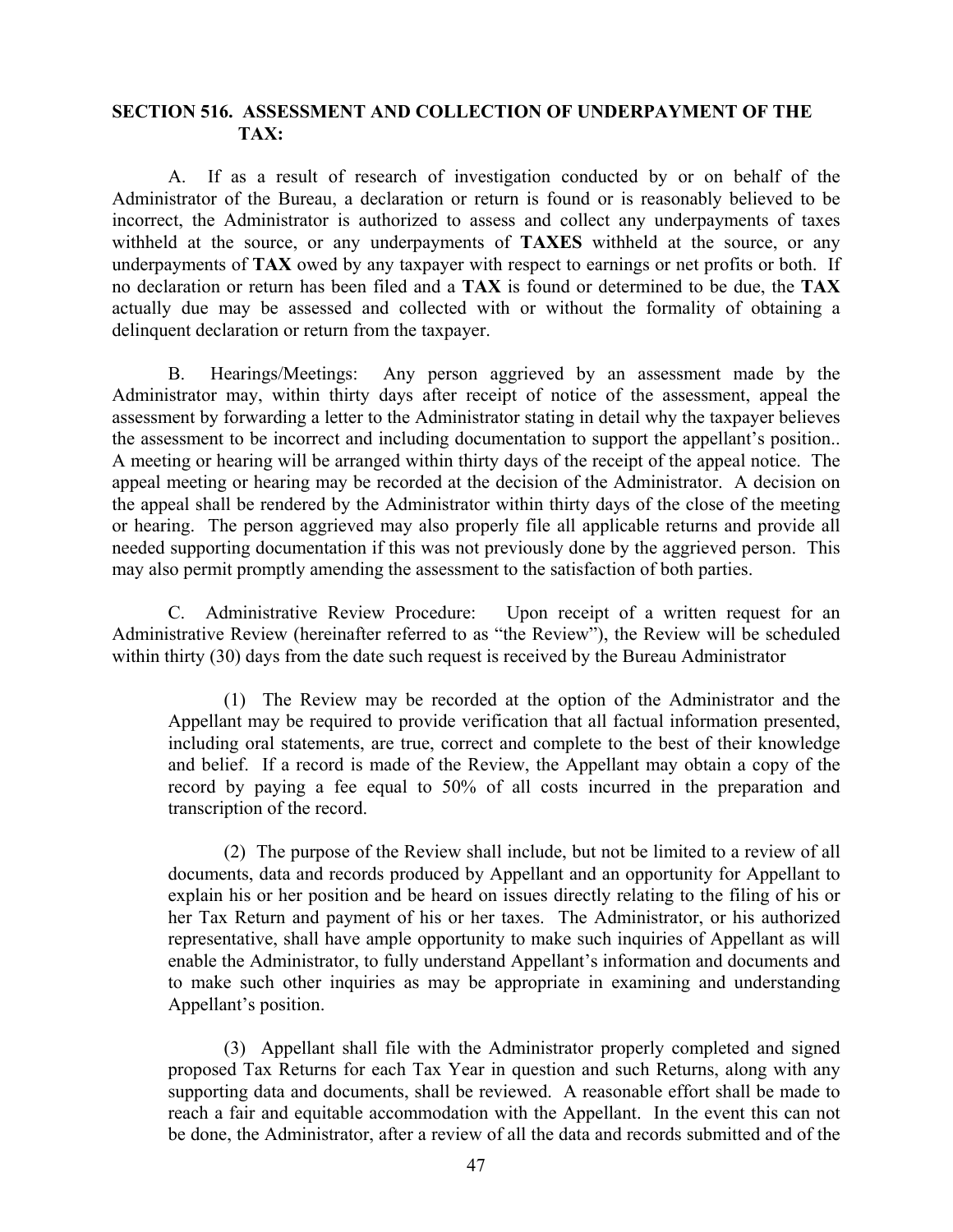record of the Hearing, shall make such determination as he believes in his opinion to be appropriate and notify Appellant of his determination, in writing, on the form attached hereto and made a part hereof, which shall be sent to Appellant at Appellant's last known address by ordinary mail and which shall then become Appellant's formal notice of Appellant's tax liability as of the date of that determination.

 *(4) If the Appellant is aggrieved by the adverse determination of the Administrator, the Appellant may, within 90 days of the postmark of the Administrator's determination, file a formal Appeal Petition, setting forth in detail the issues the Appellant believes have not been properly addressed, to the Hearing Officer appointed by the Bureau. Decisions on petitions submitted under Act 50 of 1998 shall be issued within 60 days of the date a complete petition is received. Failure to act within 60 days shall result in the petition being deemed approved.*

### **SECTION 517. "PAID UNDER PROTEST":**

A check endorsement shall not qualify as a refund claim. The words "Paid Under Protest" handwritten, typed or otherwise placed on a taxpayer's check or money order, or the check or money order of an employer, shall not qualify as a refund claim as the words are not sufficient to appraise the Bureau's personnel of the taxpayer's intent to seek a refund or of the substance of their claim, or of facts sufficient to permit the Bureau to undertake an investigation of the person's claim.

### **SECTION 518. DELINQUENT TAX FILING AND COLLECTION EXPENSE:**

 A. Act 192 was enacted by the Pa. Legislature in December of 2004 to authorize third party collection agencies (re: York Adams Tax Bureau) to impose those costs associated with the collection of delinquent and unpaid taxes. The Bureau Board of Directors at the April, 2005, meeting approved the "Schedule of Costs to Provide Notices of Delinquency or to Collect Delinquent Taxes." Beginning with tax year 2005, these applicable costs will be included in all delinquent notices and legal action:

# **YORK ADAMS TAX BUREAU**

### **SCHEDULE OF COSTS TO PROVIDE NOTICES OF DELINQUENCY OR TO COLLECT DELINQUENT TAXES**

### **I. Individual Earned Income Tax.**

|  |  |  |  |  | Non-filing individual taxpayer delinquency notices: |
|--|--|--|--|--|-----------------------------------------------------|
|--|--|--|--|--|-----------------------------------------------------|

- **1. First delinquent notice (each notice) \$ 5.00**
- **2. Second delinquent notice (each notice) \$ 10.00**
- **3. Preparation of Criminal Complaint \$ 20.00**
- **4. Preparation of re-filing Criminal**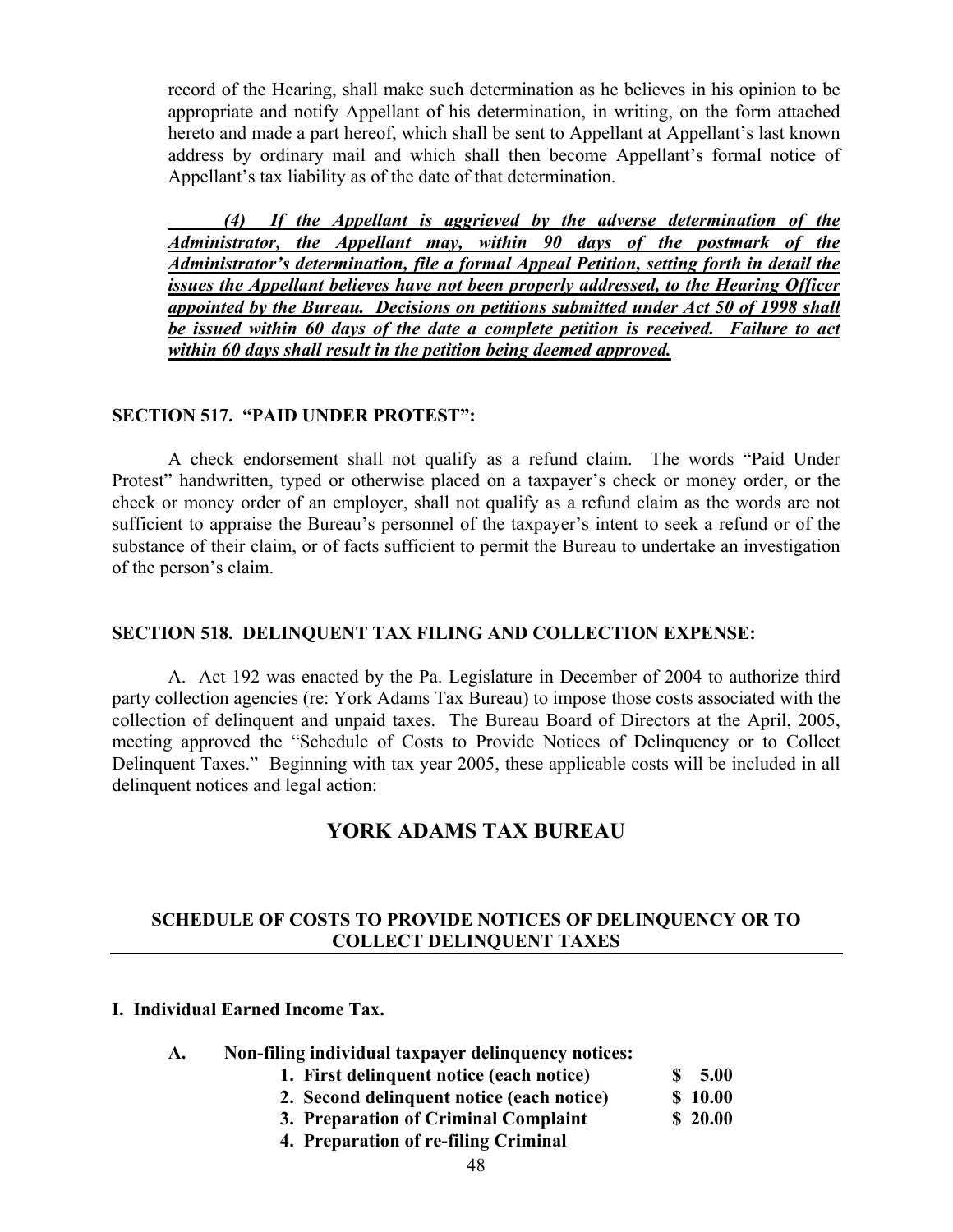|                | <b>Complaint due to non-compliance</b>             |    | \$40.00                      |
|----------------|----------------------------------------------------|----|------------------------------|
| <b>B.</b>      | Unpaid individual earned income tax:               |    |                              |
|                | 1. First non-payment notice (each notice)          | S. | 5.00                         |
|                | 2. Second non-payment notice (each notice)         |    | \$10.00                      |
|                | 3. Payment schedule fee:                           |    |                              |
|                | a. $0 - 6$ months                                  |    | \$20.00                      |
|                | b. $6-12$ months                                   |    | \$30.00                      |
|                | c. $12 - 18$ months                                |    | \$40.00                      |
|                | d. 18 months or more                               |    | \$50.00                      |
|                | 4. Wage attachment                                 |    | \$40.00                      |
|                | 5. Suit in assumpsit or other                      |    |                              |
|                | appropriate remedy                                 |    | <b>Actual costs incurred</b> |
|                |                                                    |    | plus \$20.00 preparation fee |
| $\mathbf{C}$ . | Non-compliance with required quarterly individual  |    |                              |
|                | Tax payments.                                      | S  | 5.00 per quarter             |
|                |                                                    |    | \$20.00 per year             |
| D.             | Cost to provide copies of filed tax returns        |    |                              |
|                | or W-2s to taxpayers.(current and next prior year) |    | \$5.00                       |
|                | (2 <sup>nd</sup> prior year and older)             |    | \$10.00                      |
|                |                                                    |    |                              |
| П.             | <b>Employer Accounts.</b>                          |    |                              |

### **II. Employer Accounts.**

| A.        | Non-filing tax return or support documentation: (Applicable for each<br>quarter) |            |  |  |
|-----------|----------------------------------------------------------------------------------|------------|--|--|
|           | 1. First delinquent notice (each notice)                                         | 5.00<br>S  |  |  |
|           | 2. Second delinquent notice (each notice)                                        | \$10.00    |  |  |
|           | 3. Preparation of Criminal Complaint                                             | \$20.00    |  |  |
|           | 4. Preparation of re-filing Criminal                                             |            |  |  |
|           | <b>Complaint due to non-compliance</b>                                           | \$40.00    |  |  |
| <b>B.</b> | <b>Unpaid Employer's Remittance of Employee's Tax:</b>                           |            |  |  |
|           | (Applicable for each quarter)                                                    |            |  |  |
|           | 1. First non-payment notice (each notice)                                        | 5.00<br>S. |  |  |
|           | 2. Second non-payment notice (each notice)                                       | \$10.00    |  |  |
|           | 3. Payment schedule fee:                                                         |            |  |  |
|           | $a. 0 - 6$ months                                                                | \$20.00    |  |  |
|           | b. $6-12$ months                                                                 | \$30.00    |  |  |
|           | c. $12-18$ months                                                                | \$40.00    |  |  |
|           | d. 18 months or more                                                             | \$50.00    |  |  |
|           | 4. Preparation of Criminal Complaint                                             | \$20.00    |  |  |
|           | 5. Preparation of re-filing Criminal                                             |            |  |  |
|           | <b>Complaint due to non-compliance</b>                                           | \$40.00    |  |  |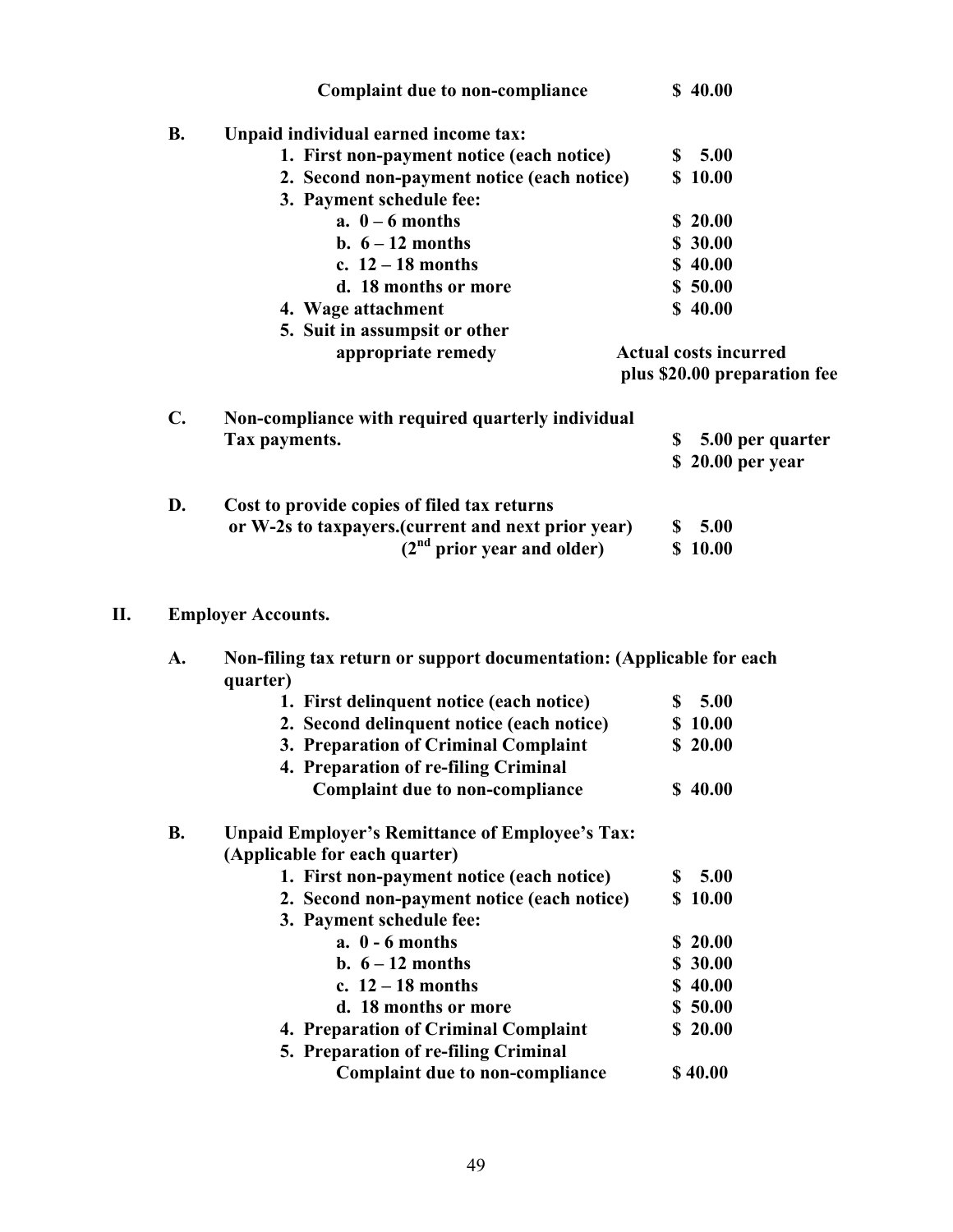**III. Other Tax Collection Services. (Mercantile/Business Privilege; Emergency and Municipal Services Tax; Delinquent Per Capita Tax). (As applicable for year or designated tax period).** 

| A.        | Non-filing of return or support documentation delinquency notice: |                              |  |  |
|-----------|-------------------------------------------------------------------|------------------------------|--|--|
|           | 1. First delinquent notice (each notice)                          | \$5.00                       |  |  |
|           | 2. Second delinquent notice (each notice)                         | \$10.00                      |  |  |
|           | 3. Preparation of Criminal Complaint                              | \$20.00                      |  |  |
|           | 4. Preparation of re-filing Criminal                              |                              |  |  |
|           | <b>Complaint due to non-compliance</b>                            | \$40.00                      |  |  |
| <b>B.</b> | <b>Unpaid taxes.</b>                                              |                              |  |  |
|           | 1. First non-payment notice (each notice)                         | 5.00<br>S.                   |  |  |
|           | 2. Second non-payment notice (each notice)                        | \$10.00                      |  |  |
|           | 3. Payment schedule fee:                                          |                              |  |  |
|           | a. $0 - 6$ months                                                 | \$20.00                      |  |  |
|           | b. $6-12$ months                                                  | \$30.00                      |  |  |
|           | c. $12 - 18$ months                                               | \$40.00                      |  |  |
|           | d. 18 months or more                                              | \$50.00                      |  |  |
|           | 4. Wage Attachment                                                | \$40.00                      |  |  |
|           | 5. Suit in assumpsit or other                                     |                              |  |  |
|           | appropriate remedy                                                | <b>Actual costs incurred</b> |  |  |
|           |                                                                   | plus \$20.00 preparation fee |  |  |

 B. If a wage attachment is subsequently prepared, the postage expense will become a part of and shall be included in the \$40.00 wage attachment amount when the wage attachment is prepared and mailed to the employer.

### **SECTION 519 - INDEBTEDNESS AND PRIORITY CLAIMS:**

 In bankruptcy cases the Priority Claim due to, or held by this Bureau shall survive the confirmation of any bankruptcy claim and shall not be subject to discharge of debt to the extent that such claims are not paid by the bankruptcy plan of the debtor.

 Amounts owing or which shall be determined to be due this Bureau shall be the amount of the Priority Claim due to this Bureau when a bankruptcy plan is filed with the Bankruptcy Court.

### **SECTION 520 - PROCEDURE WHEN TAXATION IS NOT DEFINED IN RULES AND REGULATIONS:**

 In cases where a question arises as to the taxation of earned income or net profits not specified in these rules and regulations, then the regulations promulgated by the Pennsylvania Department of Revenue for the personal income tax shall apply, so long as they are not contrary to the provisions of the Local Tax Enabling Act of 1965, as amended by Act 166 of December, 2002.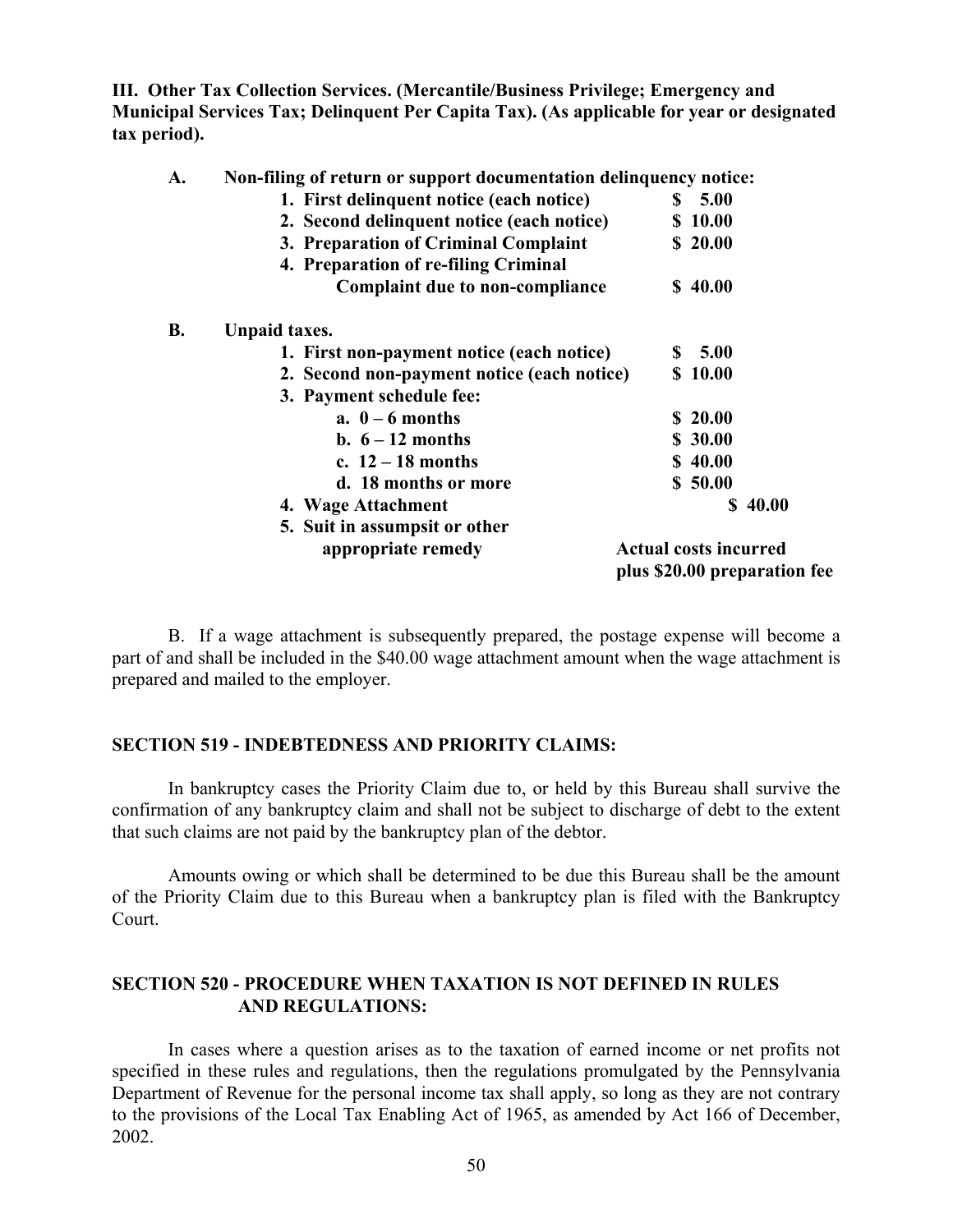### **SECTION 521 – RULE ON APPORTIONING INCOME ON PROFESSIONAL ATHLETES:**

 Apportioning the income **is required by** a non-resident who receives earned income/compensation for services rendered within the geographic boundary of a member taxing authority which levies a non-resident tax, as a member of a professional athletic team, or as an individual professional athlete. This rule shall not apply to athletes domiciled within any states which have reciprocity agreements with the Commonwealth of Pennsylvania.

 Generally, a non-resident professional athlete's income will be apportioned to this bureau's applicable member taxing authority on the basis of a fraction, the numerator of which is the number of duty days spent within the member taxing authority rendering services to the team, or as an individual, and the denominator of which is the total number of duty days spent both within and outside the member taxing authority during the tax year. An alternative method may be prescribed by this bureau or proposed by the athlete if the above method does not fairly and equitably apportion the compensation.

**Duty days defined:** Duty days generally mean all days during the tax year.

- (a) From the beginning of official preseason training through the last scheduled or actually played game or event and
- (b) Other days, not in the period, during which the athlete renders a service for the team. Rendering a service includes conducting training and rehabilitation activities at the team's facilities.
- (c) Duty days include: Game days Practice days Days spent at team meetings, promotional caravans, and preseason training camps Days spent participating in instructional leagues and at special games such as all-star games; and Days served with the team through all post-season games in which the team completes or is scheduled to compete.

 Duty days do not include days for which an athlete is suspended without pay or prohibited from performing services for the team. For athletes who switch teams during the tax year, a separate duty day calculation, representing the number of duty days spent with each team, must be made. Duty days are included in the apportionment formula for the tax year in which they occur.

 Disability and travel days: Days that an athlete is on a disabled list, and does not engage in rehabilitation at the team's facility or is not otherwise rendering services for the team within a member taxing authority, are not considered duty days spent within the taxing authority, but they are included in the total duty days spent within and outside the taxing authority, i.e., they are included in the denominator, but not in the numerator of the apportionment formula.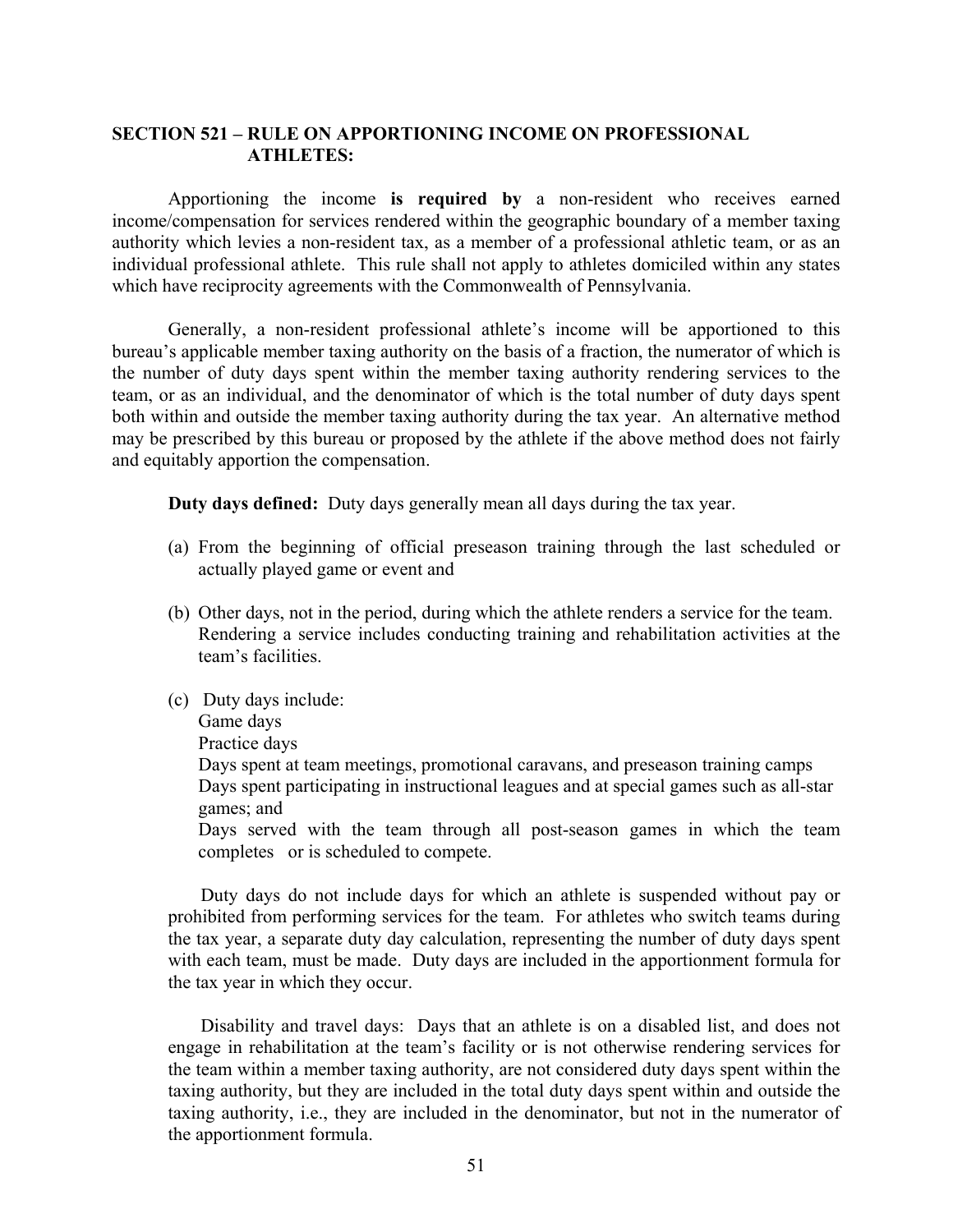Travel days not including a game, practice, team meeting, promotional caravan or other similar team event shall not be considered duty days spent within the taxing authority, but they shall be included in the total duty days spent both within and outside the taxing authority.

 Bonuses: Performance bonuses earned as a result of play during the season, such as a bonus received for championship, playoff, or all-star games are included in the apportionment formula. Bonuses paid for signing a contract are included in the apportionment formula unless:

 (a) Payment is not conditioned on playing any games, performing subsequent services, or making the team

(b) The bonus is payable separately from the salary or other compensation; and

(c) The bonus is nonrefundable.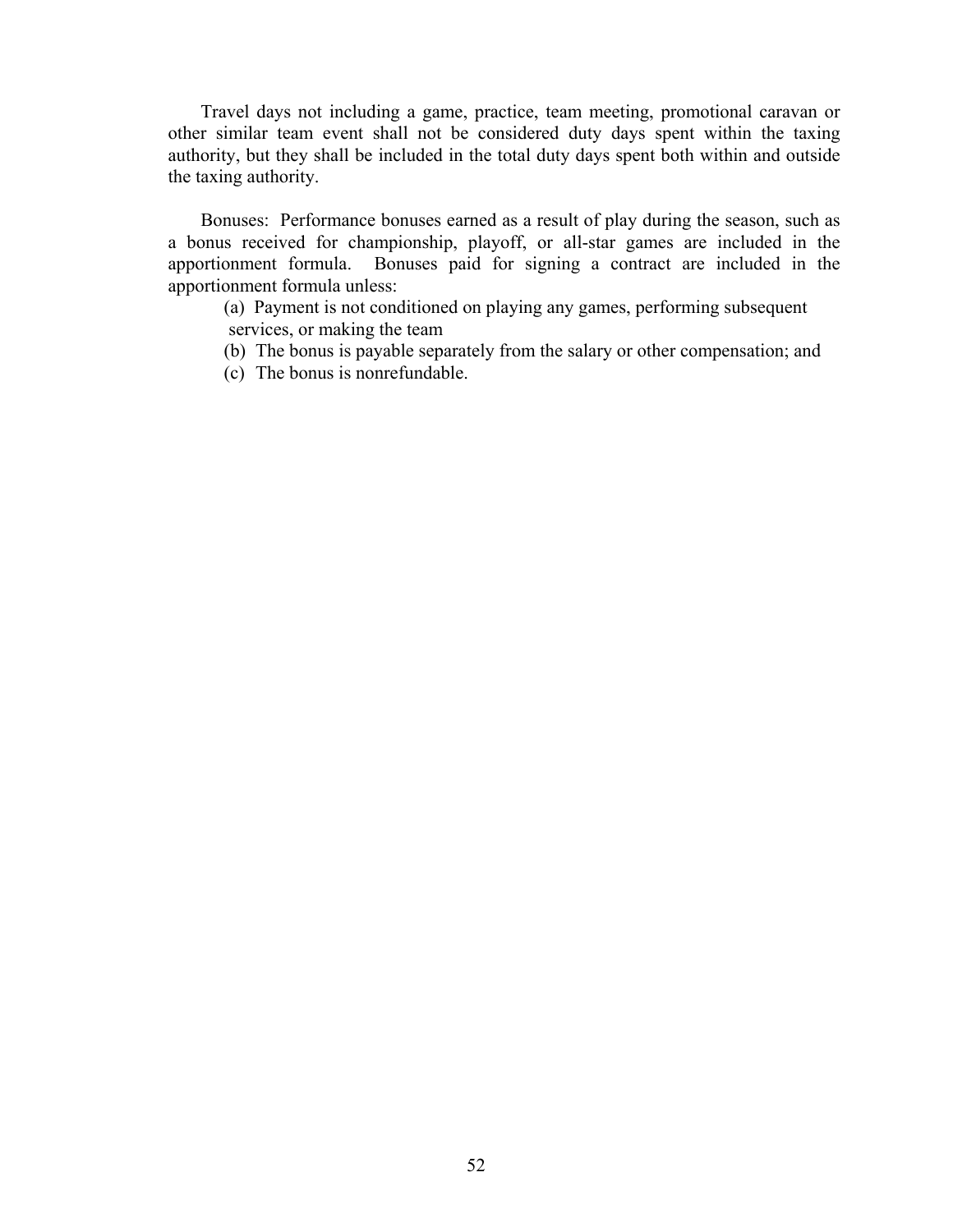# *ARTICLE VI*

# *Appendices*

## **SECTION 601 – EARNED INCOME / COMPENSATION:**

### **Section 303 of the Act of March 4, 1971 (P.L. 6, No. 2) 72 P.S. § 7303**

(a)(1) Compensation. All salaries, wages, commissions, bonuses and incentive payments whether based on profits or otherwise, fees, tips and similar remuneration received for services rendered whether directly or through an agent and whether in cash or in property except income derived from the United States Government for active duty outside the Commonwealth of Pennsylvania as a member of its armed force.

### **61 Pa. Code Pt. I Subpt. B Art. V 61 Pa. Code § 103.11. Compensation.**

Reference should be made to § 101.6 (relating to compensation).

# **61 Pa. Code Pt. I Subpt. B Art. V 61 Pa. Code § 101.6. Compensation.**

(a) Compensation includes items of remuneration received, directly or through an agent, in cash or in property, based on payroll periods or piecework, for services rendered as an employee or casual employee, agent or officer of an individual, partnership, business or nonprofit corporation, or government agency. These items include salaries, wages, commissions, bonuses, stock options, incentive payments, fees, tips, dismissal, termination or severance payments, early retirement incentive payments and other additional compensation contingent upon retirement, including payments in excess of the scheduled or customary salaries provided for those who are not terminating service, rewards, vacation and holiday pay, paid leaves of absence, payments for unused vacation or sick leave, tax assumed by the employer, or casual employer signing bonuses, amounts received under employee benefit plans and deferred compensation arrangements, and other remuneration received for services rendered.

(b) Scholarships, stipends, grants and fellowships shall be taxable as compensation, if services are rendered in connection therewith.

 **(1)** For taxable compensation, the following words have the following meanings, unless the context clearly indicated otherwise:

 (i) Fellowship stipend or fellowship award – A fixed sum of money paid periodically for services or to defray expenses to a graduate student who is enrolled in a graduate degree program at a university.

 (ii) Grant-in-aid – Financial support given by a public agency or private institution to an individual to further the individual's education.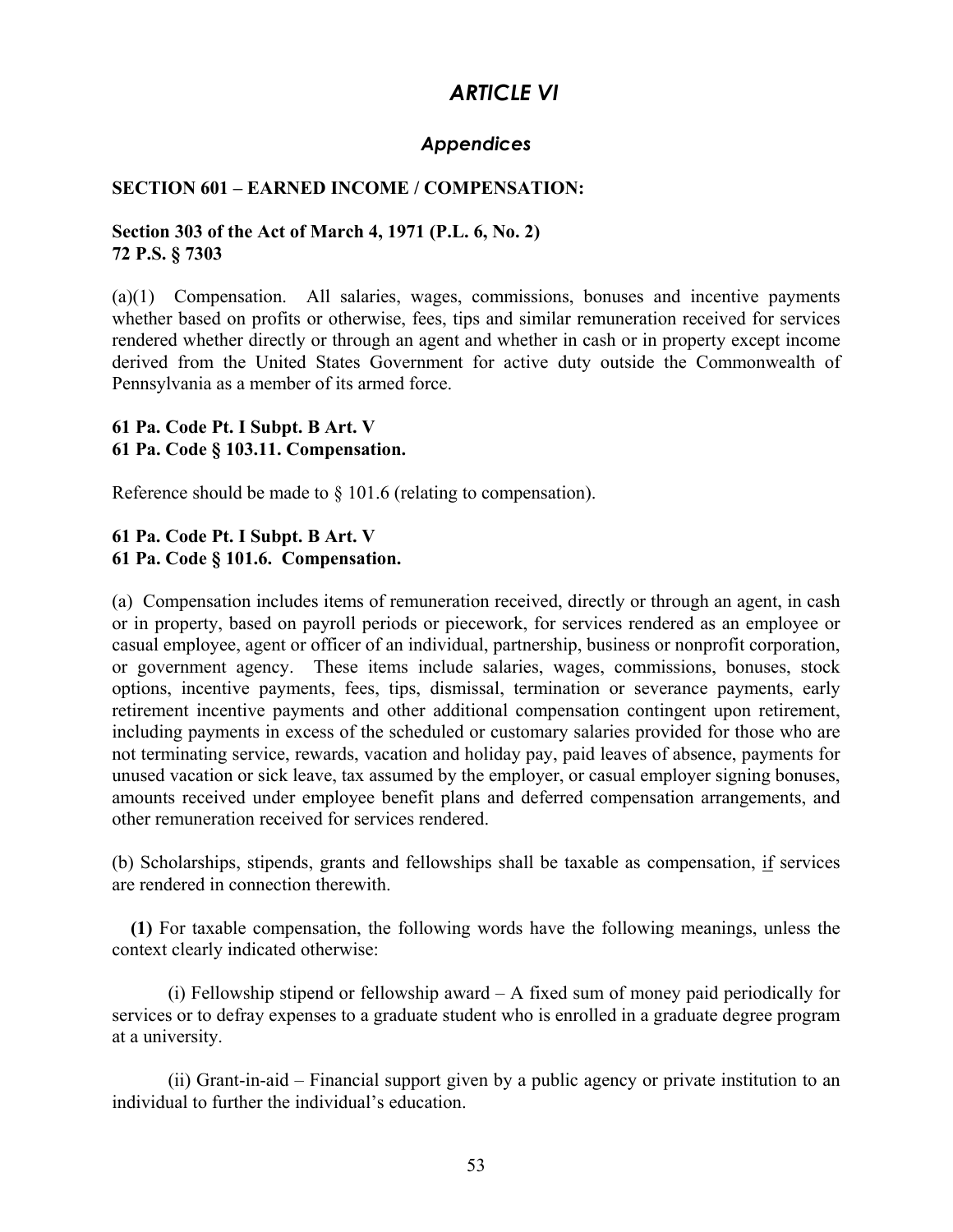(iii) Postdoctoral research fellowship stipend or postdoctoral research fellowship award – A fixed sum of money paid periodically for services or to defray expenses of an individual who has obtained a doctoral degree at a university and is conducting research at a research facility.

(iv) Scholarship – A grant-in-aid to a student.

 **(2)** Scholarships, grants, awards and other types of student aid which require no past, present or future services in return for receipt of the funds are not taxable.]

### **Examples:**

 (i) John has a high school diploma and is currently employed. John's employer promises to pay for John's college tuition, room and board for 4 years and John agrees to return to his employer after obtaining his degree and to work for the employer for 4 consecutive years. John's grant-in-aid is taxable compensation and is subject to employer withholding and reporting.

 (ii) Peter is employed by ABC Company. Peter and ABC Company agree that he will work for them for 1 year without receiving any salary. In return, after that year Peter will attend XYZ College and ABC Company will pay his tuition, room and board for the entire year. ABC's payment of Peter's tuition, room and board is taxable compensation and is subject to employer withholding and reporting.

 (iii) John is employed by XYZ Corporation. XYZ Corporation has established a "Scholarship Program" for the children of its employees. The program does not qualify as an employer scholarship program for Federal income tax purposes. John's child, Erin, received a "scholarship" from the plan to attend college. The fair market value of the Federally nonqualified scholarship is taxable compensation to John and is subject to employer withholding.

 **(3)** Fellowship awards or fellowship stipends made to graduate students enrolled in a graduate degree program at a university chartered by a state or foreign country on the basis of need or academic achievement for the purpose of encouraging or allowing the recipient to further their educational development are not taxable. When the fellowship awards or fellowship stipends are made as compensation for past or present employment or in expectation of future employment services they are taxable.

### **Example:**

 Jane is enrolled in a graduate degree program in biochemistry at a university. Jane is in the first year of a 3-year graduate degree program. A pharmaceutical company enters into an agreement to pay the remaining tuition, room and board expenses necessary for Jane to obtain her graduate degree. In return, Jane promises to work for the pharmaceutical company for 4 years after graduation. Jane's receipt of these payments from her future employer constitute taxable compensation.

 **(4)** Fellowship awards and fellowship stipends are taxable compensation for services if the recipient is required to apply his or her skill and training to advance research, creative work, or some other project or activity, unless the recipient can show that the recipient is a candidate for a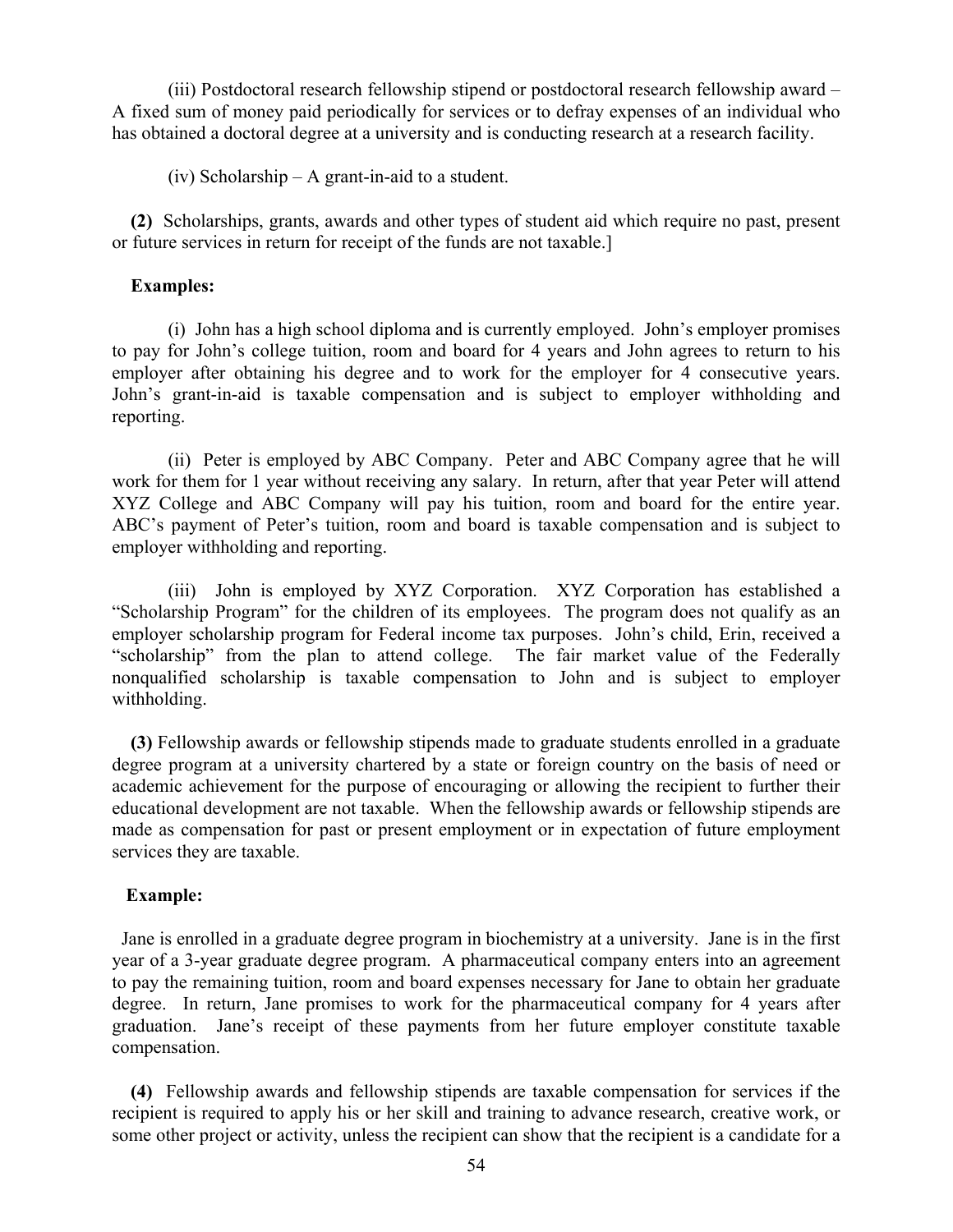degree and the same activities are required of all candidates for that degree as a condition to receive that degree.

## **Example:**

 Steven is enrolled in a graduate degree program in education at ABC University. Degree candidates are required to teach an undergraduate education course for 5 hours a week to obtain their degree. Steven and two of the other 15 candidates in the degree program are receiving federal stipends. If Steven does not perform additional services for ABC University, his teaching will not make his stipend taxable compensation.

 **(5)** For a payment received by a postdoctoral research fellow for conducting research to be excludable from the definition of compensation, the payment shall meet the following conditions. If the payment fails to meet one or more of these (15) conditions, the payment is taxable compensation:

 (i) The source of funding for the payment is a governmental agency, a private foundation as described in section 509 of the Internal Revenue Code (26 U.S.C.A. § 509) a Federally exempt organization as described in sections  $501(c)(3)$  or (5) of the Internal Revenue Code (26) U.S.C.A.  $\S$  501(c)(3) and (5)), or a public or private university chartered by a state.

 (ii) The organization which is permitting the fellow to use its facilities and which is sponsoring the fellow's research (sponsoring organization) is a governmental agency, a Federally exempt organization as described in section  $501(c)(3)$  of the Internal Revenue Code, or a public or private university chartered by a state.

 (iii) Prior to enrollment in the sponsoring organization's postdoctoral research fellowship program, the fellow has obtained a doctoral degree in a field of study which is related to the field of study being research by the fellow.

 (iv) The amount of the fellow's stipend or grant is based on the scale established by the source of funding.

 (v) Each fellow formulates his or her own research project or advances his or her own research project throughout the stipend or grant period.

 (vi) The sponsoring agency serves only in an advisory capacity in the selection of research projects and cannot establish or control the fellow's hours or methods of research except as control relates to legal or regulatory matters.

 (vii) The fellow is not required to perform administrative work, teaching assignments or other duties for the sponsoring organization or another entity as a condition for receiving a payment and will not be penalized for not performing these duties.

 (viii) The fellow is not required to enter a contractual commitment for future employment with a specified entity as a condition for obtaining or continuing to obtain the payments.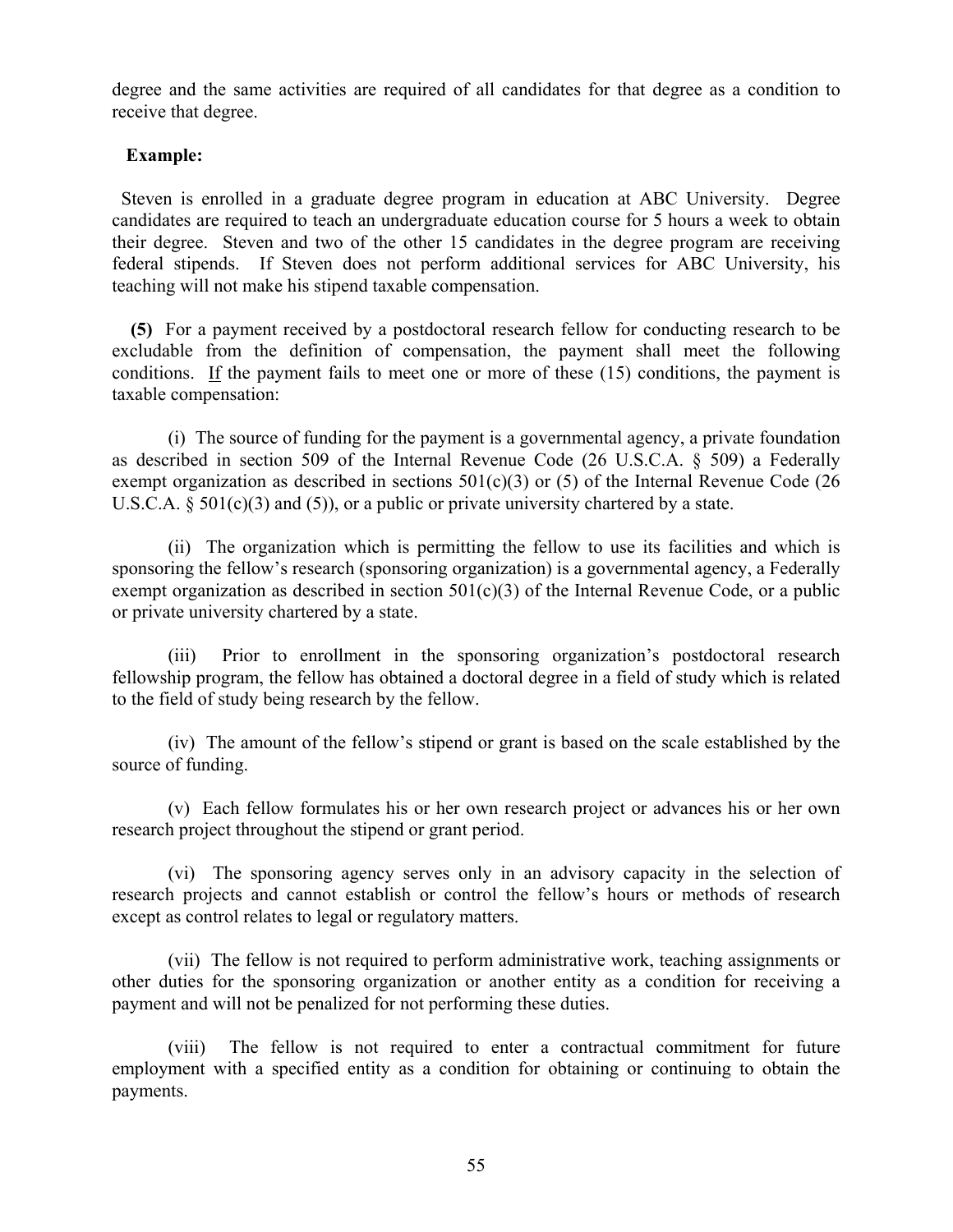(ix) Payments to the fellow for conducting research are limited to no more than 36 months.

 (x) Research results or writings made by the fellow during the program do not become the property of the sponsoring organization or another entity other than the fellow. Patent or copyright royalties or other income derived directly or indirectly from the fellow's research results or writings may become the property of the sponsoring organization. Income or gain derived from patent or copyright royalties by the postdoctoral research fellow is taxable income to the fellow.

 (xi) The fellow is not required to assist employees of the sponsoring organization in conducting research being performed by employees of the sponsoring organization.

### **Example:**

 John is a postdoctoral research fellow at ABC Cancer Research Institute. His research is being funded by the National Institute of Health. The sponsoring organization, ABC Cancer Research Institute, requires John to spend half of his time assisting its own employees on their own research project as a condition for sponsoring his research. John's postdoctoral research fellowship stipend is taxable compensation.

 (xii) The fellow does not receive fringe benefits to which an employee of the sponsoring organization is entitled, except to the extent that the benefits are at no additional cost to the sponsoring organization. For purposes of the subparagraph 'fringe benefits' means payor provided health, life, disability income or group legal services insurance plans, payor provided automobile and payor provided dependent care assistance, educational assistance plans or retirement benefits.

 (xiii) Pennsylvania unemployment compensation premiums are not required to be paid by the sponsoring organization or another entity on behalf of the fellow.

(xiv) Federal social security employment tax is not required to be paid by the sponsoring organization or another entity or the fellow with respect to the fellowship.

 (xv) The fellow is not under the coverage of the sponsoring organization's worker's compensation insurance plan or policy.

 **(6)** Fellowship stipends paid to medical interns and residents under an internship or residency program which conforms or substantially conforms to standards set by the American Medical Association are taxable compensation. If the program does not conform to the referenced standards, the amount received will be taxable as wages.

### **(c) Compensation does not mean or include any of the following**:

 **(1)** Periodic payments for periods of sickness or disability paid by or on behalf of an employer under a program or plan unless the payments are regular wages. Additionally, no amount of damages received (whether by suit or agreement and whether as lump sums or as periodic payments) if pain and suffering, emotional distress or other like noneconomic element was, or would have been, a significant evidentiary factor in determining the amount of the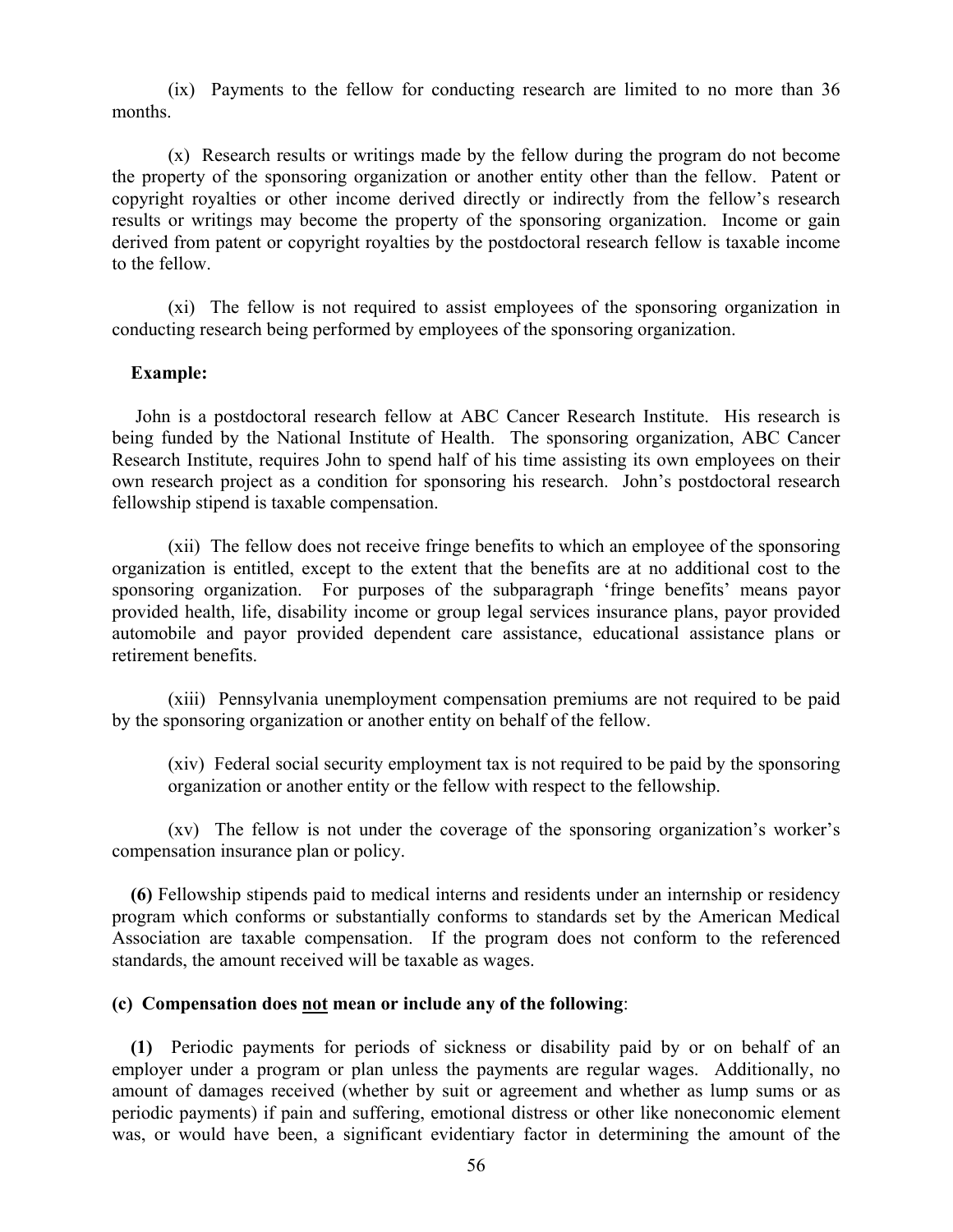taxpayer's damage. No payments made by third-party insurers for periods of sickness or disability would be considered payments of regular wages. A program or plan where any of the following occur would not be considered payment of regular wages.

 (i) The periodic payments have no direct relationship to the employee's usual rate of compensation.

 (ii) The periodic payments are computed with reference to the nature of the sickness or disability and without regard to the employee's job classification.

 (iii) Periodic payments would be reduced by payments arising under Workmen's Compensation Acts, Occupational Disease Acts, Social Security Disability or similar legislation by any government.

(iv) The periodic payments exceed the employee's usual compensation for the period.

 **(2)** Disability, retirement or other payments arising under workmen's compensation acts, occupational disease acts or similar legislation by any government.

 **(3)** Federal old age insurance benefits payable under 42 U.S.C.A. § 401, Railroad Retirement Act benefits payable under 45 U.S.C.A. § 228 or § 231 or any retired or retainer pay of a member or former member of a uniformed service computed under 10 U.S.C.A. § 1401.

 **(4)** Payments commonly known as public assistance or unemployment compensation by a government agency.

 **(5)** Payments made by employers to employees to reimburse actual expenses allowable as an ordinary, reasonable and necessary business expense.

 **(6)** Payments made by an employer or labor union or elective contributions deemed to be made by an employer under a cafeteria plan for a nondiscriminatory health, accident or death plan.

Example:

 P is a partnership that is engaged in providing accounting services. On a nondiscriminatory basis, it offers the following fringe benefits to both employees and partners of the firm:

Blue Shield medical coverage.

Dental and eyeglass coverage with a deductible.

Group term life insurance with coverage up to the equivalent of the employee's annual salary.

 P pays the premiums on behalf of all employees and partners for all medical dental, eyeglass and insurance coverage directly to the insurance carrier or benefit provider. P does not add the premium costs for the benefits to any employee's gross wages and it accounts for the benefit costs as nonsalary fringe benefit expenses. In other words, the value of the benefits are not shown as an addition to any employee's wages on the paystubs furnished to employees.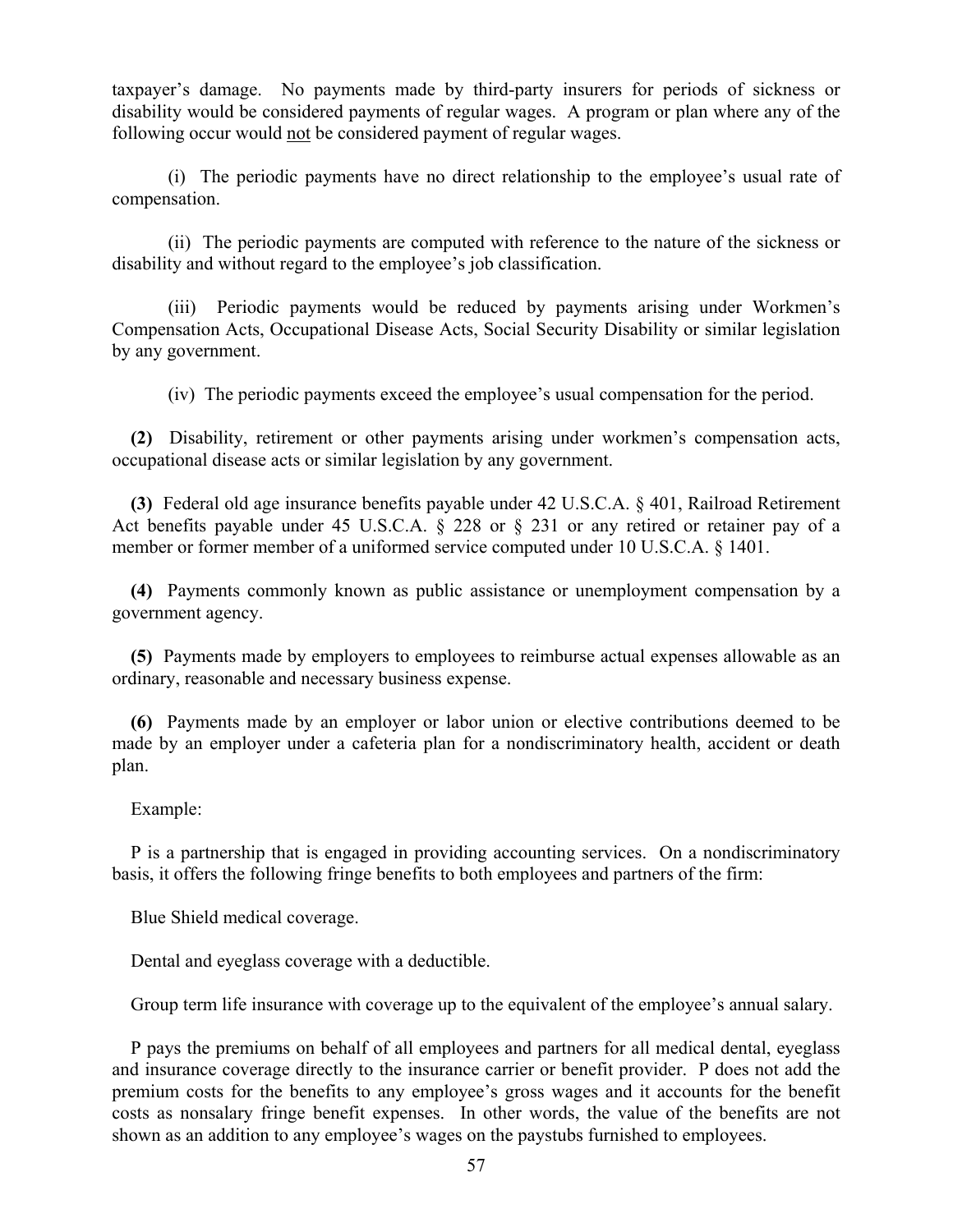The plan is not a Federally qualifying cafeteria plan.

 Conclusion: For the employees of P the employer-provided hospitalization (Blue Shield), eyeglass, dental coverage and group life insurance benefits are excludable from compensation and are therefore not subject to withholding. The premiums paid on behalf of the partners, however, are not deductible or excludable from the income of the partnership or the partners.

 **(7)** The value of meals and lodging furnished for the convenience of an employer or casual employer does not constitute compensation

 **(8)** Old Age or Retirement Benefit Plans.

 (i) Scope. For the purpose of this section, the term plan includes Individual Retirement plans (IRA), Simplified Employee Pension Plans (SEP), Keogh plans, Federally qualified employee pension plans and similar old age or retirement benefit plans.

(ii) Contributions.

 (A) Contributions to a plan made by employers or labor unions on behalf of an employee are excludable from the employee's income, except as otherwise provided in these Rules and Regulations.

 (B) Contributions to a plan made by an employee or other individual directly or indirectly, whether through payroll deduction, a salary reduction agreement or otherwise, are not excludable from his or her income. Contributions by, on behalf of or attributable to a selfemployed person are not excludable from either compensation or net profits from a business, profession or other activity.

(iii) Distributions.

 (A) Amounts distributed to an individual from a plan shall be included in income to the extent that contributions were not previously included in this income except for either of the following:

 (I) Distributions made upon or after his or her retirement from service after reaching a specific age or after a stated period of employment.

 (II) Distributions transferred into another plan, where the transferred amounts are not included in income for Federal income tax purposes.

 (B) To determine the portion of a distribution to be included in income, an individual shall use the cost recovery method.

# **Example 1:**

 John contributed \$1,000 to his IRA. He pays tax on the \$1,000 contribution. Three years later the account has earned \$750 in income. The total balance of the account at that time is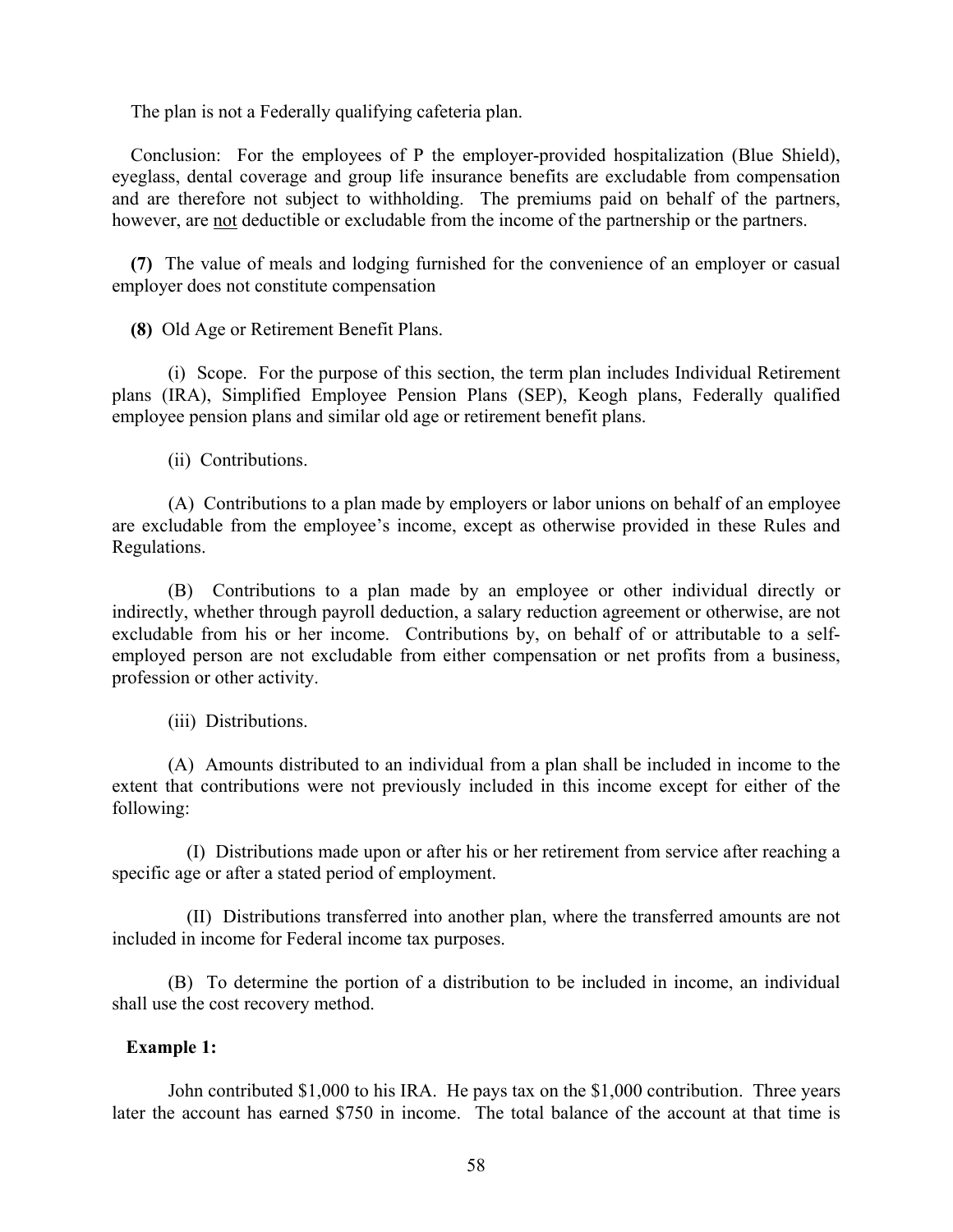(\$1,000+\$750=) \$1.750. John receives a distribution of \$750 from his IRA. Since the amount of the distribution does not exceed \$1,000, the distribution is not includable in income.

# **Example 2:**

 Same facts as Example 1, except that John receives a distribution of \$1,500. Since the amount of the distribution exceeds \$1,000, the excess of the distribution, \$500, is includable in his income, as compensation.

(iv) Income on plan assets. Income on assets held in a plan is not includable in income.

 **(9)** Payments made by an employer or labor union for a nondiscriminatory supplemental unemployment benefit or strike benefit plan.

 **(10)** Federally excludable benefits provided for the convenience of the employer.

 **(11)** Fringe benefits described in "Taxable Compensation" section (relating to fringe benefits in the form of personal use of property or services).

 **(12)** Program benefits payable on condition of hospitalization, sickness, disability or death under a health, accident or death plan.

 **(13)** Guaranteed payments to a partner for services rendered to the partnership.

 **(14)** Benefits payable by an employer or labor union under a supplemental unemployment benefit plan, whether payable on a periodic basis or in the form of cash, services or property.

**(d)** The Department [and this bureau] may require the submission of a statement from an employer or casual employer with respect to its employees or casual employees regarding the verification or substantiation of unreimbursed and reimbursed business expenses. The statement of the employer or casual employer should verify that the expenses were required by the employer or casual employer. The statement shall set forth the types of expenses such as travel, meals, hotel and so forth that the employer or casual employer specifically requires the employee or casual employee to incur and to what extent, if any, the expenses are reimbursed. If the employer or casual employer requires the employee or casual employee to maintain an office, or office-in-home, a statement by the employer or casual employer to this effect should also be included. The Department will not require the employer or casual employer to specifically list the amount expended or to verify each expense incurred by the employee or casual employee.

(e) Compensation paid in a medium other than cash shall be valued at its current market value. Compensation paid in the form of employer-provided coverage under an employee welfare benefit plan shall be valued at cost. The cost shall be the total amount of payment made during the year by the employer on account of the plan and plan participant, except in the following situations:

 **(1)** In the case of self-insured insurance plans, the cost shall be the annual cost for financial accounting purposes.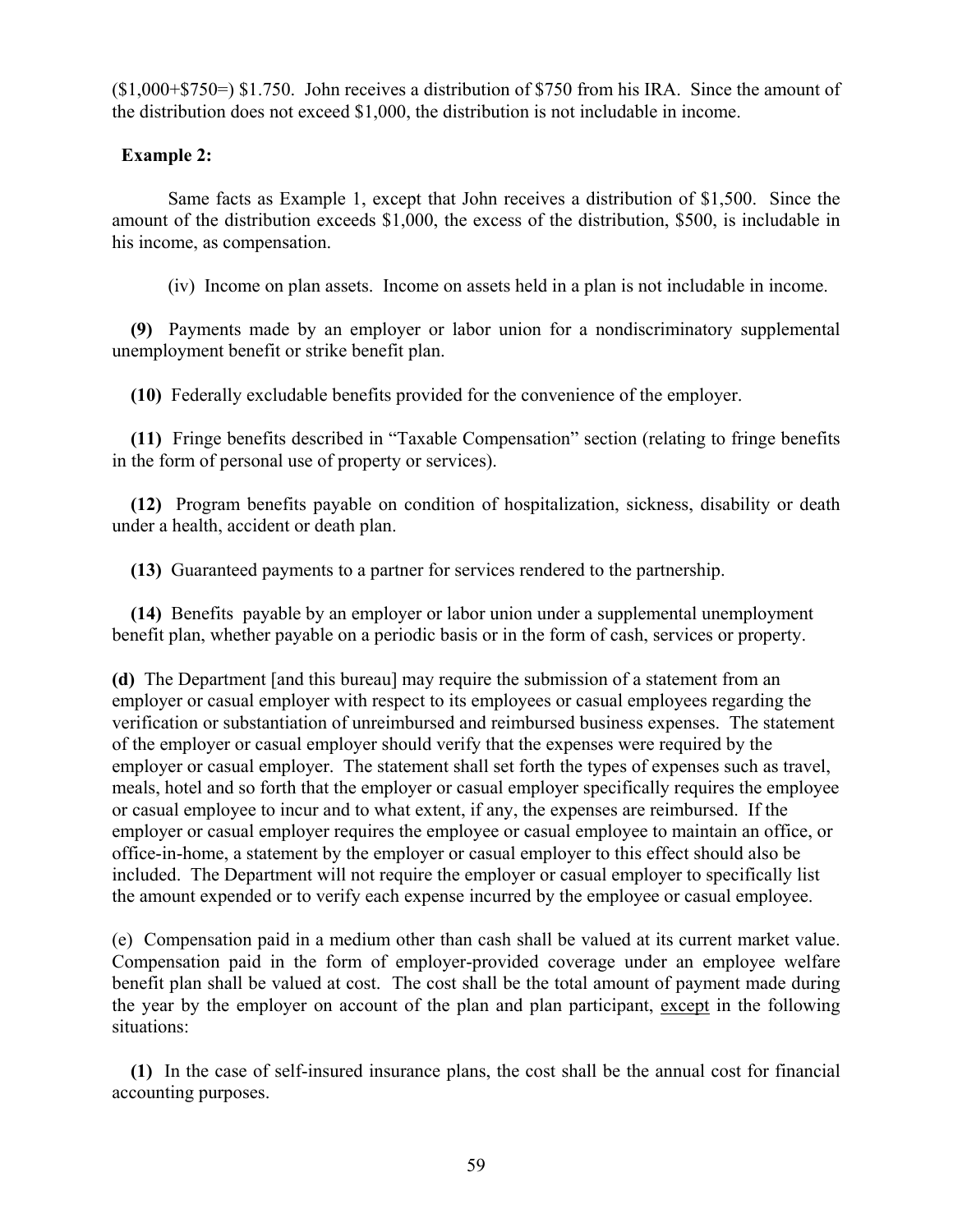**(2)** The amount of compensation paid in the form of Federally taxable noncash fringe benefits shall be determined in the same manner as is prescribed by the Internal Revenue Service under Federal statutes and regulations.

 **(3)** In the case of cafeteria plans, amounts specified in the plan document as being available to the participant for the purpose of selecting or purchasing benefits when so used, shall be included in the total amount of payment made during the year by the employer on account of the plan and plan participant.

(f) Compensation in the form of incentive, qualified, restricted or nonqualified stock options shall be considered to be received:

 (1) When the option is exercised if the stock subject to the option is free from any restrictions having a significant effect on its market value.

 (2) When the restrictions lapse if the stock subject to the option is subject to restrictions having a significant effect on its market value.

(3) When exchanged, sold or otherwise converted into cash or other property.

(g) The following rules apply if, under a cafeteria plan, plan participants may choose between benefits consisting of cash, additional paid vacation days, and other benefits; or if, outside a cafeteria plan, plan participants can purchase additional paid vacation days:

 (1) If additional paid vacation days are elected or purchased and they are used before the next calendar year, the following apply:

 (i) The amount of cash foregone in exchange for the paid vacation day is excluded from income.

(ii) The vacation pay is includable in income when paid.

 (2) If additional paid vacation days are purchased outside a cafeteria plan and they are not used before the next calendar year, the amount of cash foregone in exchange for the paid vacation days is excludable for Act 166 of 2002 Income Tax purposes only if both of the following apply:

(i) The value of the vacation day cannot be cashed out or used for any other purpose.

(ii) The vacation day cannot be carried over to the next taxable year.

**(h)** Employer payments to reimburse employees for uninsured medical or dental expenses are not taxable if the amounts available for covered reimbursement cannot be cashed out or used for any other purpose during the taxable year or be carried over to any other taxable year, normal cash compensation that is forgone by an employee under a spending account or otherwise, and credited to a self-insured medical reimbursement account and drawn upon to reimburse the employee for uninsured medical or dental expenses to which section 105(b) of the IRC (26 U.S.C.A. § 105(b)) applies is excludable from tax.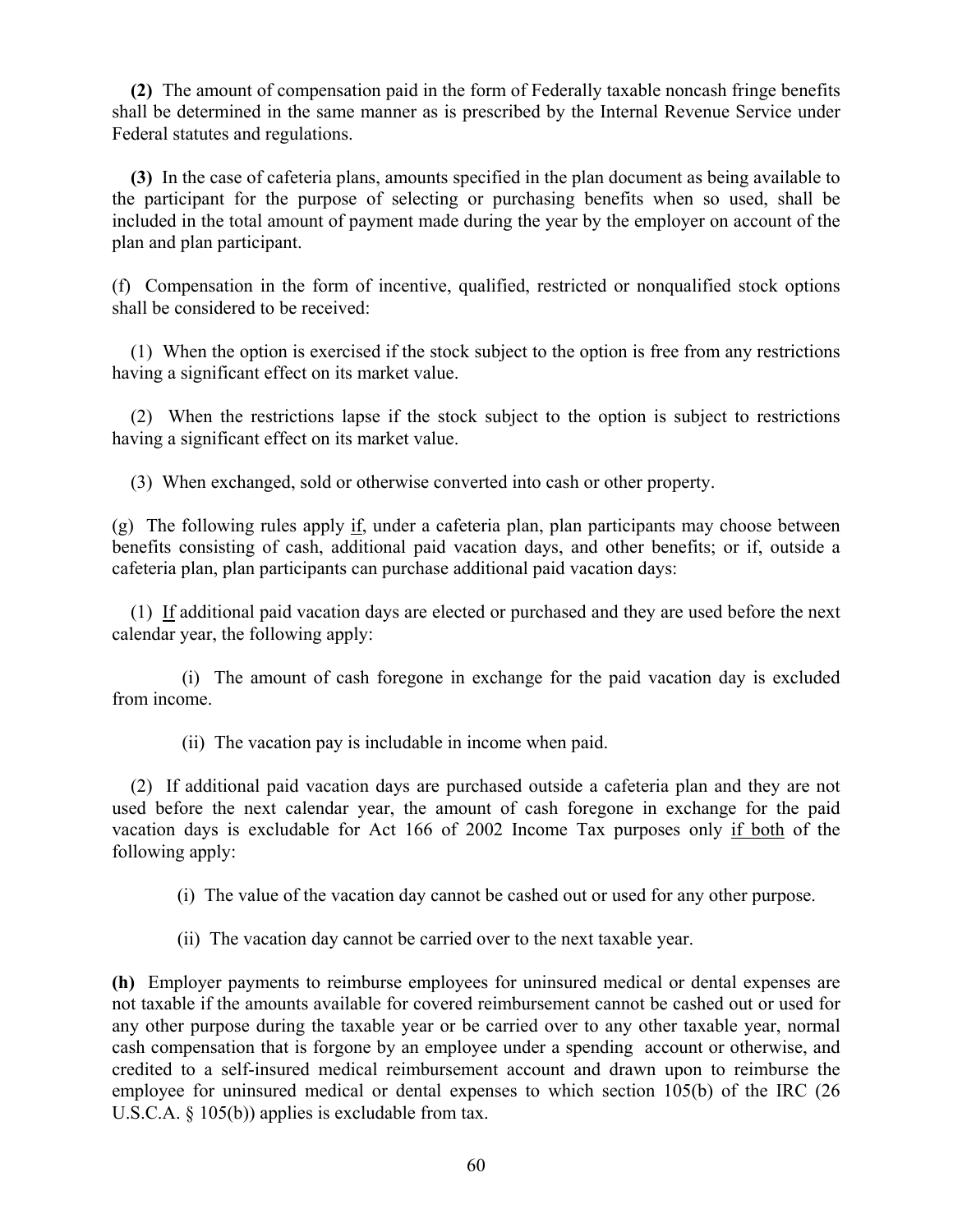(i) After December 31, 1996:

 **(1)** Payments made for employee welfare benefit plans under a cafeteria plan will be deemed to be an "employer contribution" for Act 166 of 2002 Income Tax purposes if the following apply:

 (i) The payments were not actually or constructively received, after taking section 125 of the IRC (26 U.S.C.A. § 125) into account.

 (ii) The payments were specified in a written cafeteria plan document as being available to the participant:

(A) For the purpose of selecting or purchasing benefits under a plan.

(B) As additional cash remuneration received in lieu of coverage under a plan.

 (iii) The benefits selected or purchased are nontaxable under the IRC when offered under a cafeteria plan.

 (iv) The payments made for the plan would be nontaxable under the Act 166 of 2002 Income Tax if made by the employer outside a cafeteria plan.

 **(2)** If the requirements of paragraph (1) are satisfied, cafeteria plan contributions are taxed under such rules as they apply to employer payments for employee welfare benefit plans. However, if the benefits are taxable for Federal Income Tax purposes when offered under a cafeteria plan, the payments will also constitute compensation for Pennsylvania Personal Income tax purposes. Payments will also constitute compensation if they would be taxable under the Pennsylvania Personal Income Tax if made by the employer outside a cafeteria plan. For example, although not taxable under the IRC, coverage under a dependent care plan providing for the reimbursement of expenses for household or dependent care services would constitute compensation under the Pennsylvania Personal Income Tax because it would be taxable if made by an employer outside a cafeteria plan.

(j) Compensation includes the entire cost of employer-provided coverage provided to a highly compensated participant under any discriminatory employee welfare benefit plan.

(k) Contributions made by an employer for IRC 401(k) plans under a cafeteria plan under which the employee unilaterally may elect to have the employer either make the payments as contributions to a  $401(k)$  plan or other plan on behalf of the employee or to the employee directly in cash are includable in the employee's compensation.

(l) Compensation is taxable regardless of the form of the payment. Examples of taxable forms of payment include:

- (1) Cash.
- (2) Foreign currency.
- (3) A check or other negotiable instrument.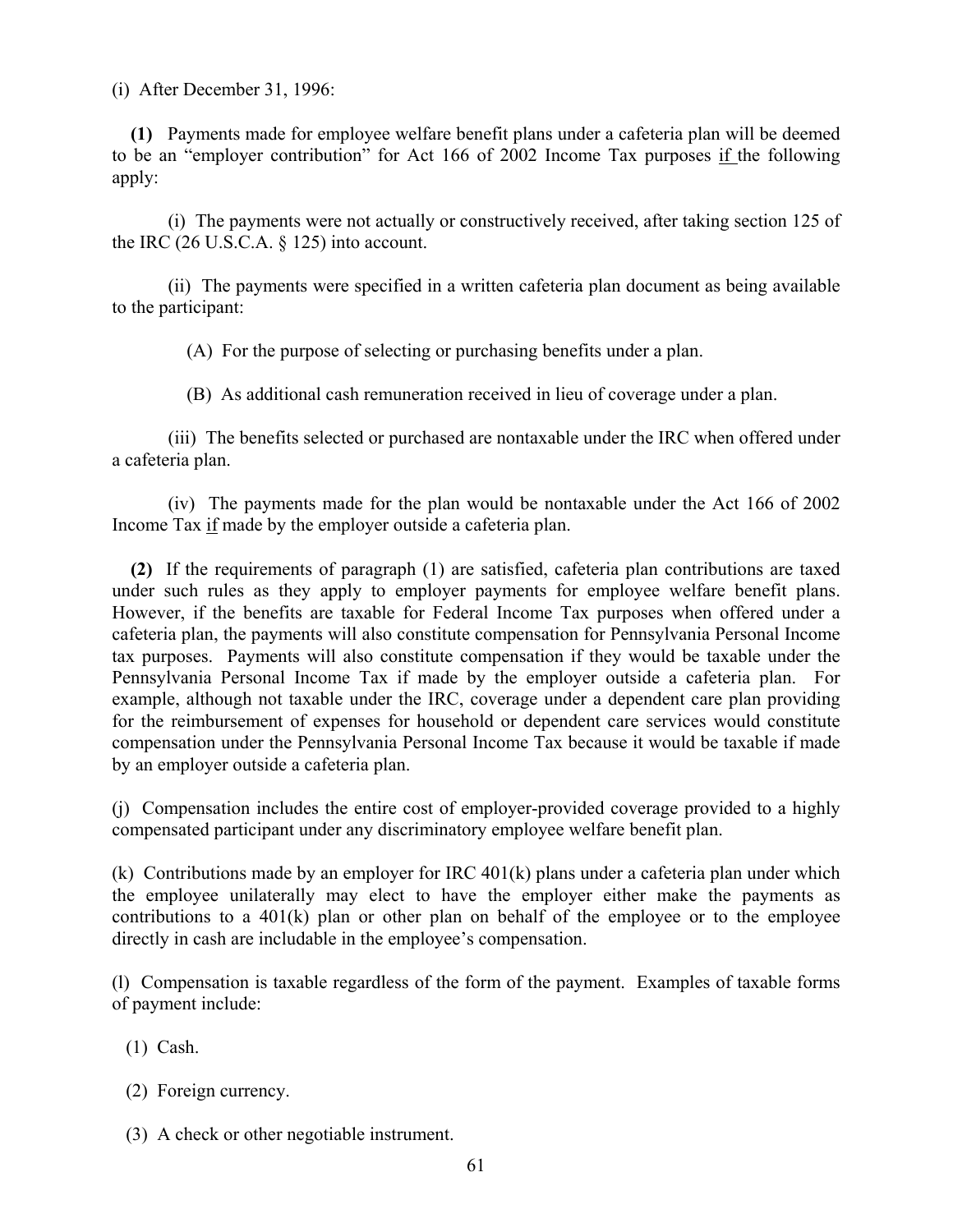(4) Freely transferable, readily marketable obligations or other cash equivalent.

 (5) Tangible property interests, intangible personal property or other rights, claims or things that either:

 (i) Can be enforced in courts of equity and transferred and have an ascertainable fair market value.

(ii) Can be reduced to cash or eliminate an expenditure.

 (6) A monetary payment in reimbursement of a personal expenditure or to eliminate personal expenditure.

(7) Below- market rate loans.

 (8) A cancellation of indebtedness constituting a quid pro quo or incentive that would be taxable had the amount by which the debt had been forgiven or discharged instead been paid to the debtor in cash or property.

(m) For purposes of this section:

 (1) A person who separated from service before satisfying superannuation requirements shall be deemed to be retired from service upon reaching retirement age, regardless of whether he has permanently and wholly withdrawn from active working life or not.

 (2) The voluntary discontinuance of a plan within 3 years after it has taken effect, for any reason other than business necessity, will be evidence that the plan was temporary and limited.

# **SECTION 602 – NET PROFITS:**

# **Section 303 of the Act of March 4, 1971 (P.L. 6, No. 2)**

**72 P.S. § 7303** 

**(a)(2) Net Profits.** The net income from the operation of a business, profession, or other activity, after provision for all costs and expenses incurred in the conduct thereof, determined either on a cash or accrual basis in accordance with accepted accounting principles and practices but without deduction of taxes based on income.

### **61 Pa. Code Pt. I Subpt. B Art. V (relating to personal income tax). 61 Pa. Code § 103.12**

(a) Net profits shall be the net income from the operation of a business, profession or other activity after provision for all costs and expenses incurred in the conduct thereof. They shall be determined either on a cash or accrual basis in accordance with accepted accounting principles and practices.

(b) To constitute net profits, all of the following must apply:

(1) The gross profits shall be derived from one of the following: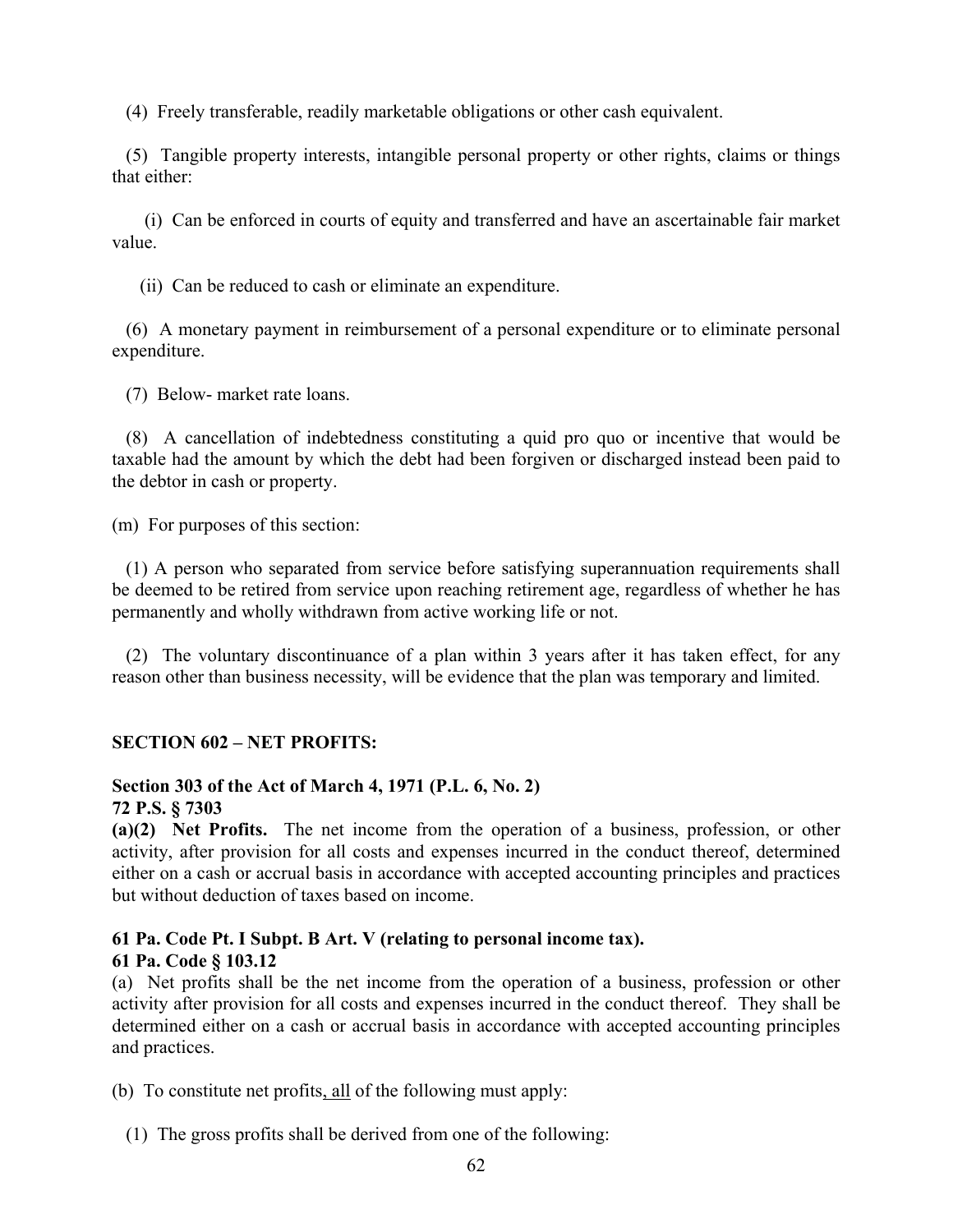(i) The marketing of a product or service to customers on a commercial basis or from securities employed as working capital in the business operations.

 (ii) Accounts and notes receivable from sales of products or services sold in the ordinary course of the business operations.

(iii) Assets which serve an operational function in the ordinary course of business operations.

 (2) The marketing activity shall be conducted with the manifest objective of achieving profitable operations.

 (3) The marketing activity shall be conducted with regularity and continuity and may not be limited or exclusive.

(c) In computing net profits, a deduction will not be allowed for any item of cost, expense or liability derived or incurred in connection with, or attributable to any of the following:

 (1) The ownership or disposition of assets that are held for investment purposes or otherwise serve an investment function.

(2) The trading in securities for personal purposes and not for the accounts of customers.

(3) The sale, discontinuation or abandonment of a business or segment thereof.

 (4) Any tax imposed on, or measured by, gross or net earned or unearned income, mercantile or business privilege taxes.

(5) An isolated or nonrecurring transaction which is not a normal or routine business activity.

(d) Choosing to form a partnership or other entity or to associate with others, receiving and reporting income or gain as the income of the partnership, entity, or associates or dividing the same among its partners, beneficial owners or associates or the trading in securities for the benefit of shareholders, partners, members or associates does not of itself make the income of the partnership, entity or associates net profits.

(e) For purposes of this section, only the following participants in the stock, securities, options, derivatives, futures or commodities market are engaged in marketing of a product or service to customers:

 (1) Those who maintain or provide a market place or facilities for bringing together purchasers and sellers of these financial investment products.

 (2) Those who are licensed to act as their customer's agents and charge a negotiated commission for executing transactions and do not take title to the particular positions they buy or sell.